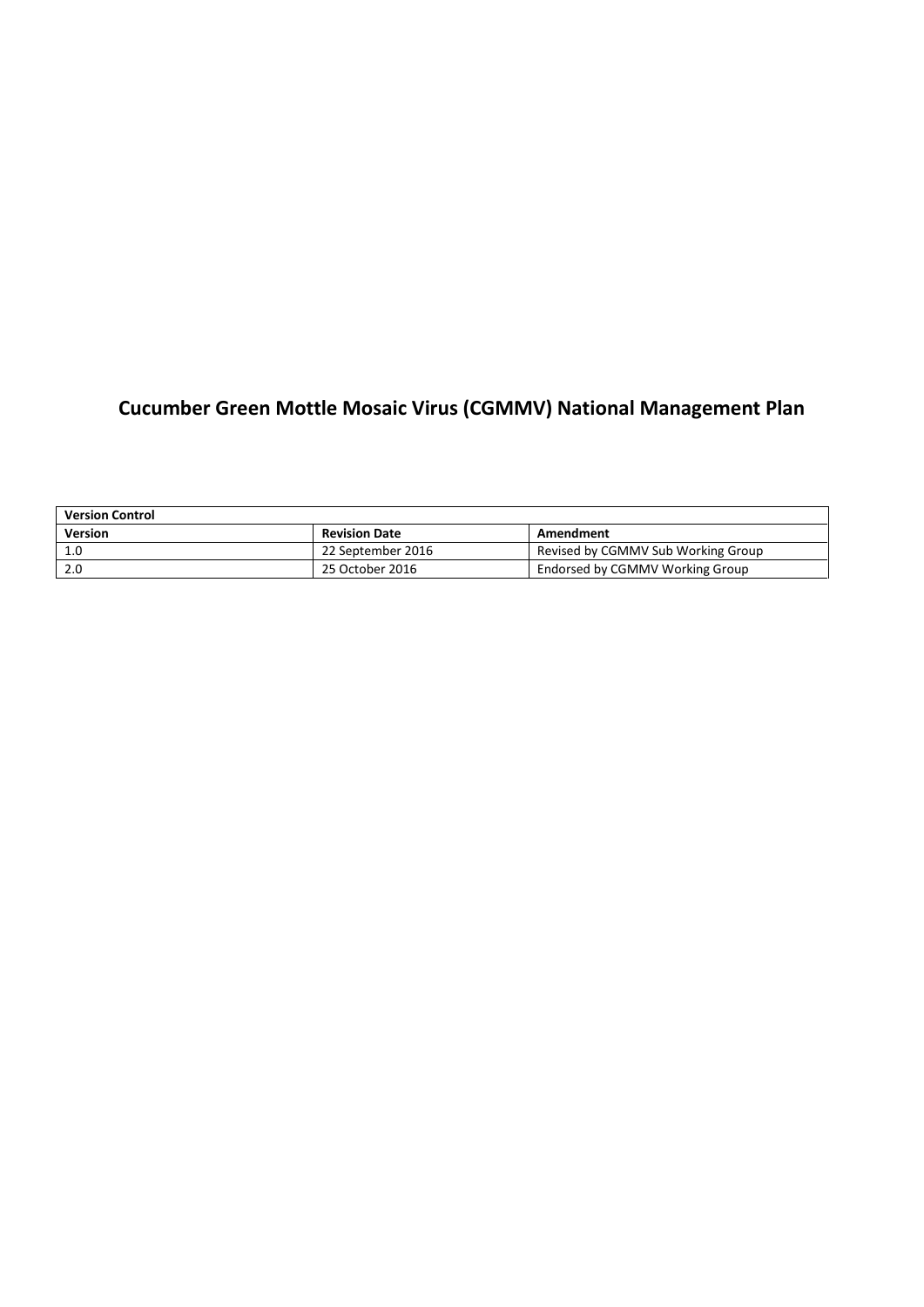# **Contents**

| $\mathbf{1}$   |     |  |
|----------------|-----|--|
|                | 1.1 |  |
|                | 1.2 |  |
|                | 1.3 |  |
|                | 1.4 |  |
|                | 1.5 |  |
| $2^{\circ}$    |     |  |
|                | 2.1 |  |
|                | 2.2 |  |
|                | 2.3 |  |
| $\mathbf{3}$   |     |  |
|                | 3.1 |  |
|                | 3.2 |  |
|                | 3.3 |  |
| 4              |     |  |
|                | 4.1 |  |
|                | 4.2 |  |
|                | 4.3 |  |
|                | 4.4 |  |
|                | 4.5 |  |
|                | 4.6 |  |
| 5              |     |  |
|                | 5.1 |  |
|                | 5.2 |  |
| 6              |     |  |
| $\overline{7}$ |     |  |
| 8              |     |  |
| 9              |     |  |
|                |     |  |
|                |     |  |
|                |     |  |
|                |     |  |
|                |     |  |
|                |     |  |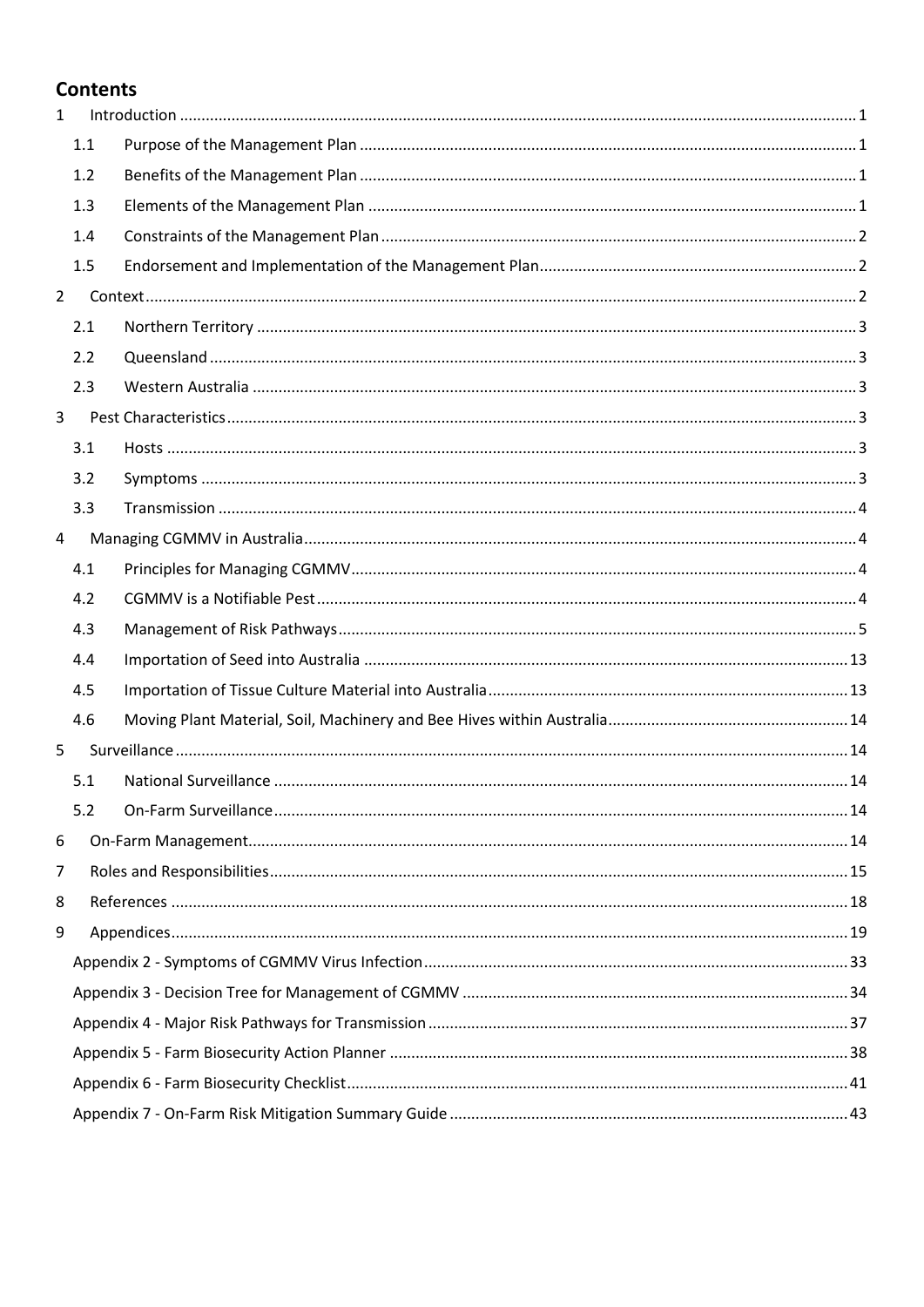#### **Acknowledgements**

The Cucumber green mottle mosaic virus National Management Plan was a collaborative effort between representatives from the Australian Government, all state and territory governments, Nursery & Garden Industries Australia (NGIA), AUSVEG Ltd, the Australian Melon Association (AMA) and Northern Territory Farmers Association (NTFA).

*The Plan was correct at the time of writing. Information should be checked with the relevant jurisdiction that regulations are unchanged from those described in the plan.*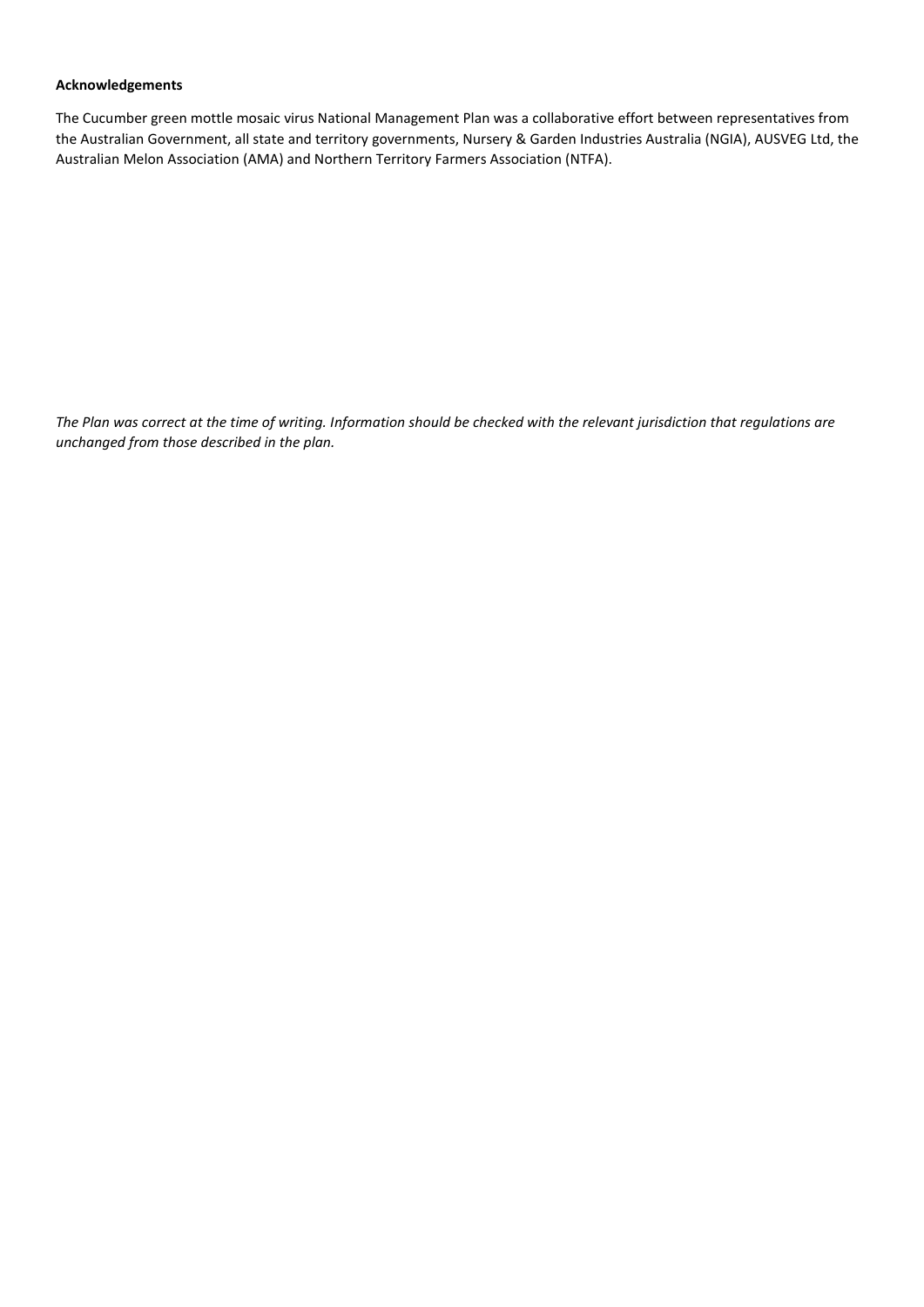# <span id="page-3-0"></span>**1 Introduction**

Cucumber Green Mottle Mosaic Virus (CGMMV) was detected in Australia in 2014 and it has been nationally agreed that it is not technically feasible to eradicate the virus under the Emergency Plant Pest Response Deed (EPPRD).

As a trade sensitive pest there is a need for co-ordination of CGMMV management at the national level to contain CGMMV to known areas of infestation, prevent its spread to other growing regions and eventually eradicate the virus from Australian growing regions through medium to long term management.

This CGMMV National Management Plan (Management Plan) provides an overarching framework upon which jurisdictional operational plans should be developed to manage CGMMV. The Management Plan is underpinned by sound scientific risk assessment developed by an expert working group on CGMMV (Appendix 1).

The Management Plan describes symptoms, identification and testing of diseased plants, and precautionary measures and disinfection procedures to prevent disease spread. The Management Plan also outlines best practice approaches to farm biosecurity and provides a decision making tree to guide growers on best approaches should their crops become infested. Surveillance procedures to check for presence of CGMMV are also outlined. Importantly, the Management Plan articulates agreed roles and responsibilities of governments, industry and other stakeholders to manage CGMMV in Australia.

The Management Plan has been developed collaboratively by affected states, territories and industries and will provide the Australian community and trading partners with confidence that CGMMV is being actively managed in affected Australian production areas.

#### <span id="page-3-1"></span>**1.1 Purpose of the Management Plan**

The purpose of the Management Plan is to minimise the impact of CGMMV by:

- (1) Preventing the spread of CGMMV to new regions;
- (2) Reducing the impact of CGMMV on currently affected regions; and
- (3) Minimising the impact of CGMMV on domestic and international trade.

#### <span id="page-3-2"></span>**1.2 Benefits of the Management Plan**

The Management Plan has benefits to individual growers and to the cucurbit industry, including:

- a. Containment of CGMMV to current areas of infestation;
- b. Reduced production losses from CGMMV if the best practice measures are applied;
- c. Limiting the spread of other diseases through application of the best practice hygiene measures;
- d. Support for continued access to markets, including international markets.

#### <span id="page-3-3"></span>**1.3 Elements of the Management Plan**

The key focus areas of the National Management Plan are:

- Early detection through monitoring for diseased plants;
- Isolation of suspect plants;
- Measures to prevent spread of infections;
- Breaking the cycle of infection between growing cycles.

Growers should consider how they will meet these elements in the most cost effective manner. Ideally, the requirements will fit in with existing hygiene practices and will not add significant cost or inconvenience to growers.

Growers need to document how they will meet the requirements, so that all staff can be aware of their role in CGMMV management. The procedures need to identify what actions are taken, who is responsible for the action, when it will be done and how it will be done. For development of a farm management plan, growers can adopt or modify the guiding documents provided in Appendices 4-7.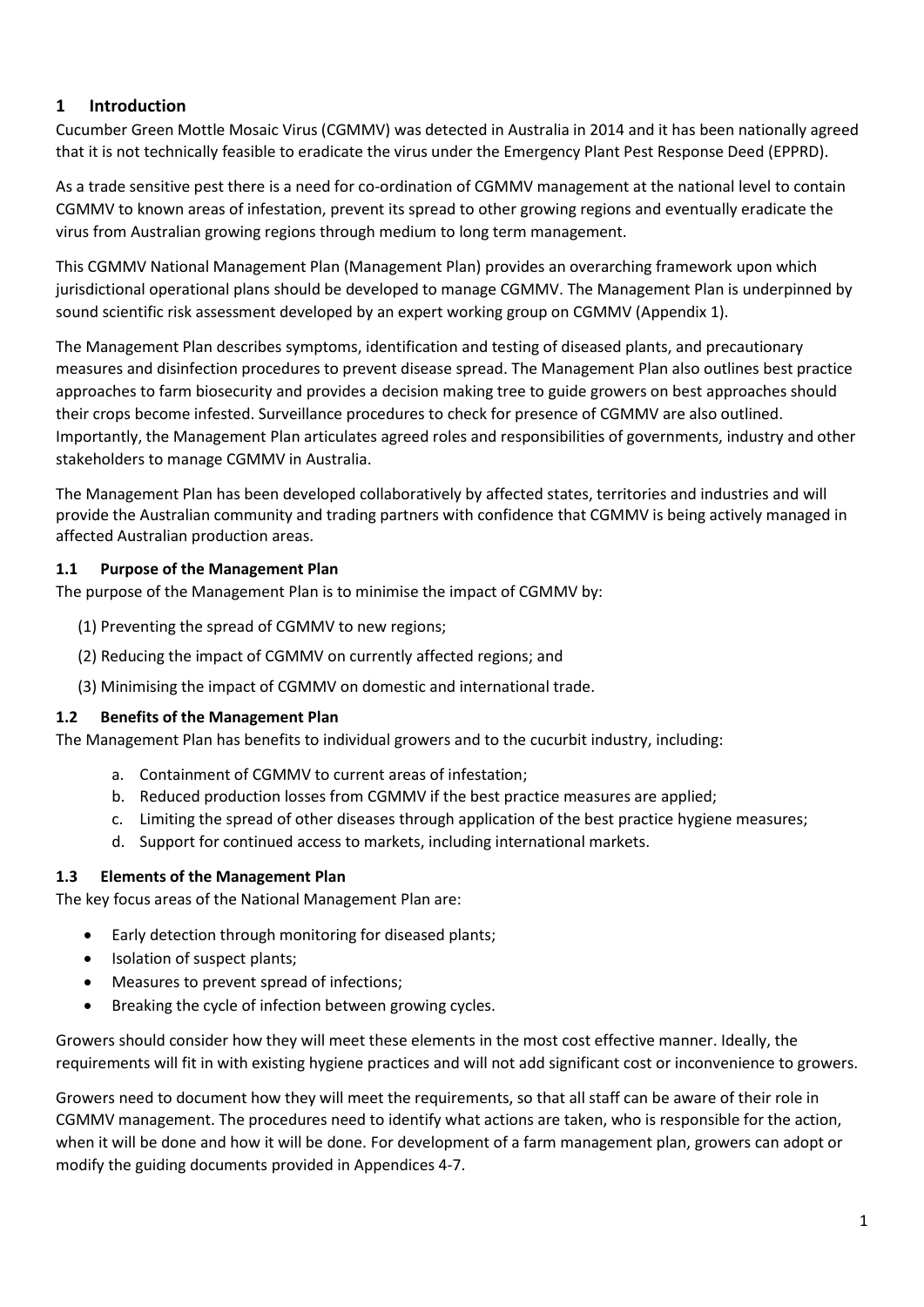### <span id="page-4-0"></span>**1.4 Constraints of the Management Plan**

The management of CGMMV is difficult for many reasons, including:

- a) Potential for ongoing introductions of CGMMV via seed or other host material;
- b) Ease of transmission of CGMMV within areas of infestation;
- c) Detection of all outbreaks is not always feasible (as many viruses present with similar symptoms) or cost effective;
- d) Testing and identification is limited to suspect infestations rather than ongoing targeted surveillance;
- e) A mandatory program for the management of CGGMV involving all Australian cucurbit growers is not feasible.

### <span id="page-4-1"></span>**1.5 Endorsement and Implementation of the Management Plan**

The Management Plan has been endorsed by the following parties: the Australian Government, state and territory governments, Nursery & Garden Industries Australia (NGIA), AUSVEG Ltd, the Australian Melon Association (AMA) and Northern Territory Farmers Association (NTFA).

All partners in managing CGMMV have a role and responsibility in building capacity to manage CGMMV. These partners include federal and state governments, as well as 'at risk' industries.

# <span id="page-4-2"></span>**2 Context**

CGMMV was first found in the United Kingdom in 1935, but it has since been identified in other European countries, India, Greece (2002), Ukraine (2007), Japan (2009), China (2009), Korea (2008), Myanmar (2010), Israel (2013) and California, USA (2013).

Until 2014, CGMMV was exotic to Australia. It was first reported in September 2014 in Australia on commercial watermelon farms near Katherine and Darwin, Northern Territory. CGMMV has since been detected on a single farm near Charters Towers, Queensland, and on farms in Perth, Geraldton, Carnarvon and Kununurra, Western Australia.

The Northern Territory, Queensland and Western Australian governments implemented quarantine measures to contain and manage CGMMV. In Northern Territory and Queensland, these measures included removal and destruction of all infected host material, fallow periods and strict control measures on the movement of potentially infected material from the affected areas including fruit. To date, CGMMV has not been found in other states or territories of Australia.

Fruit that tested positive from the Northern Territory are watermelon, butternut pumpkin, cucumber and bitter melon. Although fruit (and seed from fruit) may be a source of potential infection, infested fruit is likely to be symptomatic, sub quality and not suitable for market. Unsaleable fruit is generally removed from the pathway at the farm, wholesale or retail stage.

Based on best available scientific advice, the likelihood of CGMMV being transmitted from an infested commercial production facility in Northern Territory or Queensland to a commercial cucurbit production facility in states or territories that do not have CGMMV is minimal. All fruit is sold directly to domestic markets for consumption.

In March 2015, the National Management Group (NMG) under the EPPRD for CGMMV agreed that it was not technically feasible to eradicate CGMMV from the Northern Territory. This was largely due to the number of infested properties across a number of regions, the detection of CGMMV in weed species known to be endemic to the Northern Territory and other parts of Australia.

In July 2015, the NMG agreed to close the CGMMV incident in the Northern Territory, noting that Queensland would continue to aim for eradication of CGMMV from its only infested property.

Plant Health Committee determined CGMMV to be a pest of national significance in June 2015 and agreed to a national management plan for CGMMV.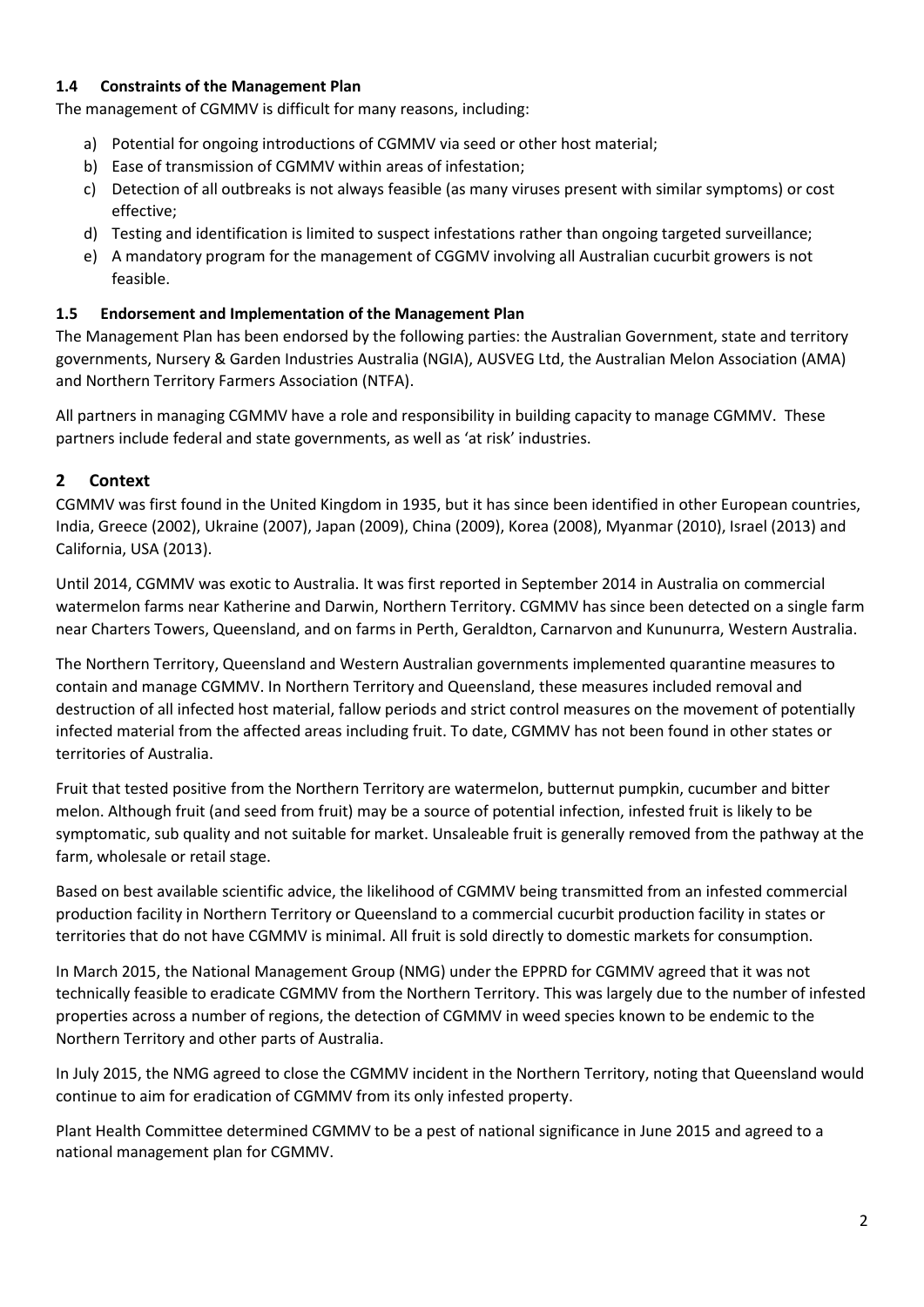Any future detections of CGMMV are not considered to be an emergency plant pest under the EPPRD and will be managed in line with the Management Plan.

# <span id="page-5-0"></span>**2.1 Northern Territory**

The Northern Territory (NT) Government is managing to contain CGMMV to areas of current infestation and prevent its spread beyond the NT.

The Department of Primary Industry and Resources (DPIR) has adopted a coordinated management approach with growers in the Northern Territory. Regulations are in place which prevent the movement of plant material, seeds, soil, machinery and bee hives from the NT unless approved by the Chief Plant Health Manager (CPHM). Growers are required to have farm biosecurity plans which may audited annually by NT Quarantine. These farm biosecurity plans must identify the risks of transmission of CGMMV onto and off the property and the measures the growers have implemented to address those risks.

For further information on management controls for CGMMV in the NT, contact NT Quarantine on (08) 8992118, or [https://nt.gov.au/industry/agriculture/food-crops-plants-and-quarantine/cucumber-green-mottle-mosaic](https://nt.gov.au/industry/agriculture/food-crops-plants-and-quarantine/cucumber-green-mottle-mosaic-virus/cucumber-green-mottle-mosaic-virus)[virus/cucumber-green-mottle-mosaic-virus](https://nt.gov.au/industry/agriculture/food-crops-plants-and-quarantine/cucumber-green-mottle-mosaic-virus/cucumber-green-mottle-mosaic-virus)

### <span id="page-5-1"></span>**2.2 Queensland**

CGMMV was confirmed on one property west of Townsville in March 2015. Biosecurity Queensland is working with the property owner to ensure the infection remains confined at this site. The virus in Queensland is being managed in line with the Management Plan.

Additional information on state management of CGMMV can be found at [https://www.daf.qld.gov.au/plants/health](https://www.daf.qld.gov.au/plants/health-pests-diseases/a-z-significant/cucumber-green-mottle-mosaic-virus)[pests-diseases/a-z-significant/cucumber-green-mottle-mosaic-virus](https://www.daf.qld.gov.au/plants/health-pests-diseases/a-z-significant/cucumber-green-mottle-mosaic-virus)

### <span id="page-5-2"></span>**2.3 Western Australia**

CGMMV was first detected in Geraldton in July 2016, but suspect symptoms were seen two to three years prior. The Department of Agriculture and Food, Western Australia (DAFWA) and Vegetables WA are working together to ensure growers are aware of and are implementing strong on-farm biosecurity practices for control of the virus.

Additional information on state management of CGMMV can be found at

<https://www.agric.wa.gov.au/cgmmv>

#### <span id="page-5-3"></span>**3 Pest Characteristics**

#### <span id="page-5-4"></span>**3.1 Hosts**

There are at least five strains of CGMMV whose symptoms can vary between hosts. Other mosaic diseases, caused by potyviruses, are known to occur in northern Australia and express somewhat similar symptoms. This makes it difficult to visually identify CGMMV.

CGMMV infects members of the Cucurbitaceae, including watermelon, melon, cucumber, pumpkin, squash and gourds. Apart from cucurbit crop plants, CGMMV has also been found to infect the weeds *Amaranthus blitoides*, *Amaranthus retroflexus, Heliotropium europaeum, Portulaca oleracea* and *Solanum nigrum* and some wild cucurbit plants, such as pie melon. Refer to the CGMMV scientific advice in Appendix 1 for an extended list of potential hosts.

#### <span id="page-5-5"></span>**3.2 Symptoms**

The symptoms found on an infected plant will vary with the genus, species and cultivar of the plant and the strain of the virus.

Symptoms described for this virus range from light yellow green spots and vein clearing on young leaves to chlorotic mottling, leaf deformation, plant stunting, and necrosis at later stages of growth. Mature leaves can become bleached and fruit drop is common. In watermelons, symptoms include misshapen fruit with internal discolouration, rotting and necrosis.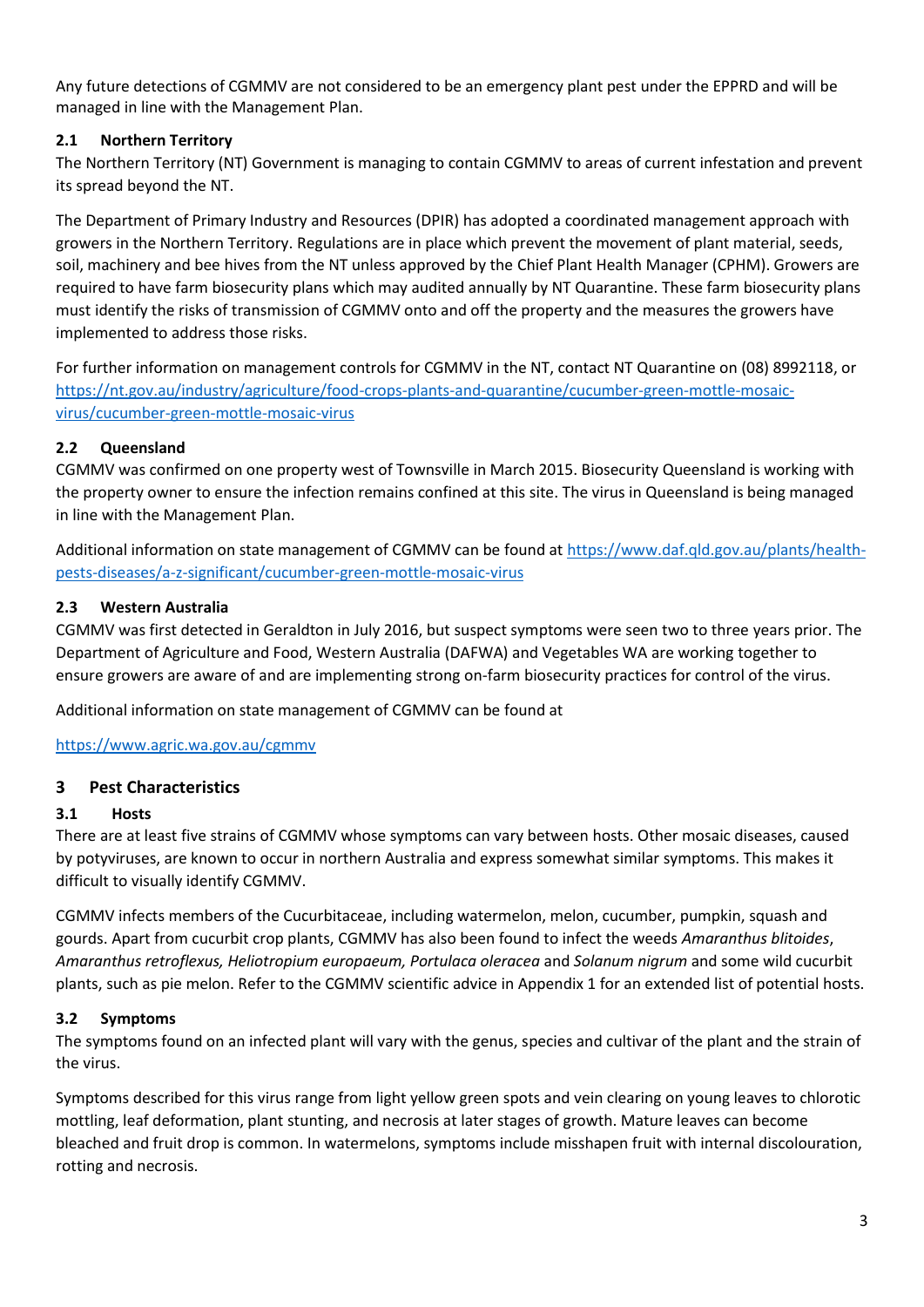Examples of CGMMV infested plants and fruit are available in Appendix 2.

# <span id="page-6-0"></span>**3.3 Transmission**

CGMMV is highly virulent and easily transmissible. It can be transmitted through sap, seeds and soil, on clothing, shoes, hands, machinery and packaging materials. Entry into the plant is generally through wounds. CGMMV may remain dormant within the seed coat and remain viable for long periods in infected crop debris, in the soil, on machinery and tools.

Introduction through contaminated seed and soil are among the most common means of infestation. CGMMV can be disseminate by several means, including:

- Infection of roots can occur in soil that is contaminated with infective plant debris. The virus can spread through root to root contact;
- In water or in nutrient solutions in soilless culture;
- Mechanical transfer, especially in protected or high input culture systems where plants are pruned, staked, handled or touched frequently;
- Machinery used for cultivation or weed control can spread the virus;
- Infected rootstock plants can serve as a source for outbreaks if plants are grafted;
- Seed harvested from infected plants may carry CGMMV, and transmission frequency can be 20% or more;
- Some weed species can have symptomless infection and act as incubators of CGMMV;
- In greenhouse or equipment surfaces or on tools;
- It has been reported that CGMMV may be transmitted in pollen in artificial pollination under greenhouse conditions, but it has yet to be confirmed that spread occurs via pollen naturally in the field;
- To date no insect has been proven to vector CGMMV. It is theoretically possible that some chewing insects could vector the virus, but this has not been confirmed experimentally.

# <span id="page-6-1"></span>**4 Managing CGMMV in Australia**

# <span id="page-6-2"></span>**4.1 Principles for Managing CGMMV**

The following principles underpin the management of CGMMV in Australia:

- a. CGMMV in Australia is managed in line with the principles of Australian and New Zealand Standard for Risk Management IS0 31000;
- b. CGMMV is a reportable disease in Australia;
- c. To whatever extent possible CGMMV will be managed by growers through good on farm biosecurity practices;
- d. Where required government will implement regulatory measures to mitigate the risk of transmission of CGMMV to areas not infested with CGMMV;
- e. Where ever possible quarantine controls will be used as a last resort;
- f. Industry, growers, governments and the public will work together to manage and monitor the impacts of CGMMV in Australia.

#### <span id="page-6-3"></span>**4.2 CGMMV is a Notifiable Pest**

CGMMV is a notifiable pest in Australia. Growers are required to report any suspected detections of CGMMV to the CPHM in their jurisdiction. If in an area or jurisdiction that is currently not infested with CGMMV, the CPHM may request the grower to provide symptomatic plant material for testing.

The CPHM will notify the Australian Chief Plant Protection Officer (ACPPO) and affected industries if there is a confirmed positive diagnosis in accordance with the current jurisdictional diagnostic requirements. Reporting of new cases of CGMMV will be made when the detection changes area freedom or the virus is detected on a previous unknown host.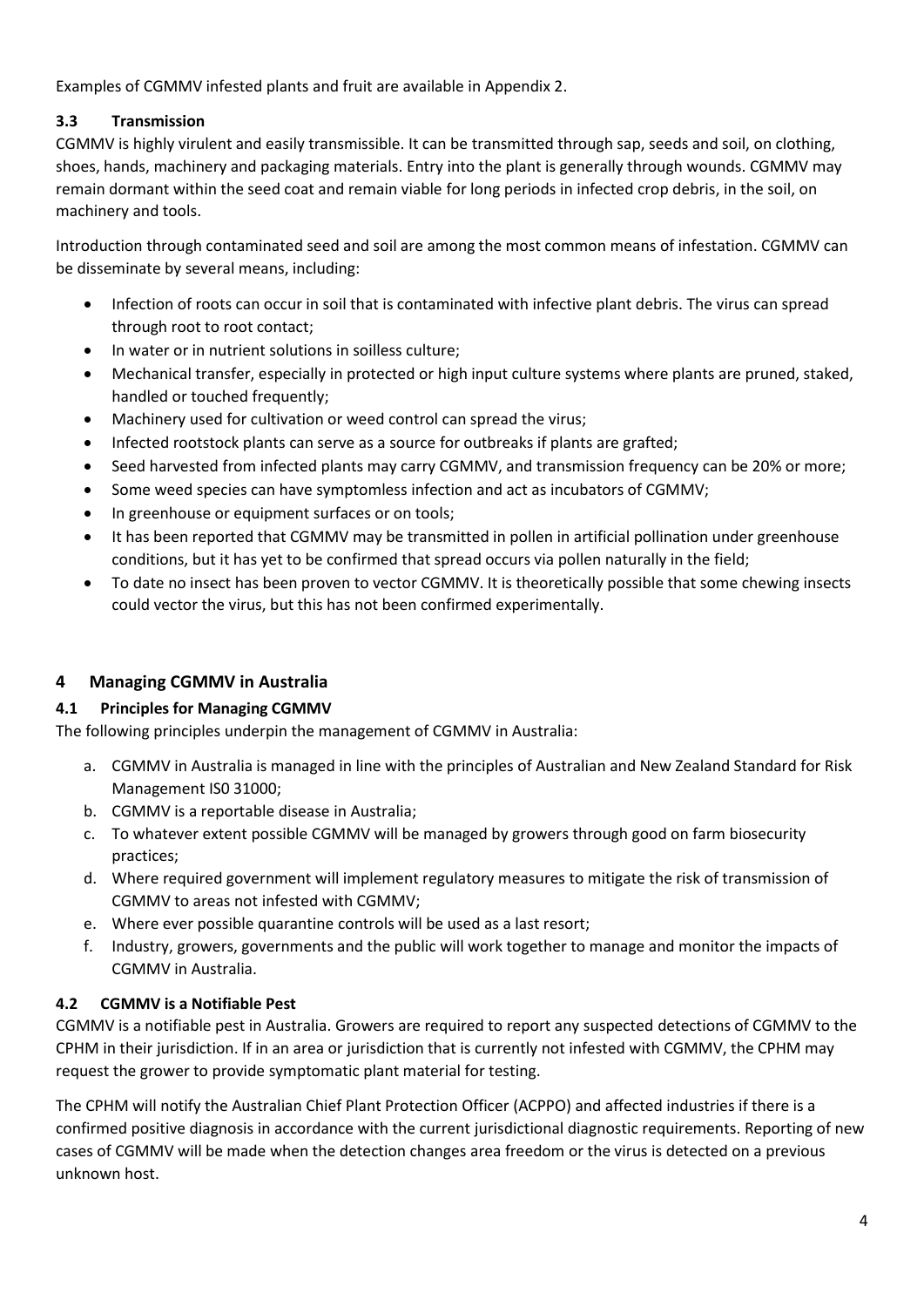#### <span id="page-7-0"></span>**4.3 Management of Risk Pathways**

The Management Plan applies a Hazard Analysis Critical Control Point (HACCP) based approach for managing CGMMV. High risk pathways and the points at which regulatory or other control measures are required have been identified. Table 1 describes the agreed points at which management controls are required to manage the risk pathways of CGMMV. Table 1 should be read in conjunction with the scientific advice in Appendix 1.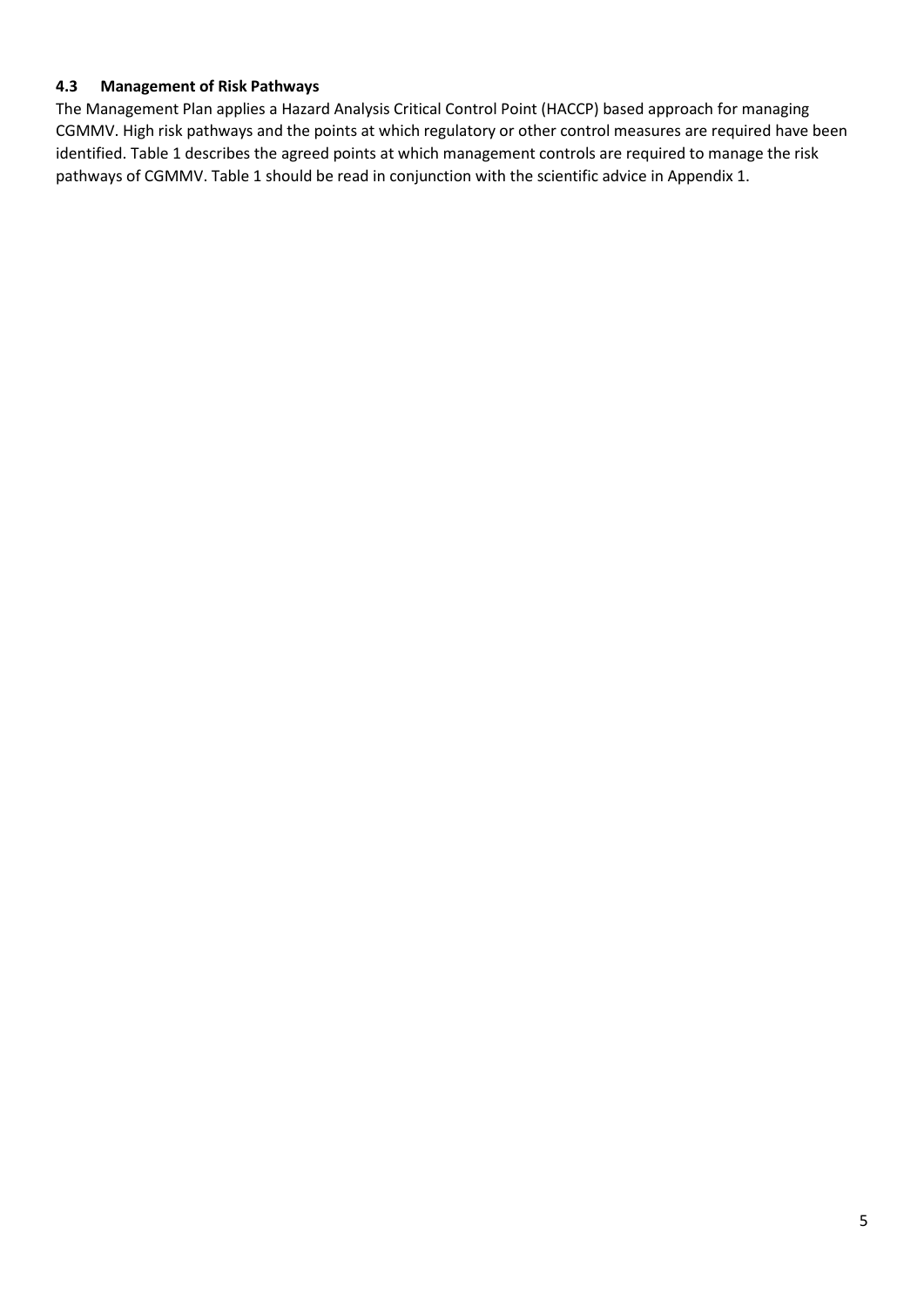| <b>Risk Pathway</b>       | Import into<br><b>Australia</b>                                                                                                                                                                                                                                                                   | <b>State or Territory Borders</b>                                                                                                                  | <b>CGMMV Infested Region</b>                                                                                                                                        | <b>CGMMV Infested</b><br><b>Property within a Region</b>                                                                                                                                           | <b>Un-infested Property</b>                                                 | <b>Supply Chain</b> |
|---------------------------|---------------------------------------------------------------------------------------------------------------------------------------------------------------------------------------------------------------------------------------------------------------------------------------------------|----------------------------------------------------------------------------------------------------------------------------------------------------|---------------------------------------------------------------------------------------------------------------------------------------------------------------------|----------------------------------------------------------------------------------------------------------------------------------------------------------------------------------------------------|-----------------------------------------------------------------------------|---------------------|
| Soil<br>Control required: | Yes                                                                                                                                                                                                                                                                                               | Yes                                                                                                                                                | Yes                                                                                                                                                                 | Yes                                                                                                                                                                                                | No                                                                          | No                  |
| Action:                   | Control on soil<br>that may have<br>come into<br>contact with<br>infected plants.<br>Nursery stock<br>cannot be<br>imported in soil.<br>If soil is present<br>then<br>requirements are<br>mandatory<br>irradiation or<br>cleaning to<br>remove soil.<br>Appropriate<br>certification<br>required. | Control on soil that may<br>have come into contact<br>with infected plants.<br>Certification required from $ $ urisdiction to manage on a<br>CPHM. | Control on soil that may<br>have come into contact<br>with infected plants.<br>situational basis.<br>Grower to manage<br>movement of soil onto and<br>off property. | Control on soil that may<br>have come into contact<br>with infected plants.<br>Jurisdiction to manage<br>on a situational basis.<br>Grower to manage<br>movement of soil onto<br>and off property. | If outside of infected<br>region.<br>Supported by proof of<br>Area freedom. |                     |

### Table 1: Points at which controls are to be applied to manage Cucumber Green Mottle Mosaic Virus in Australia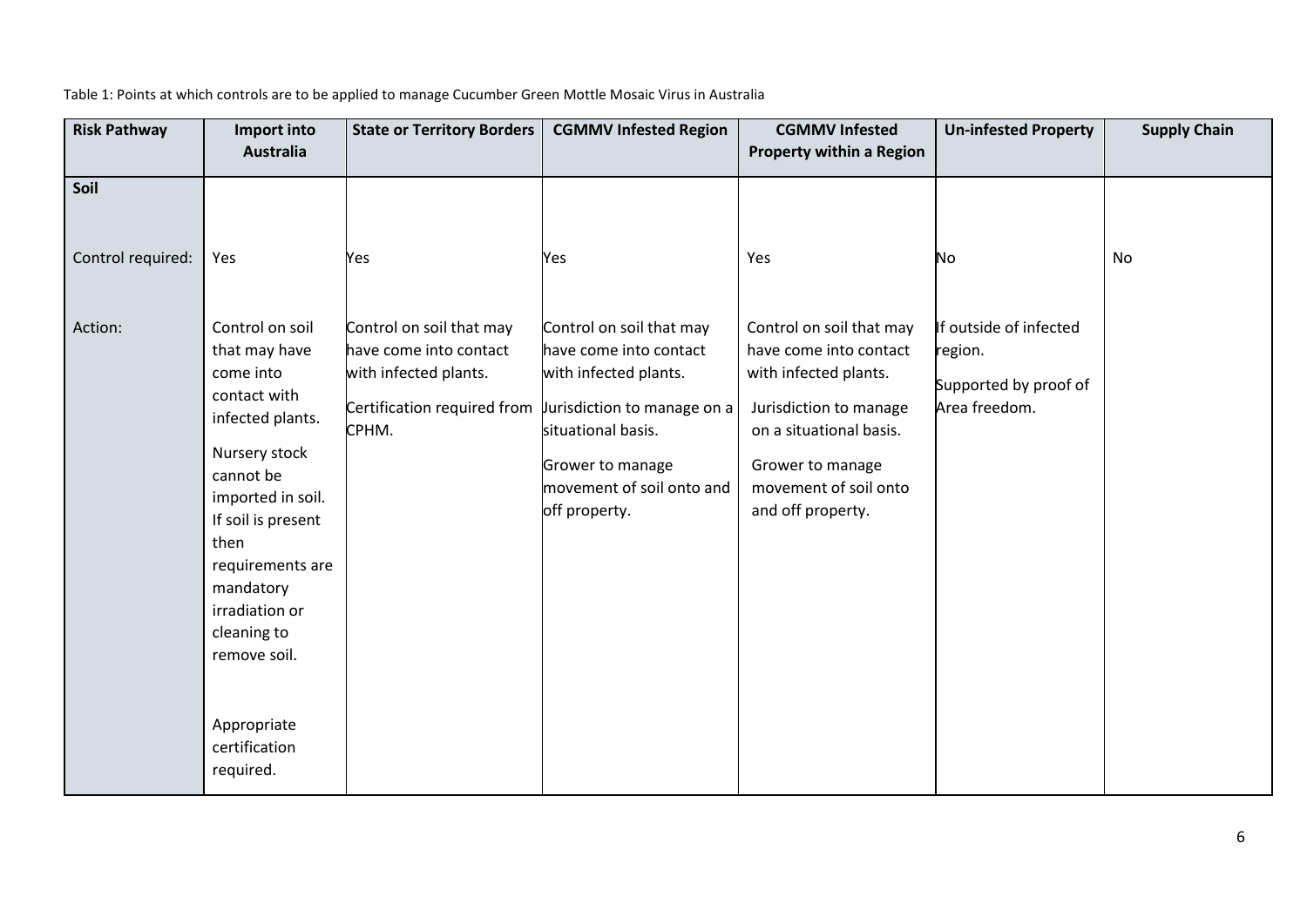| <b>Seed</b>                                                                    |                                                                                                                                                                                       |                                                                                                                                                                         |                                                                                                                                                                                                                                                                 |                                                                                                                                                                                              |                                                                                                                                                       |           |
|--------------------------------------------------------------------------------|---------------------------------------------------------------------------------------------------------------------------------------------------------------------------------------|-------------------------------------------------------------------------------------------------------------------------------------------------------------------------|-----------------------------------------------------------------------------------------------------------------------------------------------------------------------------------------------------------------------------------------------------------------|----------------------------------------------------------------------------------------------------------------------------------------------------------------------------------------------|-------------------------------------------------------------------------------------------------------------------------------------------------------|-----------|
| Control required:                                                              | Yes                                                                                                                                                                                   | Yes                                                                                                                                                                     | Yes                                                                                                                                                                                                                                                             | Yes                                                                                                                                                                                          | Yes                                                                                                                                                   | <b>No</b> |
| Action:                                                                        | All host seed to<br>be tested in<br>accordance with<br><b>ISTA 7-026</b><br>method of ELISA<br>on a sample of<br>9,400 seeds and<br>national seed<br>testing guidelines<br>for CGMMV. | method of ELISA on a<br>sample of 9,400 seeds and<br>national seed testing<br>guidelines for CGMMV.<br>Certification required from Certification required from<br>CPHM. | All host seed to be tested in All host seed to be tested in All host seed to be tested<br>accordance with ISTA 7-026 accordance with ISTA 7-026<br>method of ELISA on a<br>sample of 9,400 seeds and<br>national seed testing<br>guidelines for CGMMV.<br>CPHM. | in accordance with ISTA<br>7-026 method of ELISA on with ISTA 7-026<br>a sample of 9,400 seeds<br>and national seed testing<br>guidelines for CGMMV.<br>Certification required<br>from CPHM. | All host seed to be<br>tested in accordance<br>method of ELISA on a<br>sample of 9,400 seeds<br>and national seed<br>testing guidelines for<br>CGMMV. |           |
| <b>Nursery Stock</b><br>(tissue culture<br>and seedlings)<br>Control required: | Yes                                                                                                                                                                                   | Yes                                                                                                                                                                     | Yes                                                                                                                                                                                                                                                             | Yes                                                                                                                                                                                          | No                                                                                                                                                    | <b>No</b> |
| Action:                                                                        | Controls on<br>Nursery Stock of<br>host plants.<br>Imports of<br>nursery stock for<br>host plants                                                                                     | Controls on Nursery Stock Controls on Nursery Stock<br>states.<br><b>CPHM</b> certification<br>required.                                                                | of host plants from infected of host plants from infected<br>areas.<br>Jurisdiction to manage on a<br>situational basis                                                                                                                                         | <b>Controls on Nursery</b><br>Stock of host plants from<br>infected properties.<br>Jurisdiction to manage on<br>a situational basis                                                          | If outside of infected<br>region<br>Supported by proof of<br>area freedom.                                                                            |           |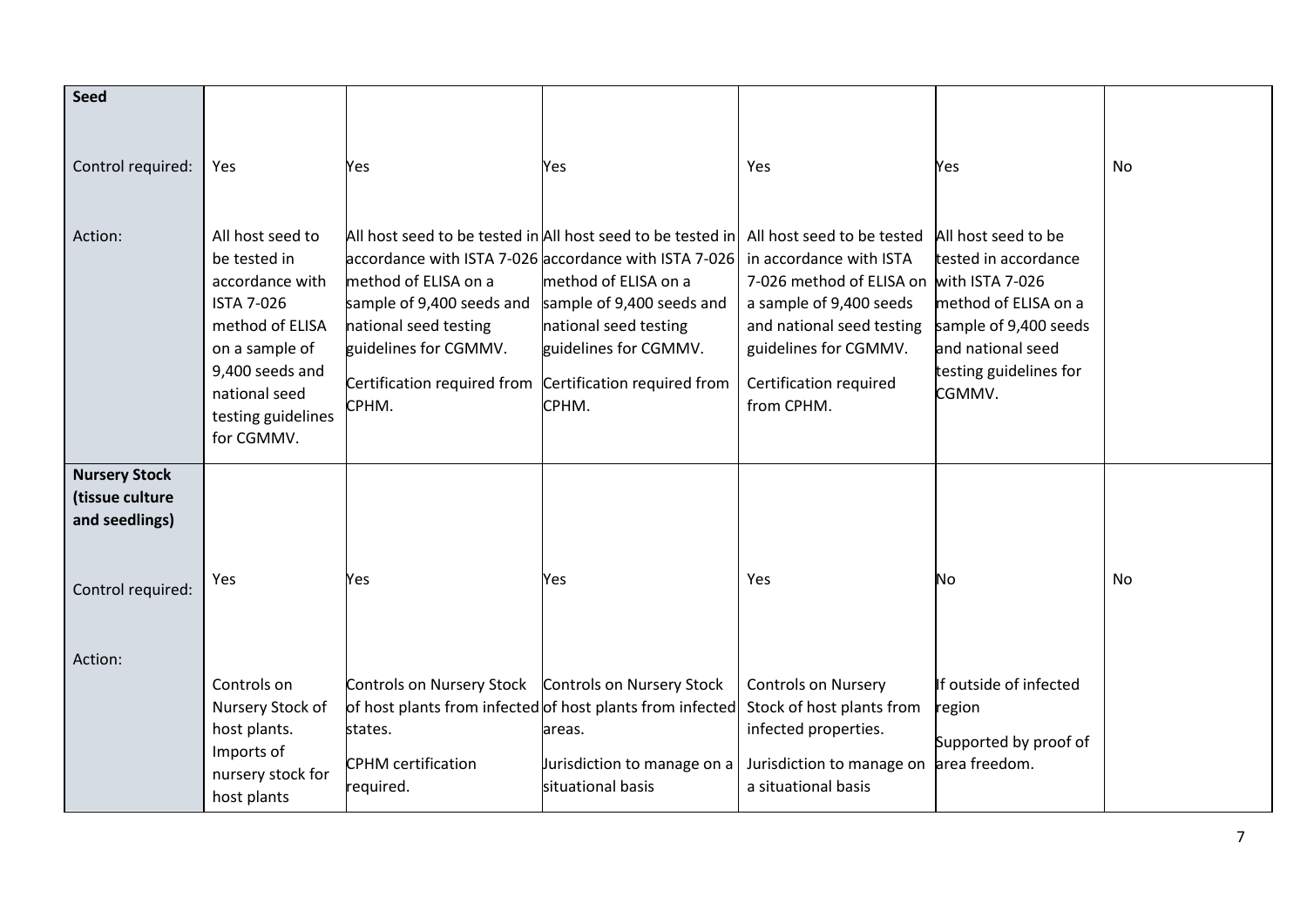|                                                                                | currently<br>suspended. |                                                                                                                                                                             |                                                                                                                        |                                                                                                                     |                                        |                                                          |
|--------------------------------------------------------------------------------|-------------------------|-----------------------------------------------------------------------------------------------------------------------------------------------------------------------------|------------------------------------------------------------------------------------------------------------------------|---------------------------------------------------------------------------------------------------------------------|----------------------------------------|----------------------------------------------------------|
| Fruit*                                                                         |                         |                                                                                                                                                                             |                                                                                                                        |                                                                                                                     |                                        |                                                          |
| Control required:                                                              | No                      | No                                                                                                                                                                          | No                                                                                                                     | No                                                                                                                  | No                                     | No                                                       |
| Action:                                                                        | n/a                     | n/a                                                                                                                                                                         | n/a                                                                                                                    | n/a                                                                                                                 | n/a                                    | May introduce a<br>HACCP plan for<br>distribution points |
| <b>Cucurbit plant</b><br>including debris<br>and waste from<br>previous crops. |                         |                                                                                                                                                                             |                                                                                                                        |                                                                                                                     |                                        |                                                          |
| Control required:                                                              | n/a                     | Yes                                                                                                                                                                         | Yes                                                                                                                    | Yes                                                                                                                 | No                                     | No                                                       |
| Action                                                                         |                         | destruction of cucurbit<br>plants including debris and<br>waste from previous crops.<br>CPHM certification required situational basis.<br>to move out of infested<br>state. | Controls on movement and Controls on movement and<br>destruction of cucurbit<br>plants.<br>Jurisdiction to manage on a | Controls on movement<br>and destruction of<br>cucurbit plants.<br>Jurisdiction to manage<br>on a situational basis. | Supported by proof of<br>area freedom. |                                                          |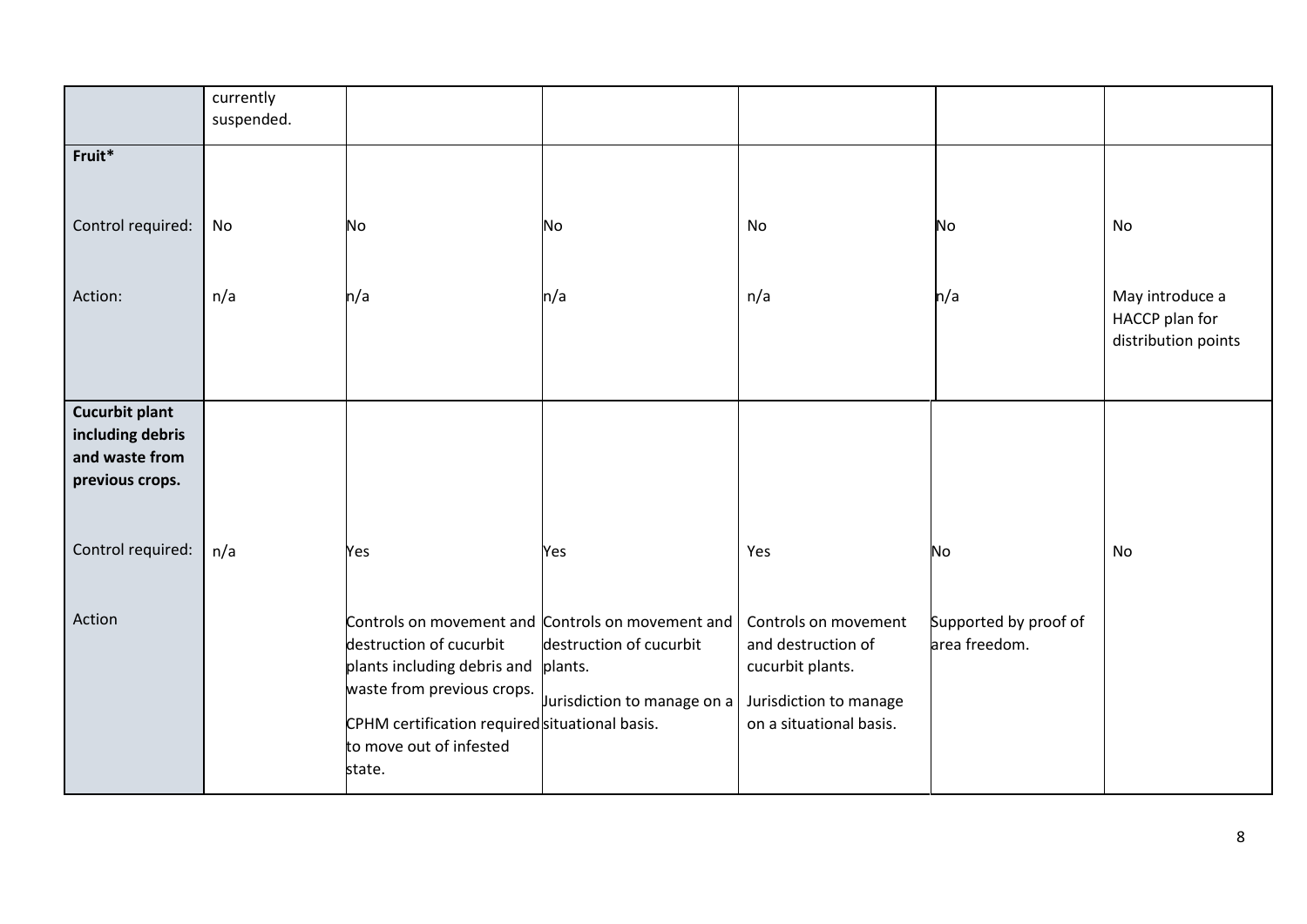| Conveyances<br>(includes crates,<br>boxes, bins,<br>pallets) |    |                                                                                        |                                                                                                                                                                                                               |                                                                                                                                                                                                                  |                                                                                                            |                                                                      |
|--------------------------------------------------------------|----|----------------------------------------------------------------------------------------|---------------------------------------------------------------------------------------------------------------------------------------------------------------------------------------------------------------|------------------------------------------------------------------------------------------------------------------------------------------------------------------------------------------------------------------|------------------------------------------------------------------------------------------------------------|----------------------------------------------------------------------|
| Control required:                                            | No | Yes                                                                                    | Yes                                                                                                                                                                                                           | Yes                                                                                                                                                                                                              | No                                                                                                         | No                                                                   |
| Action:                                                      |    | Controls on Conveyances<br>that may have come into<br>contact with infected<br>plants. | Controls on Conveyances<br>that may have come into<br>contact with infected plants.<br>Jurisdiction to manage on a<br>situational basis.<br>May be managed by via on<br>farm biosecurity /auditable<br>HACCP. | Controls on<br>Conveyances that may<br>have come into contact<br>with infected plants.<br>Jurisdiction to manage<br>on a situational basis.<br>May be managed by via<br>on farm biosecurity<br>/auditable HACCP. | Supported by proof of<br>area freedom.<br>May be managed by via<br>on farm biosecurity<br>auditable HACCP. | May be managed by<br>via on farm<br>biosecurity<br>/auditable HACCP. |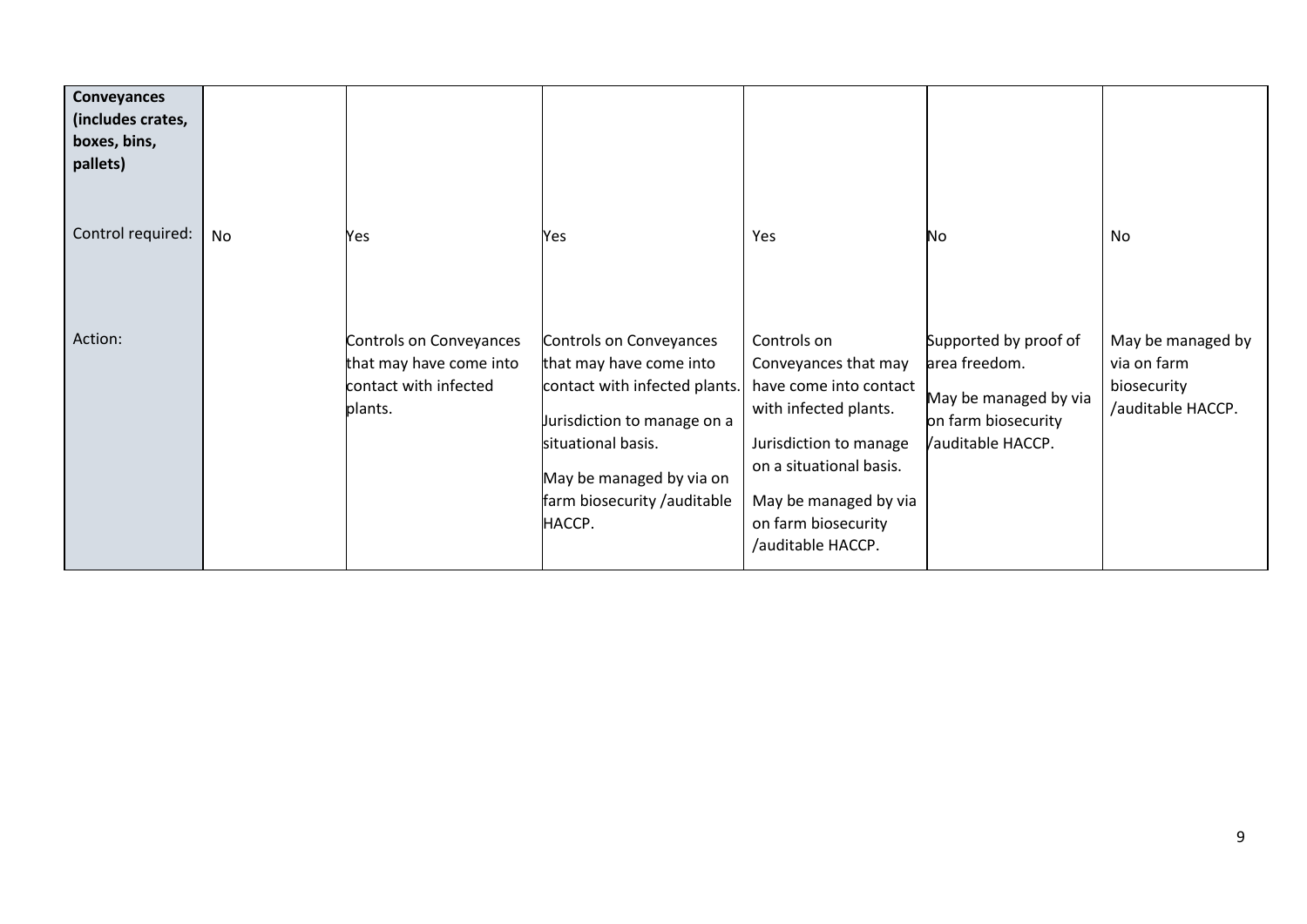| Tools,<br>equipment,<br>machinery used<br>on farm. |                                                                       |                                                                                                                                                             |                                                                                                                                                                                                                                                          |                                                                                                                                                                                                                                                            |                                                                                                            |                                     |
|----------------------------------------------------|-----------------------------------------------------------------------|-------------------------------------------------------------------------------------------------------------------------------------------------------------|----------------------------------------------------------------------------------------------------------------------------------------------------------------------------------------------------------------------------------------------------------|------------------------------------------------------------------------------------------------------------------------------------------------------------------------------------------------------------------------------------------------------------|------------------------------------------------------------------------------------------------------------|-------------------------------------|
| Control required:                                  | Yes                                                                   | Yes                                                                                                                                                         | Yes                                                                                                                                                                                                                                                      | Yes                                                                                                                                                                                                                                                        | No                                                                                                         | No                                  |
| Action                                             | Used<br>machinery/equip<br>ment must be<br>clean and free of<br>soil. | Controls on Tools,<br>on farm that may have<br>come into contact with<br>infected plants or soil.<br>CPHM certification required urisdiction to manage on a | Controls on Tools,<br>equipment, machinery used equipment, machinery used<br>on farm that may have<br>come into contact with<br>infected plants or soil.<br>situational basis<br>May be managed by via on<br>farm biosecurity /auditable<br><b>HACCP</b> | Controls on Tools,<br>equipment, machinery<br>used on farm that may<br>have come into contact<br>with infected plants or<br>soil.<br>Jurisdiction to manage<br>on a situational basis<br>May be managed by via<br>on farm biosecurity<br>/auditable HACCP. | Supported by proof of<br>area freedom.<br>May be managed by via<br>on farm biosecurity<br>auditable HACCP. |                                     |
| <b>Transport</b><br>vehicles<br>Control required:  | No                                                                    | No                                                                                                                                                          | <b>No</b>                                                                                                                                                                                                                                                | No                                                                                                                                                                                                                                                         | No                                                                                                         | No                                  |
|                                                    |                                                                       | level.                                                                                                                                                      | To be managed at property $\vert$ To be managed at property<br>level.                                                                                                                                                                                    | To be managed at<br>property level.                                                                                                                                                                                                                        | To be managed at<br>property level.                                                                        | To be managed at<br>property level. |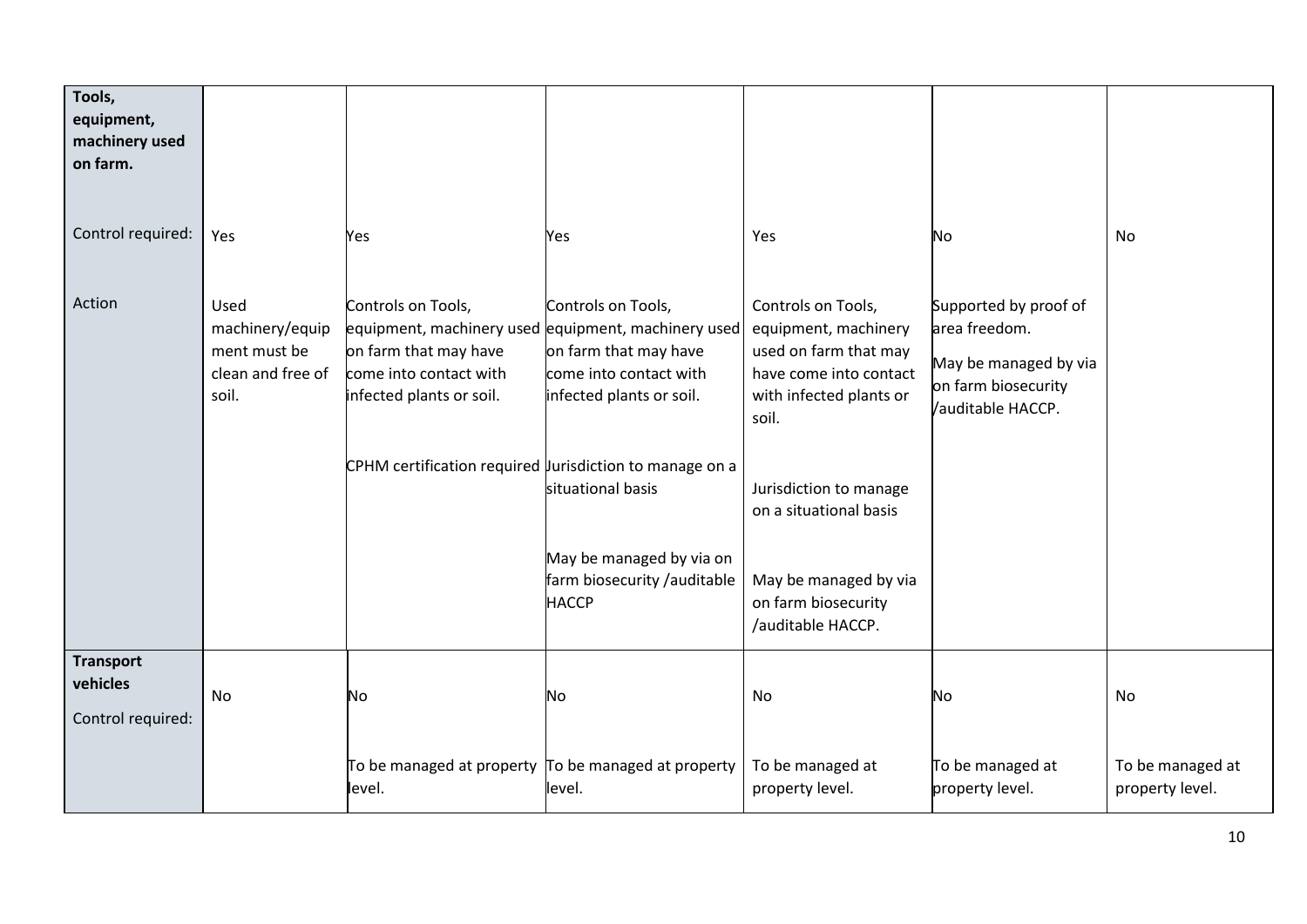| Personnel<br>Control required:                | No                                                             | No                                                                                                                                                                     | No                                                                                                                                     | No                                                                                                                                       | No                                                                         | <b>No</b> |
|-----------------------------------------------|----------------------------------------------------------------|------------------------------------------------------------------------------------------------------------------------------------------------------------------------|----------------------------------------------------------------------------------------------------------------------------------------|------------------------------------------------------------------------------------------------------------------------------------------|----------------------------------------------------------------------------|-----------|
| <b>Bees</b>                                   |                                                                |                                                                                                                                                                        |                                                                                                                                        |                                                                                                                                          |                                                                            |           |
| Control required:                             | Yes                                                            | Yes                                                                                                                                                                    | Yes                                                                                                                                    | Yes                                                                                                                                      | No                                                                         | No        |
| Action                                        | Post-entry<br>quarantine<br>required for any<br>imported bees. | Controls on bee hives that<br>may have been used to<br>pollinate infected plants.<br>Testing of bee hives for<br>presence of CGGMV<br>required as per NT<br>procedure. | Controls on bee hives that<br>may have been used to<br>pollinate infected plants.<br>Jurisdiction to manage on a<br>situational basis. | Controls on bee hives<br>that may have been<br>used to pollinate<br>infected plants<br>Jurisdiction to manage<br>on a situational basis. | If outside of infected<br>region<br>Supported by proof of<br>area freedom. |           |
| <b>Domestic</b><br>livestock, pest<br>animals |                                                                |                                                                                                                                                                        |                                                                                                                                        |                                                                                                                                          |                                                                            |           |
| Control required:                             | n/a                                                            | No                                                                                                                                                                     | No                                                                                                                                     | No                                                                                                                                       | No                                                                         | n/a       |
| Action                                        |                                                                | To be managed at property $\sigma$ be managed at property<br>level.                                                                                                    | level.                                                                                                                                 | To be managed at<br>property level.                                                                                                      | To be managed at<br>property level.                                        |           |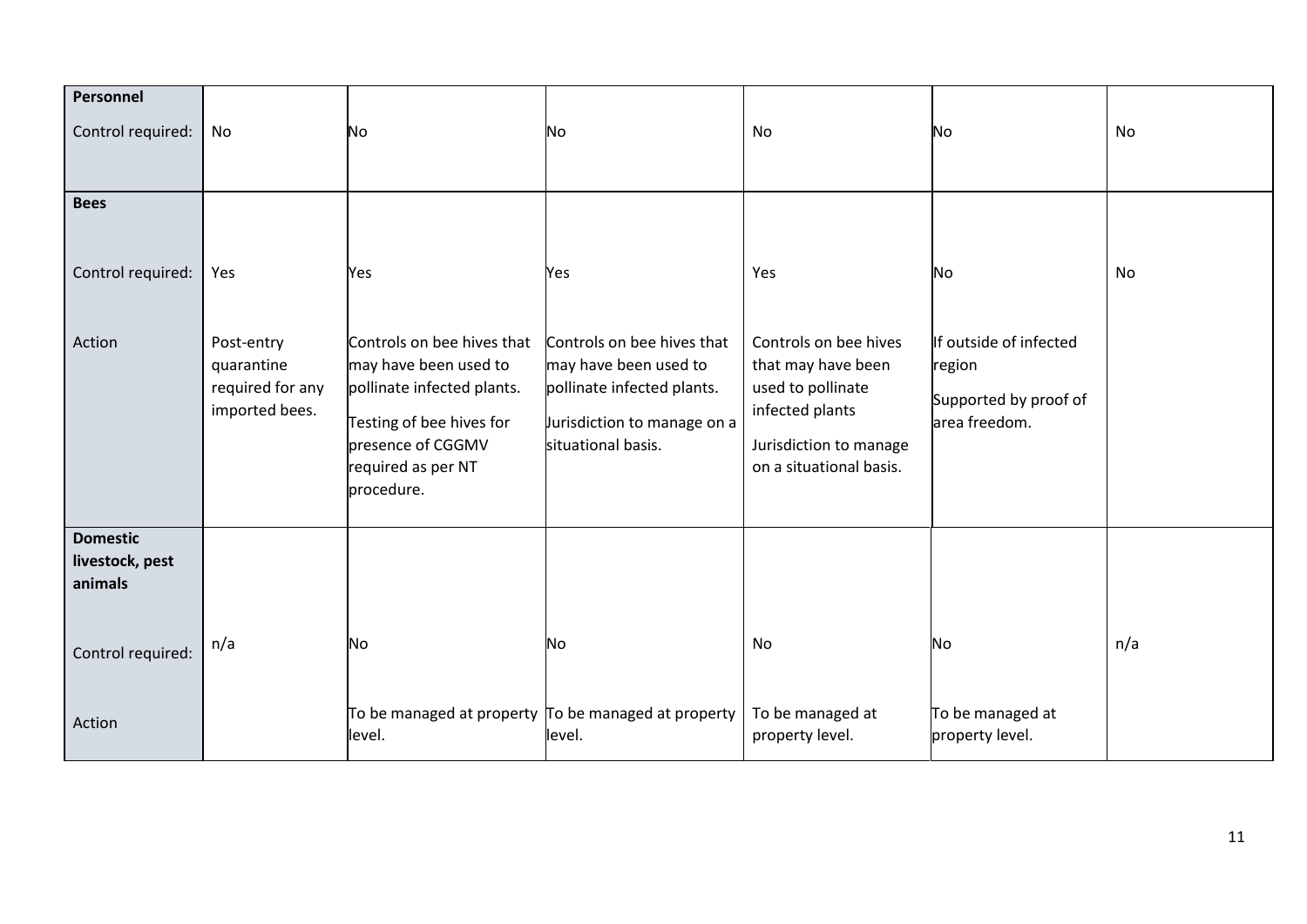| <b>Weeds</b> | n/a | No.                                                                    | <b>No</b> | No              | Νc               | n/a |
|--------------|-----|------------------------------------------------------------------------|-----------|-----------------|------------------|-----|
|              |     | To be managed at property To be managed at property   To be managed at |           |                 | To be managed at |     |
|              |     | level.                                                                 | level.    | property level. | property level.  |     |

\*Controls on fruit may change subject to international trading requirements.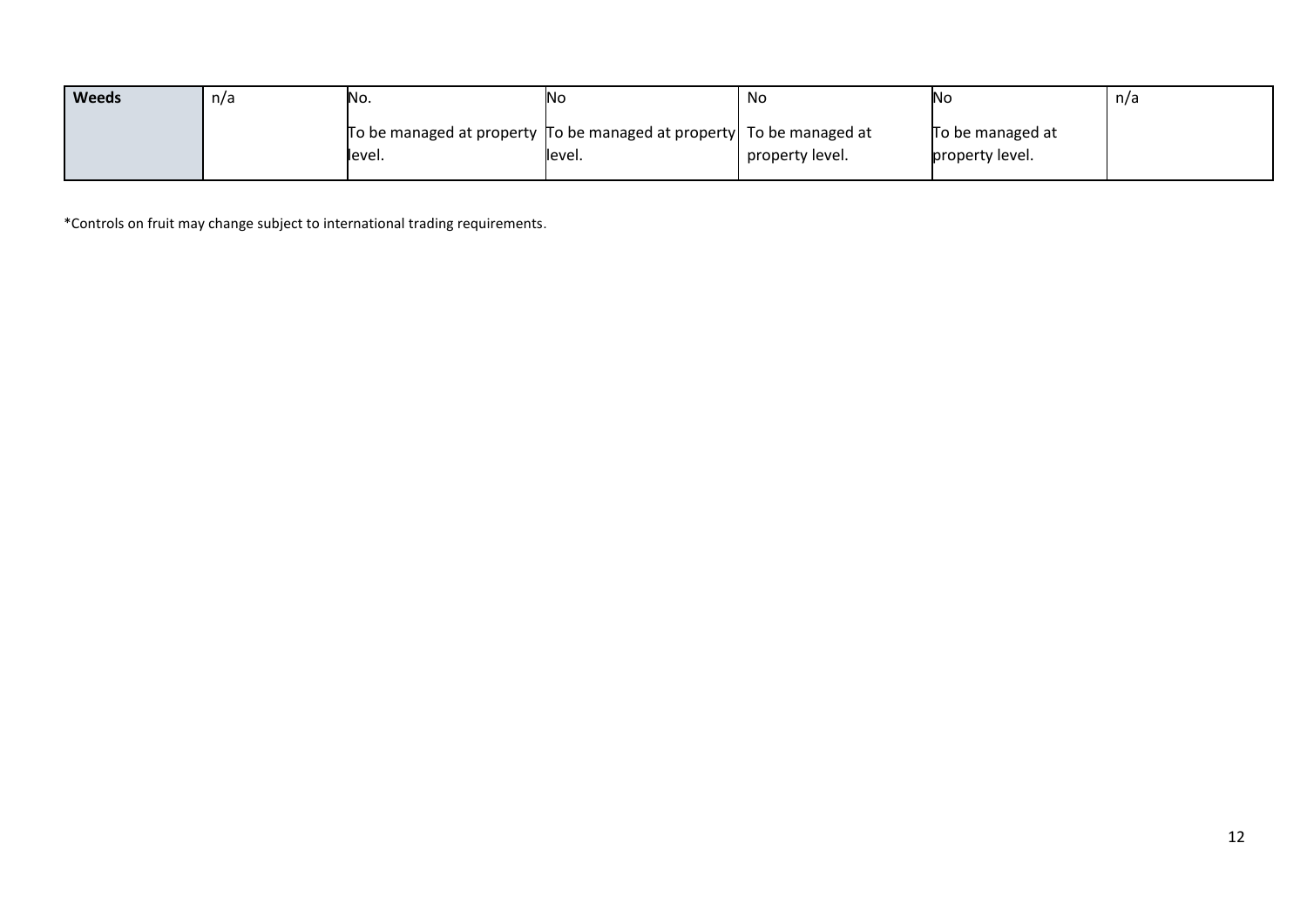A suite of decision making tools underpinned by the HACPP approach have been developed to assist growers to identify the risks on their properties and the steps needed to control them. The Decision Tree in Appendix 3 is intended as a resource for reducing the risk of CGMMV transmission and should be used as a component of state or territory CGMMV Operational Plans. The Decision Tree has been developed to be used in concert with the CGMMV Biosecurity Action Planner (Appendix 5) and Checklist (Appendix 6).

#### <span id="page-15-0"></span>**4.4 Importation of Seed into Australia**

CGMMV can be transmitted in seed. Imported seeds must either be:

a) Tested by ELISA using a sample size of 9,400 seeds following the protocol of the International Seed Testing Association (ISTA) '7-026 Detection of Squash mosaic virus, Cucumber green mottle mosaic virus and Melon necrotic spot virus in cucurbits'. The testing of seeds may be conducted offshore or onshore.

Where tested offshore, seed must be accompanied by an official government phytosanitary certificate and/or laboratory test certificate.

OR

b) For specified small seeds lots, the seed must be ELISA tested in Australia at Department of Agriculture recognised laboratory using 20% of the seed.

A method of testing for the detection of CGMMV in cucurbit host seeds using Polymerase Chain Reaction (PCR) is still under development.

Cucurbit seed varieties that need to be tested are outlined in Table 2.

Table 2: Seed varieties to be tested.

| <b>Common Name</b>           | <b>Scientific Name</b> | Small seed   |
|------------------------------|------------------------|--------------|
|                              |                        | lot weight   |
| Cucumber                     | Cucumis sativus        | 2kg or less  |
| Melon (Rockmelon & Honeydew) | Cucumis melo           | 2kg or less  |
| Watermelon                   | Citrullus lanatus      | 3kg or less  |
| Zucchini, Squash, Pumpkin    | Cucurbita pepo         | 10kg or less |
| Pumpkin                      | Cucurbita maxima       | 10kg or less |
| Pumpkin                      | Cucurbita moschata     | 10kg or less |
| Bottle gourd                 | Lagenaria siceraria    | 5kg or less  |
| Serpent gourd                | <b>Trichosanthes</b>   | 5kg or less  |
|                              | cucumerina             |              |

At this stage *Luffa* varieties and other related Asian-style vegetables do not require seed testing. Seeds classed as 'heritage seeds' can be kept if grown from a healthy crop but growers are advised not to share the seeds in case of contamination. Sharing of seeds is not advised and you do so at your **OWN RISK.**

Check with BICON a[t http://biconnet.daff.gov.au/BICONWeb/](http://biconnet.daff.gov.au/BICONWeb/) for current standards and testing requirements for each species/variety before submitting samples.

A national diagnostic protocol for seed is currently being finalised. Until a final National Diagnostics Protocol for CGMMV is endorsed, an interim testing protocol is being applied by diagnostic laboratories for testing of bulk seed samples.

#### <span id="page-15-1"></span>**4.5 Importation of Tissue Culture Material into Australia**

Known hosts are *Benincasa hispida*, *Citrullus lanatus*, *Cucumis anguria*, *Cucumis sativus*, *Cucumis melo*, *Cucurbita moschata*, *Cucurbita pepo*, *Lagenaria siceraria*, *Luffa acutangula*, *Luffa cylindrica*, *Momordica*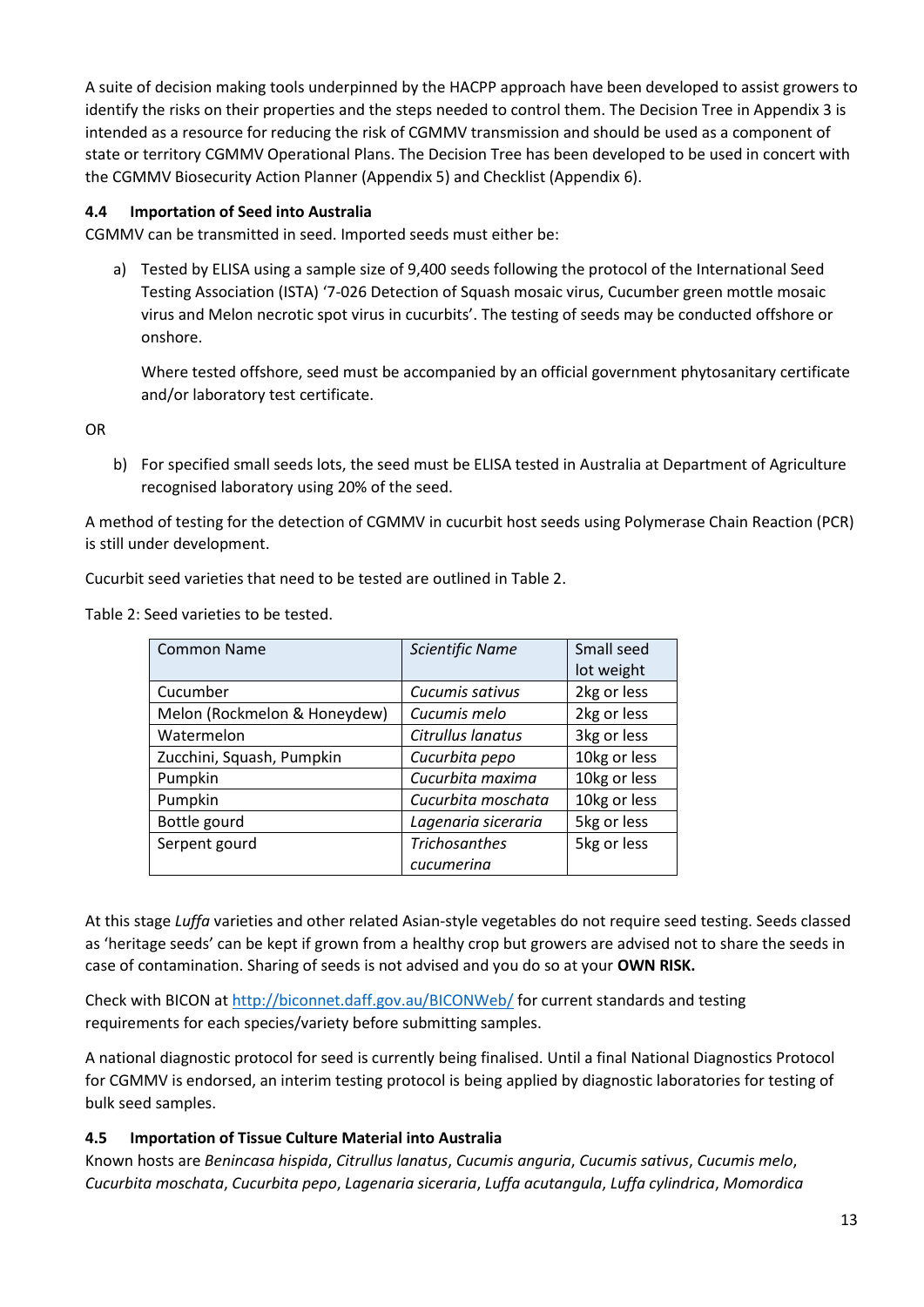*charantia* and *Trichosanthes cucumerina*. The importation of these species as tissue culture and nursery stock has been suspended until further notice.

### <span id="page-16-0"></span>**4.6 Moving Plant Material, Soil, Machinery and Bee Hives within Australia**

Movement of plant material, soil, machinery and bee hives may differ between states and territories. For further information about specific requirements regarding the movement of plant material, soil, machinery and bee hives within Australia, growers are encouraged to check with local biosecurity officers or refer to the following websites.

Tasmania (Tasmanian Biosecurity Import Requirements Database) <http://imports.dpipwe.tas.gov.au/ImportRx.nsf>

Northern Territory (Contact NT Quarantine[\) https://nt.gov.au/industry/agriculture/food-crops-plants](https://nt.gov.au/industry/agriculture/food-crops-plants-and-quarantine/plants-and-quarantine/plant-quarantine-contacts-and-plant-inspectors)[and-quarantine/plants-and-quarantine/plant-quarantine-contacts-and-plant-inspectors](https://nt.gov.au/industry/agriculture/food-crops-plants-and-quarantine/plants-and-quarantine/plant-quarantine-contacts-and-plant-inspectors)

New South Wales (Plant Quarantine Manual)<http://www.dpi.nsw.gov.au/content/biosecurity/plant>

Queensland (Queensland Biosecurity Manual) https://www.daf.qld.gov.au/ data/assets/pdf file/0004/379138/QLD Biosecurity Manual 2016.pdf

Victoria (Plant Quarantine Manual) [http://agriculture.vic.gov.au/agriculture/horticulture/moving](http://agriculture.vic.gov.au/agriculture/horticulture/moving-plants-and-plant-products/importing-plants)[plants-and-plant-products/importing-plants](http://agriculture.vic.gov.au/agriculture/horticulture/moving-plants-and-plant-products/importing-plants)

Western Australia (Import Requirements Database)<https://www.agric.wa.gov.au/iaquarantine/>

South Australia (Plant Quarantine Standard) [http://www.pir.sa.gov.au/biosecurity/plant\\_health](http://www.pir.sa.gov.au/biosecurity/plant_health)

### <span id="page-16-1"></span>**5 Surveillance**

### <span id="page-16-2"></span>**5.1 National Surveillance**

A national surveillance protocol for CGMMV is currently being developed by the Subcommittee on National Plant Health Surveillance, and will provide a common framework for undertaking CGMMV surveillance. It will ensure consistency, alignment with national and international standards and provide a level of confidence for claiming pest free status if this becomes necessary for the purposes of international trade. When the national protocol is finalised it will be appended to this plan.

# <span id="page-16-3"></span>**5.2 On-Farm Surveillance**

During routine surveillance, growers should record all observations including a lack of detection as this information may become a crucial component of supporting international market access.

An easy to use, rapid diagnostic kit from Agdia®, the ImmunoStrip® is commercially available. This type of test can be useful for developing a preliminary diagnosis. These diagnostic kits are not a definitive test for the presence or absence of CGMMV due to the number of other viruses that are similar to CGMMV. Should growers suspect a CGMMV infestation, they should immediately apply strict biosecurity protocols to limit the potential spread on any infestation. If concerned, growers can submit a sample of symptomatic tissue to the biosecurity authority in the state or territory that it occurs. However, growers are encouraged to contact the local biosecurity office in the first instance. Details for state diagnostics agencies can be found in the Risk Mitigation Summary Guide found in Appendix 7.

# <span id="page-16-4"></span>**6 On-Farm Management**

Once a crop is infested with CGMMV, the risk of spread throughout the crop is likely to be high and it may remain viable in the soil for many years even after the crop has been destroyed. Crop infection should be carefully managed to prevent spread of the virus.

Growers can implement simple procedures to prevent the movement of CGMMV onto or off their properties: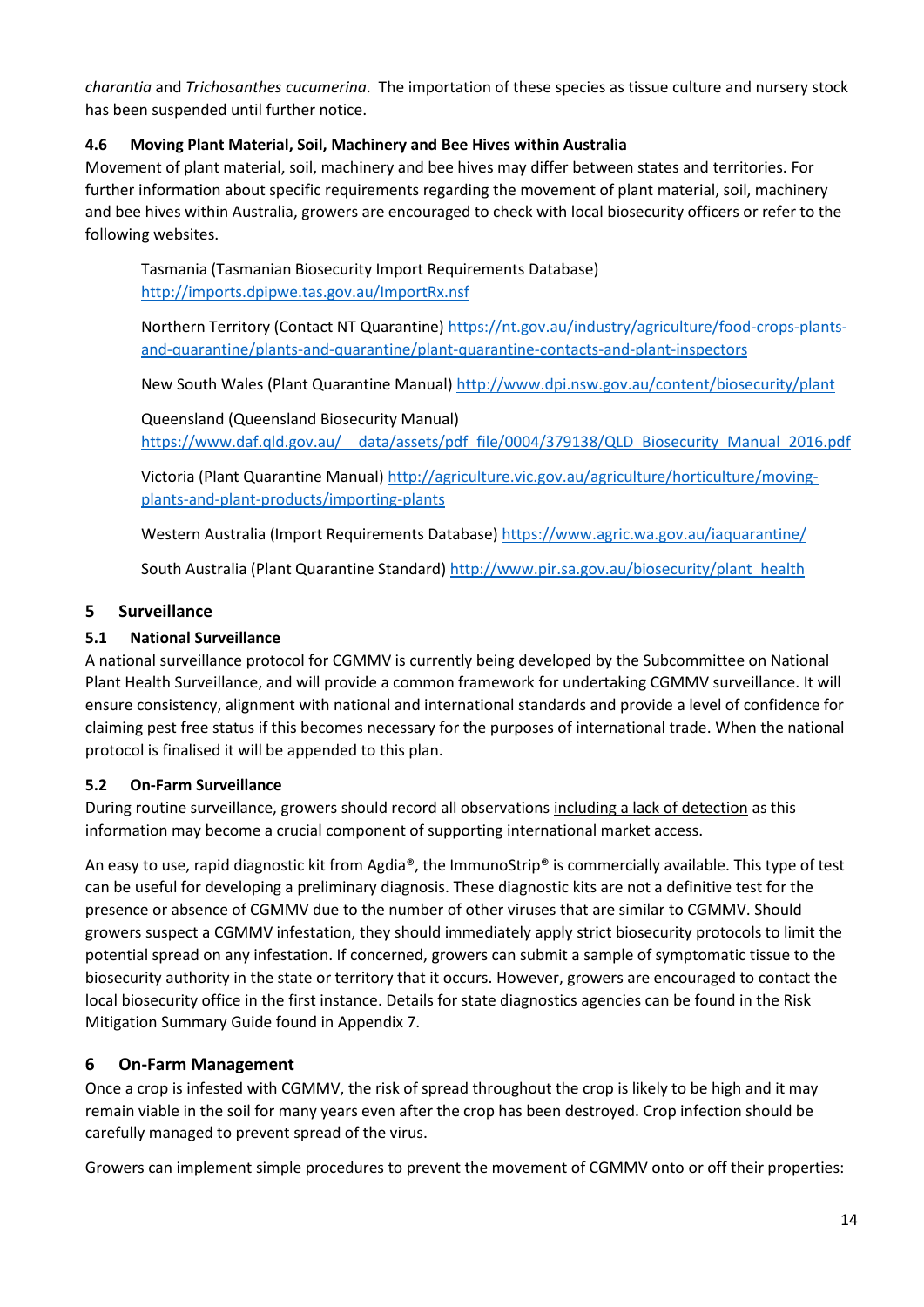- a) Use seed from a reputable producer that has been adequately tested for CGMMV;
- b) If transplants are used, ensure that they are inspected for the disease prior to planting;
- c) Follow good sanitation and cultural practices that include controlling weeds, especially cucurbit species that border fields, and chewing insects as a precaution;
- d) Inspect fields for symptoms at regular intervals;
- e) Take plant tissue samples and have a diagnostic analysis completed on suspect plants;
- f) Restrict farm visitor access;
- g) Clean and disinfect tools, clothing and machinery before these leave the property.

When managing a new CGMMV detection:

- a) Wear gloves and protective clothing and place plants in bags for disposal;
- b) Dispose of plant material by burning or deep burial;
- c) Sanitise equipment used in conjunction with infected plants;
- d) Restrict contractors and visitors entering the farm.

A decision tree is provided in Appendix 3 to assist growers to determine the risk of CGMMV on their property and how to manage the risk. A simple On-Farm Risk Mitigation Summary Guide can be found in Appendix 7.

#### <span id="page-17-0"></span>**7 Roles and Responsibilities**

To manage CGMMV effectively, each section of the management hierarchy has roles and responsibilities. The management hierarchy includes partners at the national, state/territory, industry and individual grower level. These roles and responsibilities are outlined in Table 3.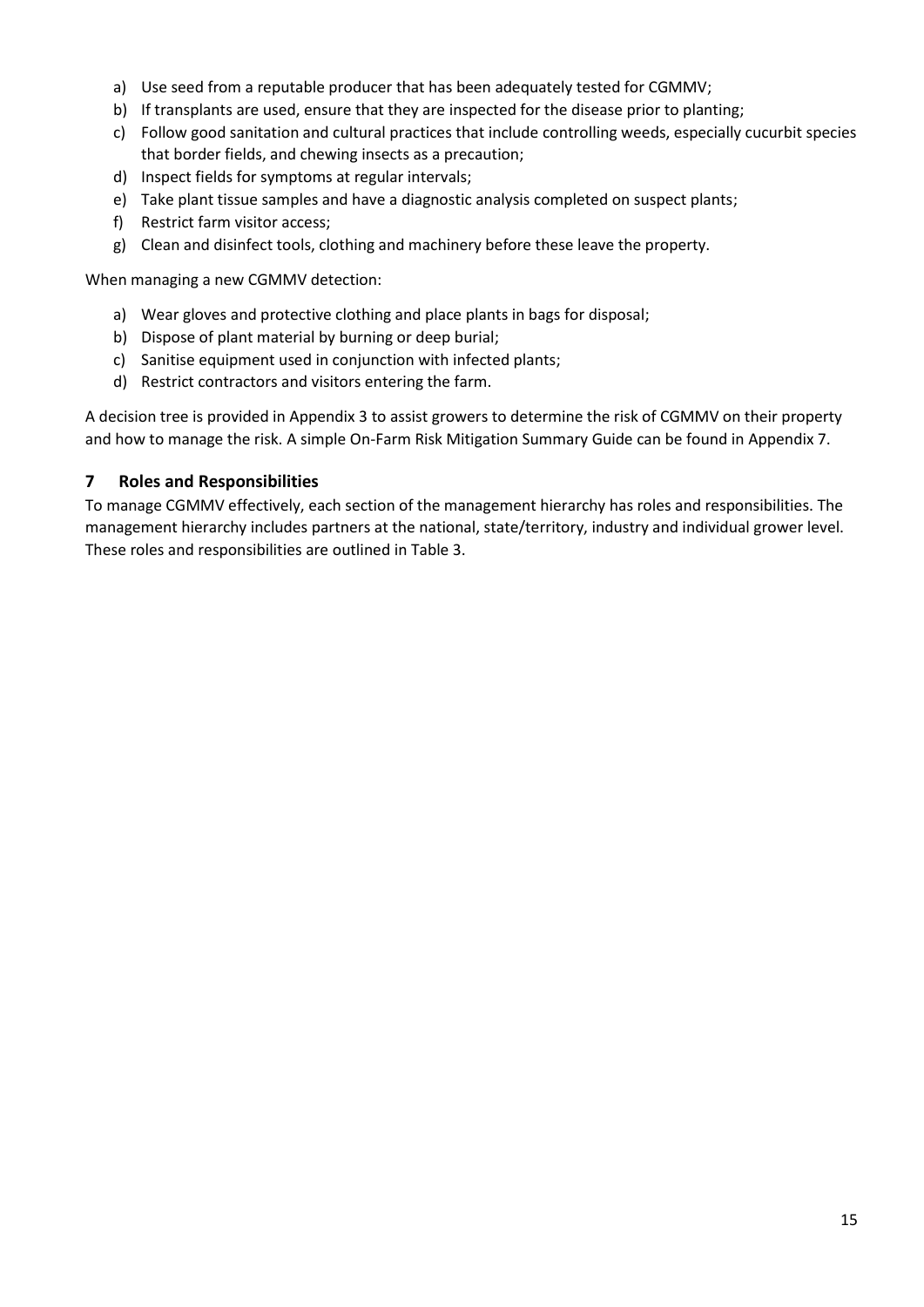Table 3: Roles and responsibilities for Management of CGMMV

| <b>Activity</b>                             | <b>Grower Responsibility</b>                                                                                                                                                                          | <b>Peak Industry Body</b><br><b>Responsibility</b>                                                                                                                                                       | <b>State and Territory Government</b><br><b>Responsibility</b>                                                                                                                                                             | <b>Australian Government</b><br><b>Responsibility</b>                                                                                                                                      |
|---------------------------------------------|-------------------------------------------------------------------------------------------------------------------------------------------------------------------------------------------------------|----------------------------------------------------------------------------------------------------------------------------------------------------------------------------------------------------------|----------------------------------------------------------------------------------------------------------------------------------------------------------------------------------------------------------------------------|--------------------------------------------------------------------------------------------------------------------------------------------------------------------------------------------|
| Monitoring, surveillance and<br>diagnostics | Understanding of signs and<br>symptoms of infection.<br>Monitoring crops for infection.<br>Collecting and submitting<br>samples for testing where<br>there is concern that a crop<br>may be infected. | Development of CGMMV<br>awareness material for growers.<br>Encouraging grower support for<br>the Plan.<br>Coordinating and facilitating<br>grower involvement in<br>applicable surveillance<br>programs. | <b>Development of National</b><br><b>Surveillance Protocol</b><br>Providing guidance on<br>development of awareness<br>material for growers.                                                                               | Development of National<br>Surveillance Protocol<br>Providing guidance on<br>development of awareness<br>material for growers.                                                             |
|                                             | Be aware of infection<br>symptoms Provide feedback<br>on effectiveness and currency<br>of awareness material.<br>Be aware of procedures for<br>appropriate collection and<br>transport of samples.    | Identify and contribute to RD&E<br>that would improve diagnostic<br>methods.<br>Contribute to development of<br>national protocols for<br>diagnostics of CGMMV.                                          | Provide diagnostic services to<br>growers.<br>Finalise the National CGMMV<br>Diagnostic Protocol.<br>Identify and contribute to RD&E<br>that would facilitate continued<br>development of diagnostic<br>methods for CGMMV. | Finalise the National CGMMV<br>Diagnostic Protocol.<br>Identify and contribute to<br><b>RD&amp;E that would facilitate</b><br>continued development of<br>diagnostic methods for<br>CGMMV. |
| <b>Reporting</b>                            | Report suspect detection to<br>biosecurity agency in the<br>state/ territory where it occurs<br>via the Exotic Plant Pest<br>Hotline 1800 084 881.                                                    | Report suspect detection to<br>Chief Plant Health Manager in<br>the affected jurisdiction.                                                                                                               | Reporting of new infestations of<br>CGMMV beyond existing areas of<br>infestation.                                                                                                                                         | Report national and regional<br>plant CGMMV status to<br>international community.                                                                                                          |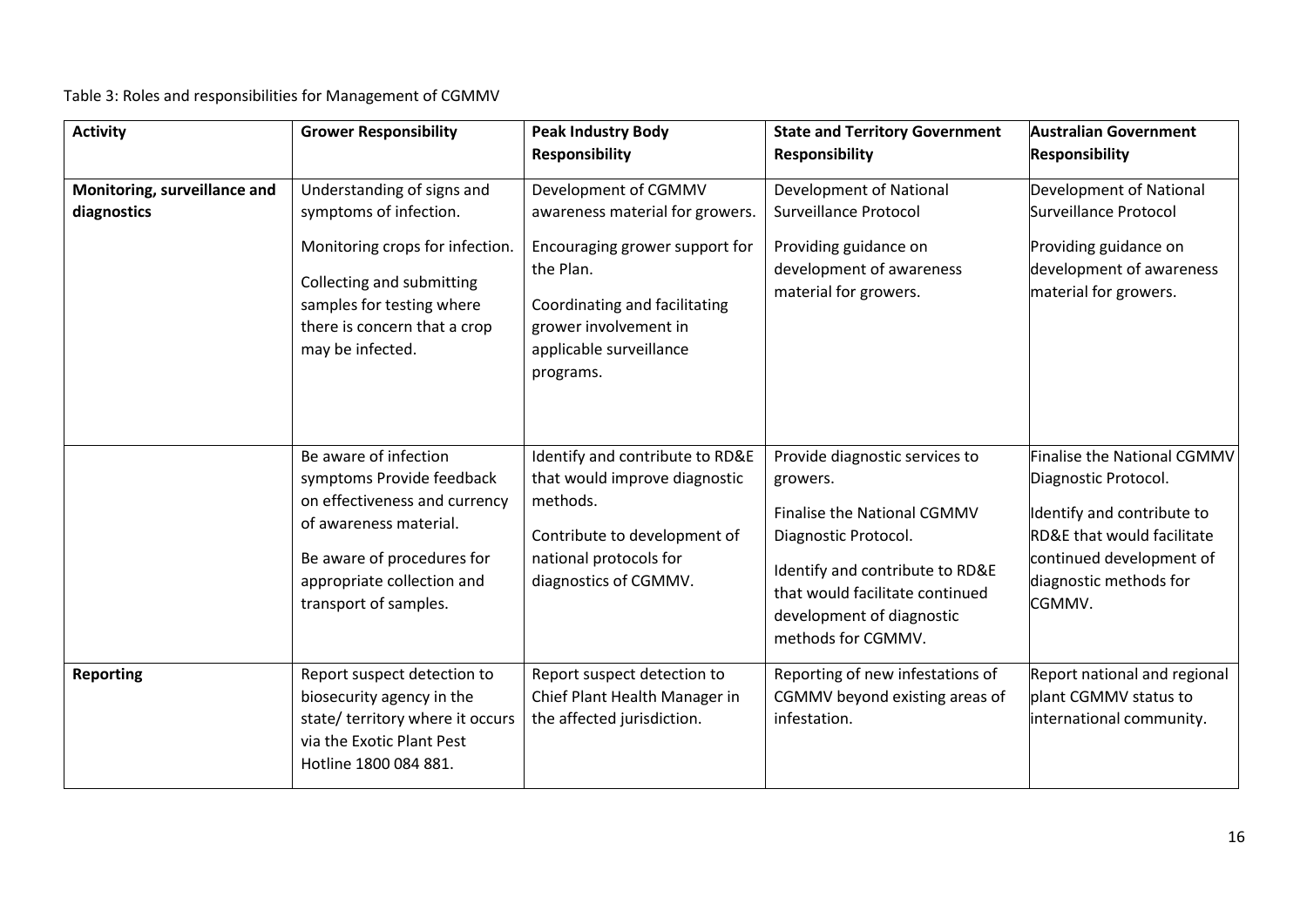| <b>CGMMV</b> onshore<br>management       | Implementing appropriate on-<br>farm biosecurity procedures<br>for control of the pest in<br>accordance with guidelines in<br>the Plan. | Continued management of CGMMV in accordance the nationally<br>agreed measures.<br>Develop and coordinate awareness and general on farm biosecurity<br>best practice training.<br>Contributing development and ongoing review/maintenance of the<br>Plan.<br>Ensuring the Plan is published, publicised and accessible to growers.<br>Promotion of farm biosecurity practices, in accordance with the Plan. |                                                                                                                                                                                                                                                                                                       |
|------------------------------------------|-----------------------------------------------------------------------------------------------------------------------------------------|------------------------------------------------------------------------------------------------------------------------------------------------------------------------------------------------------------------------------------------------------------------------------------------------------------------------------------------------------------------------------------------------------------|-------------------------------------------------------------------------------------------------------------------------------------------------------------------------------------------------------------------------------------------------------------------------------------------------------|
| <b>CGMMV offshore risk</b><br>management | n/a                                                                                                                                     | n/a                                                                                                                                                                                                                                                                                                                                                                                                        | Advise on risk requirements<br>to support market access.<br>Maintain measures to<br>minimise CGMMV risk on<br>imports as appropriate.<br>Maintain and communicate<br>Australia's plant pest status<br>with respect to CGMMV.<br>Advise on minimum<br>requirements to support<br>export market access. |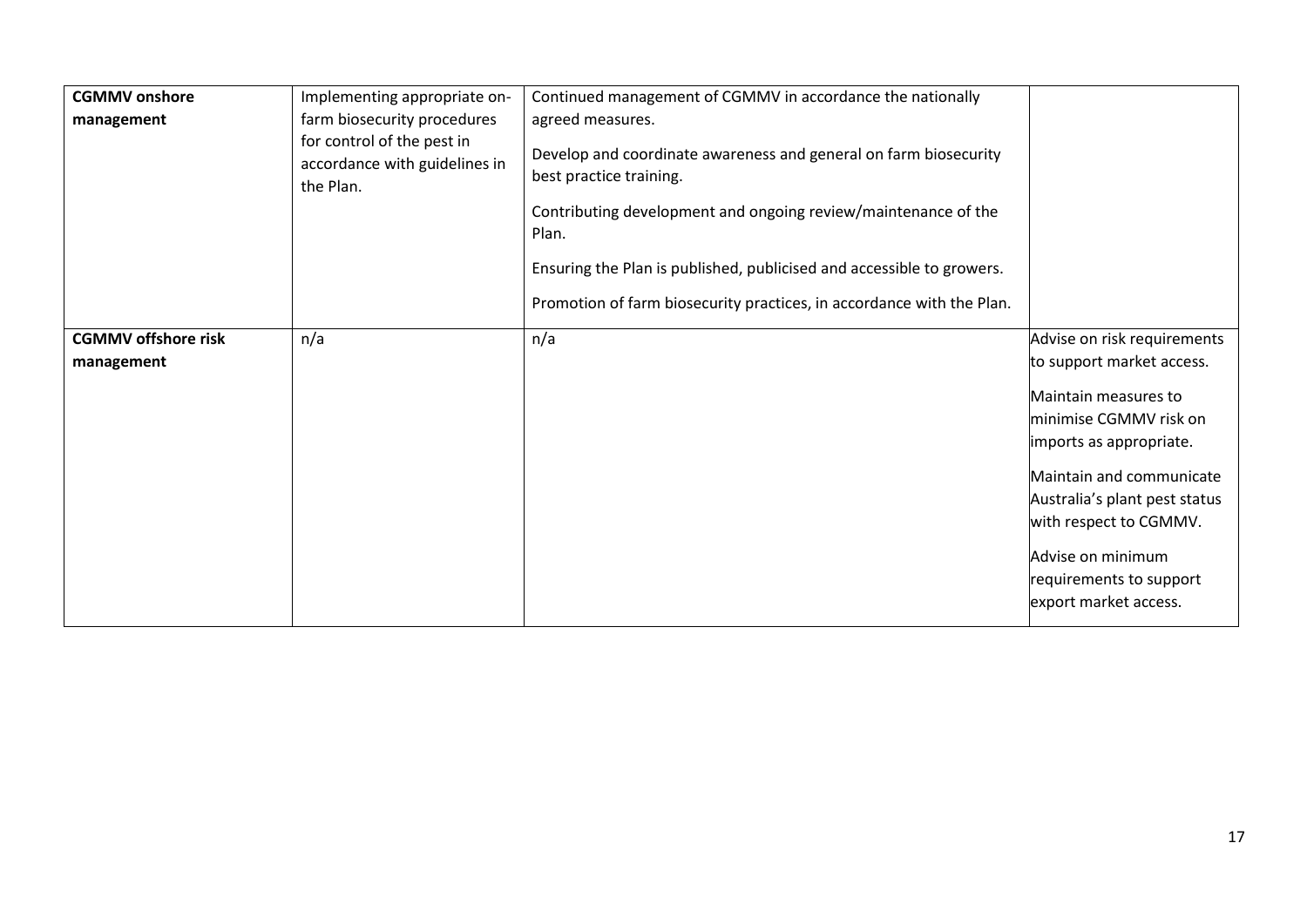### <span id="page-20-0"></span>**8 References**

Vegfed's PSTVd Technical Advisory Group (2003). New Zealand Code of Practice for the Management of Potato Spindle Tuber Viroid (Pstvd) in Greenhouse Tomato & Capsicum Crops.

American Seed Trade Association (2014). Cucumber green mottle mosaic virus: A Seed Production and Commercial Growers Guide.

CGMMV Risk Assessment Working Group (2016). Scientific advice relating to *Cucumber Green Mottle Mosaic Virus* (CGMMV).

Australian Government (2016). Draft Pest Risk Analysis for Cucumber green mottle mosaic virus (CGMMV).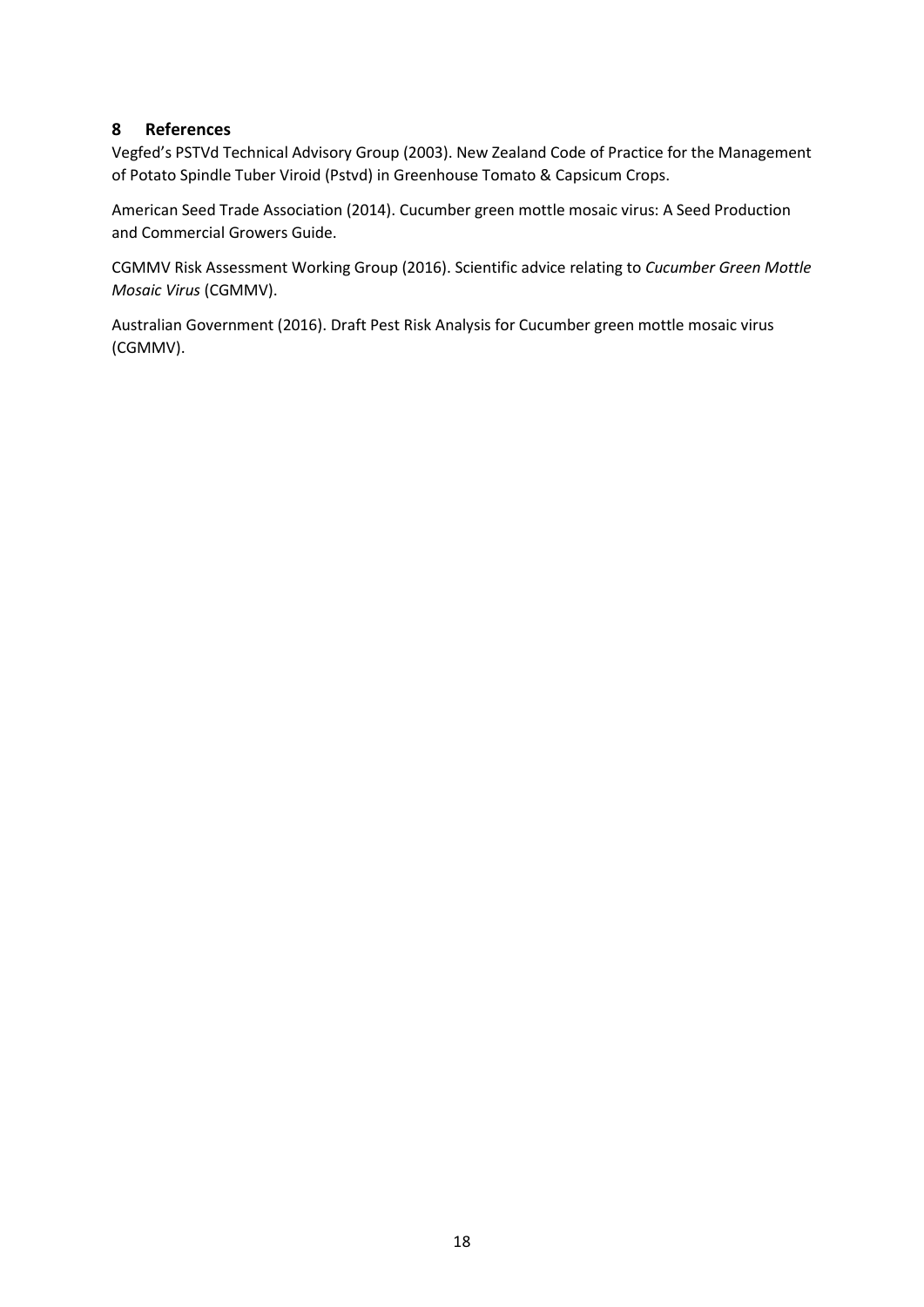#### <span id="page-21-0"></span>**9 Appendices**

#### **Appendix 1 - CGMMV Scientific Advice**

#### **Revised as at 12 September 2016 Scientific advice relating to** *Cucumber Green Mottle Mosaic Virus* **(CGMMV)**

The CGMMV Risk Assessment Working Group was established to provide **scientific advice** on CGMMV with a view to gaining national agreement on hosts, risk material and risk pathways that support the development of the national CGMMV management strategy.

The seven questions asked of the group and the group's responses are provided below.<sup>1</sup> This advice and the relevant sections in the management plan will be updated to include information about risk management in other countries as that information comes to hand.

#### **Context**

It is essential that risk material and pathways for CGMMV be identified as they provide the foundation for any trade restrictions, movement controls and biosecurity risk management practices. A CGMMV Risk Assessment Working Group was established to provide scientific advice on CGMMV with a view to gaining national agreement on hosts, risk material and risk pathways that support the development of the national CGMMV management strategy. The group has agreed to the following information based on expert opinion for determining hosts, risk materials, risk pathways and level of risk.

#### **Questions**

 $\overline{\phantom{a}}$ 

#### **1. Hosts for CGMMV**

*Cucumber green mottle mosaic virus* (CGMMV) has a narrow host range mainly within the family Cucurbitaceae (Hollings et al. 1975). The family Cucurbitaceae has 122 genera and 960 species (Mabberley 2008), however; not all of these genera or species are commonly cultivated (McCormack

<sup>1</sup> The approach used by the working group is outlined in the Method for collating scientific advice relating to *Cucumber green mottle mosaic virus* (CGMMV). This approach differs to the Department of Agriculture's Pest Risk Assessment methodology for plant imports into Australia as follows:

Australia undertakes Pest Risk Analyses, including the Pest Risk Assessment stage, in accordance with the International Standards for Phytosanitary Measures. The international definition of a pest risk assessment for quarantine pests is the 'evaluation of the probability of the introduction and spread of a pest and of the magnitude of the associated potential economic consequences'. The pest risk assessment provides technical justification for identifying quarantine pests and for establishing phytosanitary import requirements.

Australia uses a risk estimation matrix to combine the estimates of the probability of entry, establishment, spread and the overall consequences of a pest, to determine the unrestricted risk estimate.

The World Trade Organisation Sanitary and Phytosanitary Agreement (WTO SPS Agreement) defines the concept of an 'appropriate level of sanitary or phytosanitary protection (ALOP)' as the level of protection deemed appropriate by the WTO member establishing a sanitary or phytosanitary measure to protect human, animal or plant life or health within its territory. Australia's ALOP is aimed at reducing risk to a very low level, but not to zero.

o If the unrestricted risk estimate is very low or negligible, then risk management measures are not required.

o If the unrestricted risk estimate is low, moderate, high or extreme, then risk management measures are required.

 $\circ$  If Australia estimated that CGMMV had an unrestricted risk estimate of 'low' risk for a particular commodity, then risk management measures would be required to manage the risk to at least a very low level. In contrast, it is noted that pathways that are considered to have a low risk for the "Scope of Risk Management" document (e.g. volunteer plants within infected properties from infected crops) may\ not require risk management measures.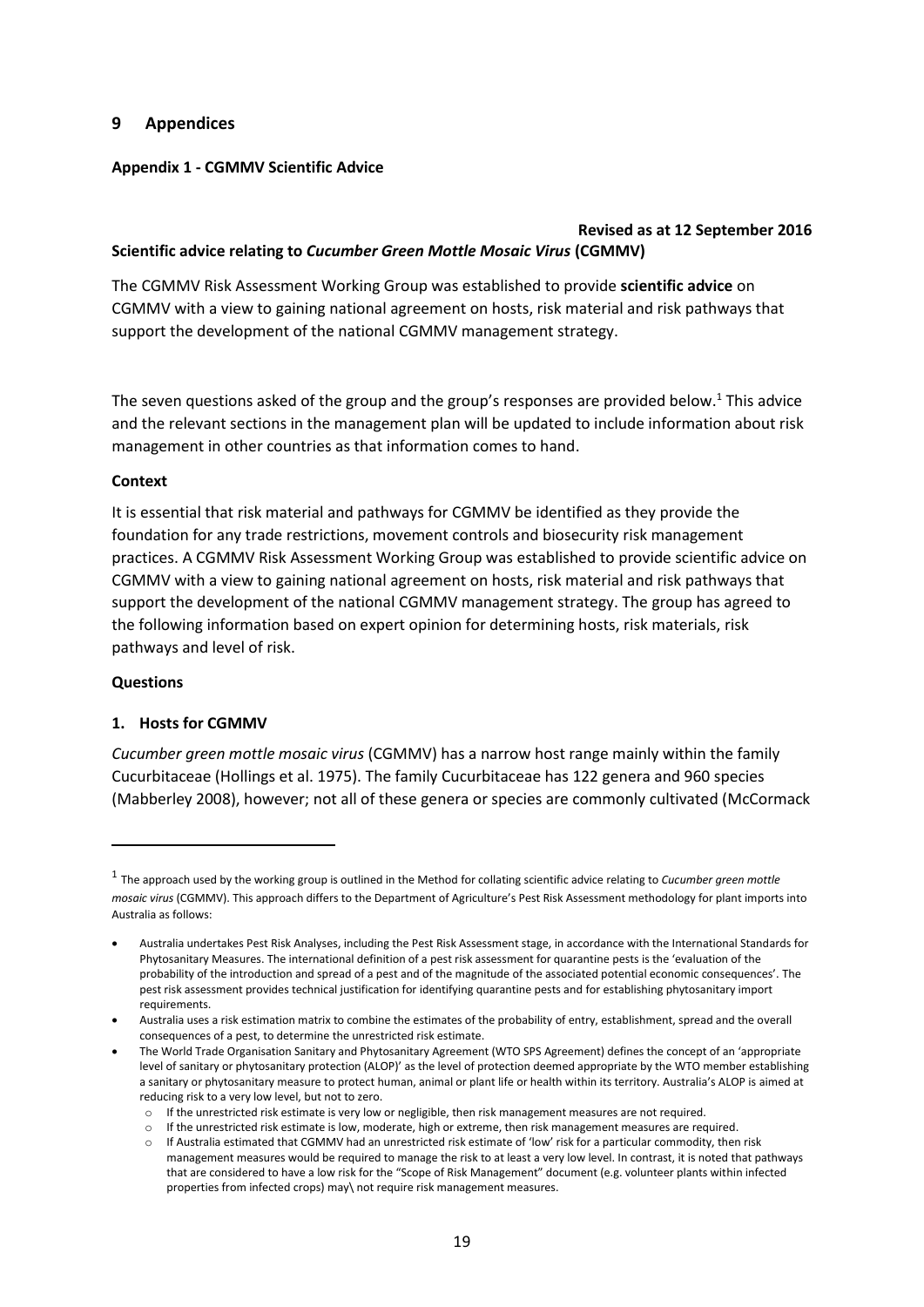2005; Freeman et al. 2015). There is suspicion that all curcubits could be infected by CGMMV, however the following list of hosts is used as the basis for this paper and is supported by scientific literature as at September 2015. According to the published evidence not all of these genera or species within the family Cucurbitaceae are natural hosts of CGMMV. The table below lists the natural hosts of CGMMV and known seed-borne hosts of this virus are in bold type.

| <b>Scientific name</b><br>Common name (s)                                   |                                        | Natural host of<br><b>CGMMV</b>                                                                                                           | Seed-borne                                                                                                                                                             |
|-----------------------------------------------------------------------------|----------------------------------------|-------------------------------------------------------------------------------------------------------------------------------------------|------------------------------------------------------------------------------------------------------------------------------------------------------------------------|
| <b>CROPS</b>                                                                |                                        |                                                                                                                                           |                                                                                                                                                                        |
| Benincasa hispida (Thunberg)<br>Cogniaux [Cucurbitaceae]                    | Ash gourd, Wax<br>gourd, White gourd   | Yes (Noda et<br>al. 1993)                                                                                                                 | No evidence of<br><b>CGMMV</b> being<br>seed-borne in this<br>species.                                                                                                 |
| <b>Citrullus lanatus (Thunberg)</b><br>Matsumura & Nakai<br>[Cucurbitaceae] | Watermelon                             | Yes (Lee et al.<br>1990; Yoon et<br>al. 2008;<br>Reingold et al.<br>2015)                                                                 | Yes (Lee et al.<br>1990; Yoon et al.<br>2008).                                                                                                                         |
| Cucumis anguria Linnaeus<br>[Cucurbitaceae]                                 | Bur cucumber, West<br>Indian gherkin   | Yes (Rashmi et<br>al. 2005)                                                                                                               | No evidence of<br><b>CGMMV</b> being<br>seed-borne in this<br>species.                                                                                                 |
| <b>Cucumis melo</b> Linnaeus<br>[Cucurbitaceae]                             | Cantaloupe, Melon                      | Yes (Sugiyama<br>et al. 2006;<br>Tian et al.<br>2014; Reingold<br>et al. 2015)                                                            | Yes (Tian et al.<br>2014; Reingold et<br>al. 2015).                                                                                                                    |
| <b>Cucumis sativus Linnaeus</b><br>[Cucurbitaceae]                          | Cucumber                               | Yes (Liu et al.<br>2014)                                                                                                                  | Yes (Faris-<br>Mukhayyish &<br>Makkouk 1983; Liu<br>et al. 2014).                                                                                                      |
| <b>Cucurbita maxima Duchesne</b><br>[Cucurbitaceae]                         | Buttercup squash,<br>Kabotcha, Pumpkin | Yes (Stephen<br>West [NT<br>Department of<br>Primary<br>Industry and<br><b>Fisheries</b><br>(DPIF)] 2015,<br>pers. comm., 9<br>September) | Yes (Fiona<br>Constable<br>[Department of<br>Economic<br>Development,<br>Jobs, Transport<br>and Resources,<br>Victoria (DEDJTR)]<br>2015, pers. comm.,<br>2 December). |

#### **Table 1 Natural hosts of CGMMV and its association with host seeds**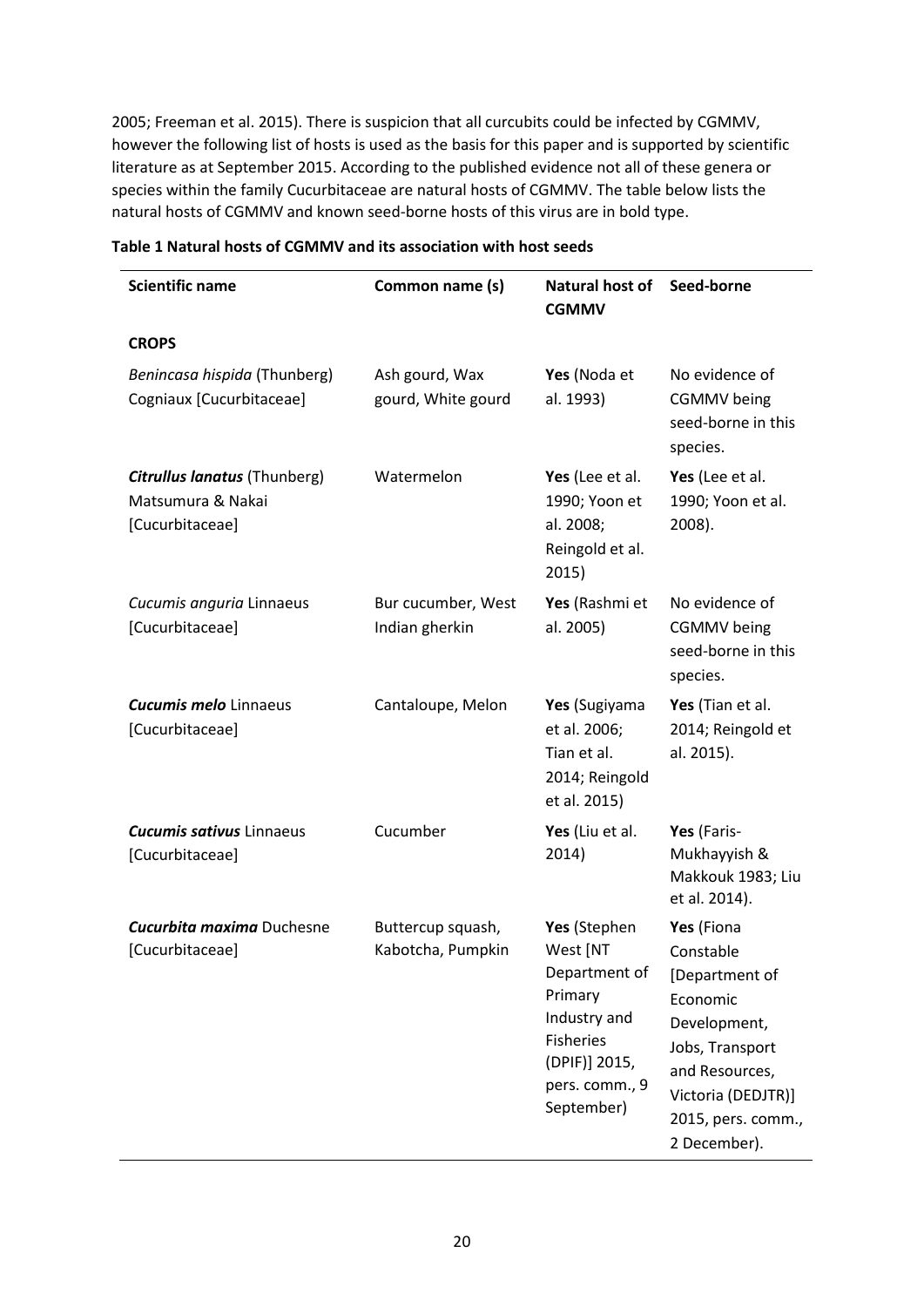| <b>Scientific name</b>                                                                      | Common name (s)                                                                              | <b>Natural host of</b><br><b>CGMMV</b>                                   | Seed-borne                                                                |
|---------------------------------------------------------------------------------------------|----------------------------------------------------------------------------------------------|--------------------------------------------------------------------------|---------------------------------------------------------------------------|
| <b>Cucurbita maxima Duchesne x</b><br><b>Cucurbita moschata Duchesne</b><br>[Cucurbitaceae] | Kabotcha, Pumpkin                                                                            | Yes (Fiona<br>Constable<br>[DEDJTR] 2015,<br>pers. comm., 2<br>December) | Yes (Fiona<br>Constable<br>[DEDJTR] 2015,<br>pers. comm., 2<br>December). |
| <b>Cucurbita moschata Duchesne</b><br>[Cucurbitaceae]                                       | Butternut pumpkin,<br>Butternut squash,<br>Calabaza pumpkin,<br>Pumpkin, Tropical<br>pumpkin | Yes (Noda et<br>al. 1993; Zhang<br>et al. 2009)                          | Yes (Fiona<br>Constable<br>[DEDJTR] 2015,<br>pers. comm., 2<br>December). |
| <b>Cucurbita pepo Linnaeus</b><br>[Cucurbitaceae]                                           | Acorn squash,<br>Pumpkin, Summer<br>squash, Zucchini                                         | Yes (Qin et al.<br>2005; Al-<br>Tamimi et al.<br>2009)                   | Yes (Al-Tamimi et<br>al. 2009; Kwon et<br>al. 2014).                      |
| Lagenaria siceraria (Molina)<br>Standley [Cucurbitaceae]                                    | Bottle gourd,<br>Calabash, Korean<br>native gourd, Long<br>melon                             | Yes<br>(Boubourakas<br>et al. 2004;<br>Zhang et al.<br>2009)             | Yes (Choi 2001;<br>Boubourakas et al.<br>2004).                           |
| Luffa acutangula (Linnaeus)<br>Roxburgh [Cucurbitaceae]                                     | Angled luffa, Chinese<br>okra, Ridged gourd                                                  | Yes (Noda et<br>al. 1993;<br>Sharma et al.<br>2014)                      | No evidence of<br><b>CGMMV</b> being<br>seed-borne in this<br>species.    |
| Luffa cylindrica (Linnaeus)<br>Roemer [Cucurbitaceae]                                       | Smooth loofah gourd                                                                          | Yes (Noda et<br>al. 1993)                                                | No evidence of<br><b>CGMMV</b> being<br>seed-borne in this<br>species.    |
| Momordica charantia Linnaeus<br>[Cucurbitaceae]                                             | Balsam apple, Balsam<br>pear, Bitter gourd,<br><b>Bitter melon</b>                           | Yes (Pandey &<br>Joshi 1989;<br>Noda et al.<br>1993)                     | No evidence of<br><b>CGMMV</b> being<br>seed-borne in this<br>species.    |
| <b>Trichosanthes cucumerina</b><br>Linnaeus [Cucurbitaceae]                                 | Serpent gourd, Snake<br>gourd                                                                | Yes<br>(Nagendran et<br>al. 2015)                                        | Yes (Ariyaratne et<br>al. 2005).                                          |
| <b>WEEDS</b>                                                                                |                                                                                              |                                                                          |                                                                           |
| Amaranthus blitoides Watson<br>[Amaranthaceae]                                              | Mat amaranth,<br>Prostrate amaranth                                                          | <b>Yes</b><br>(Boubourakas<br>et al. 2004)                               | No evidence of<br><b>CGMMV</b> being<br>seed-borne in                     |
| Amaranthus retroflexus Linnaeus<br>[Amaranthaceae]                                          | Redroot amaranth,<br>Redroot pigweed                                                         | <b>Yes</b><br>(Boubourakas<br>et al. 2004)                               | these species.                                                            |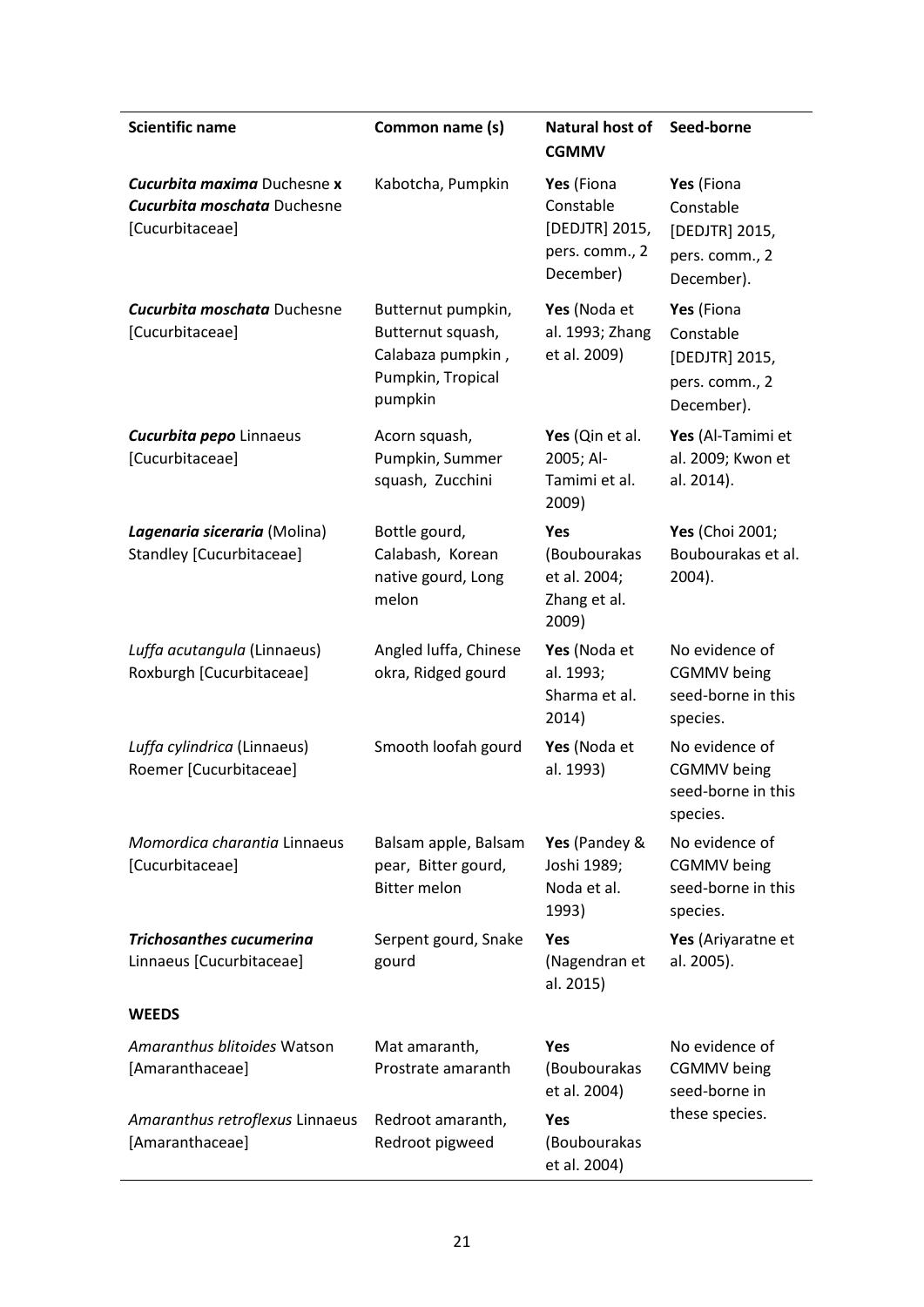| <b>Scientific name</b>                                    | Common name (s)                               | Natural host of<br><b>CGMMV</b>                                         | Seed-borne                                                             |
|-----------------------------------------------------------|-----------------------------------------------|-------------------------------------------------------------------------|------------------------------------------------------------------------|
| Amaranthus viridis Linnaeus<br>[Amaranthaceae]            | Green amaranthus                              | Yes (Stephen<br>West [NT DPIF]<br>2015, pers.<br>comm., 9<br>September) |                                                                        |
| Chenopodium album Linnaeus<br>[Chenopodiaceae]            | Fat hen                                       | <b>Yes</b><br>(Boubourakas<br>et al. 2004)                              | No evidence of<br><b>CGMMV</b> being<br>seed-borne in this<br>species. |
| Ecballium elaterium (Linnaeus)<br>Richard [Cucurbitaceae] | Squirting cucumber                            | Yes (Antignus<br>et al. 1990)                                           | No evidence of<br><b>CGMMV</b> being<br>seed-borne in this<br>species. |
| Heliotropium europaeum<br>Linnaeus [Boraginaceae]         | Common heliotrope                             | <b>Yes</b><br>(Boubourakas<br>et al. 2004)                              | No evidence of<br><b>CGMMV</b> being<br>seed-borne in this<br>species. |
| Heracleum moellendorffii Hance<br>[Apiaceae]              | Duan mao du huo,<br>Eosuri                    | Yes (Cho et al.<br>2015)                                                | No evidence of<br><b>CGMMV</b> being<br>seed-borne in this<br>species. |
| Portulaca oleracea Linnaeus<br>[Portulacaceae]            | Parsley, Pigweed,<br>Purslane                 | <b>Yes</b><br>(Boubourakas<br>et al. 2004)                              | No evidence of<br><b>CGMMV</b> being<br>seed-borne in this<br>species. |
| Solanum nigrum Linnaeus<br>[Solanaceae]                   | Blackberry<br>nightshade, Black<br>nightshade | <b>Yes</b><br>(Boubourakas<br>et al. 2004)                              | No evidence of<br><b>CGMMV</b> being<br>seed-borne in this<br>species. |

CGMMV is reported to be seed-borne in the host taxa in **bold**.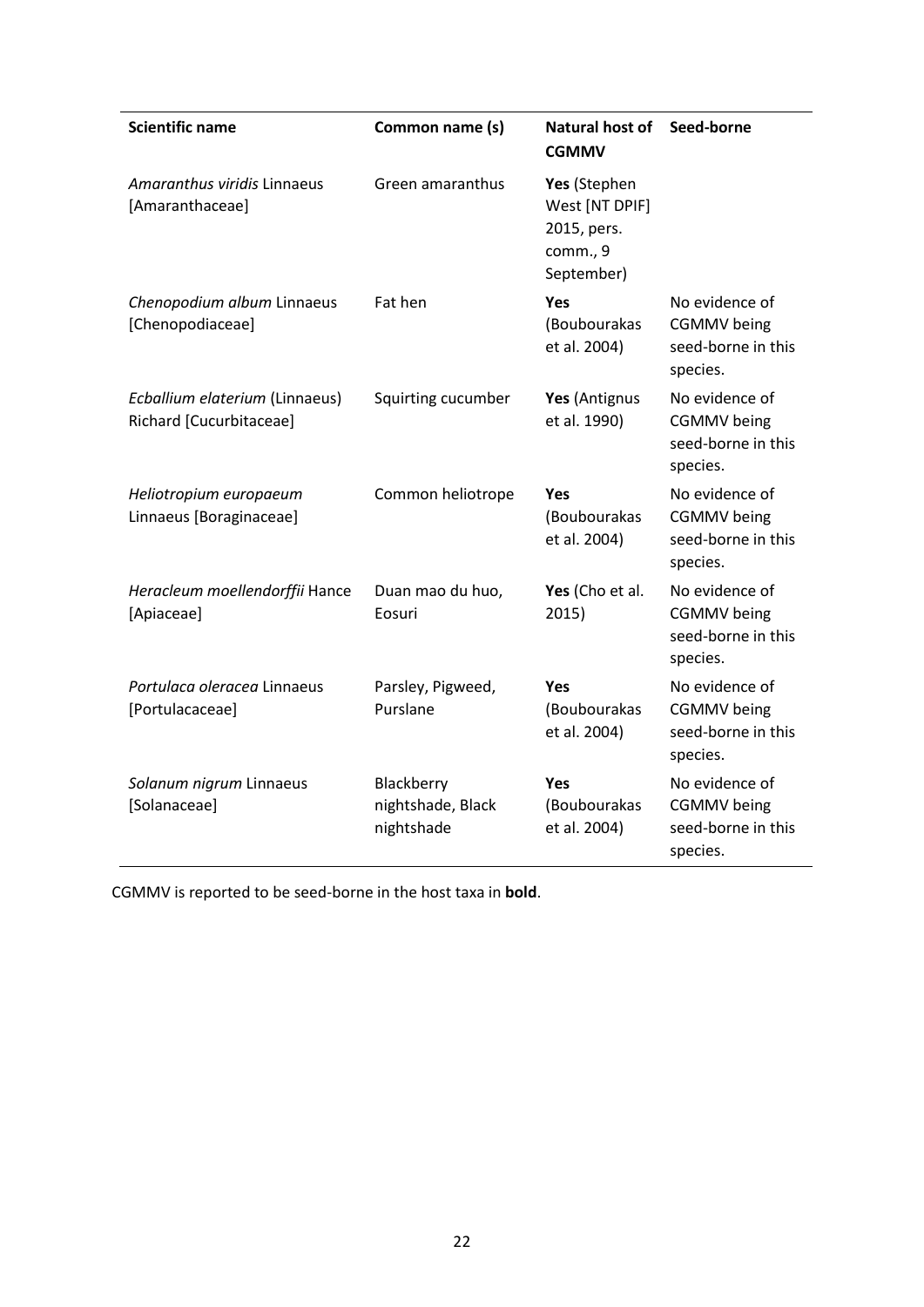Hybrids (for example, *Cucurbita moschata* x *maxima*) are proposed to be natural hosts if at least one of the parents is a natural host of CGMMV.

Experimental hosts and diagnostic hosts, such as *C. amaranticolor*, *Datura stramonium, Petunia* hybrids and other species, should not be assumed to be natural hosts, and should not be considered to have the same risk profile as natural hosts.

#### **Response**

a) Expert opinion

The specific plant host range of CGMMV is not clear due to the number of different strains of the virus recorded internationally

- Different virus strains may impact on different host species in different ways
- Insufficient work has been done to determine exactly which virus strains infect a particular host species/cultivar
- The number of virus strains in Australia remains unclear
- Genetic testing to date has shown the NT strain of CGMMV closely matches several strains (99%) but clusters with the Indian Bottle gourd strain. The NT strain, however, is being observed in different host species than those reported in the literature for the Indian Bottle Gourd Strain e.g. *Cucurbita moschata* (butternut)
- Current evidence suggests one strain of the virus exists in production crops, but it is not certain if this is the case in weed hosts.
- b) R&D needs
	- Highest priority is given to verification of production hosts:
		- o This would be short term research (i.e. could be performed quite quickly)
		- o priority should be for production curcubits then weeds
	- Characterise strains present in Australia.
	- Inoculate a range of hosts (including Australian weeds) with those strains.
	- Determine if Australian weeds are transmission hosts via seed and other tissues.

Note:

The CGMMV research needs, highlighted by the group, has been captured within a research grant proposal submitted to HIAL. The project will be led by the NT with collaboration from QLD, VIC, WA and NSW.

#### **2. The risk of cucurbits that are not known to be hosts**

Cucurbits that are not known to be a host include species from the following genera (APNI, 2014):

- *Coccinia* Scarlet gourd
- **Diplocyclos Genus of climbing or trailing vine**
- *Muellerargia* Native species
- *Austrobryonia* Native species- prostrate herb
- *Neoalsomitra* Native species
- *Nothoalsomitra* Subtropical vine
- *Sechium* [Chayote](https://en.wikipedia.org/wiki/Chayote)
- *Sicyos* Burr cucumbers
- *Zehneria* Flowering vines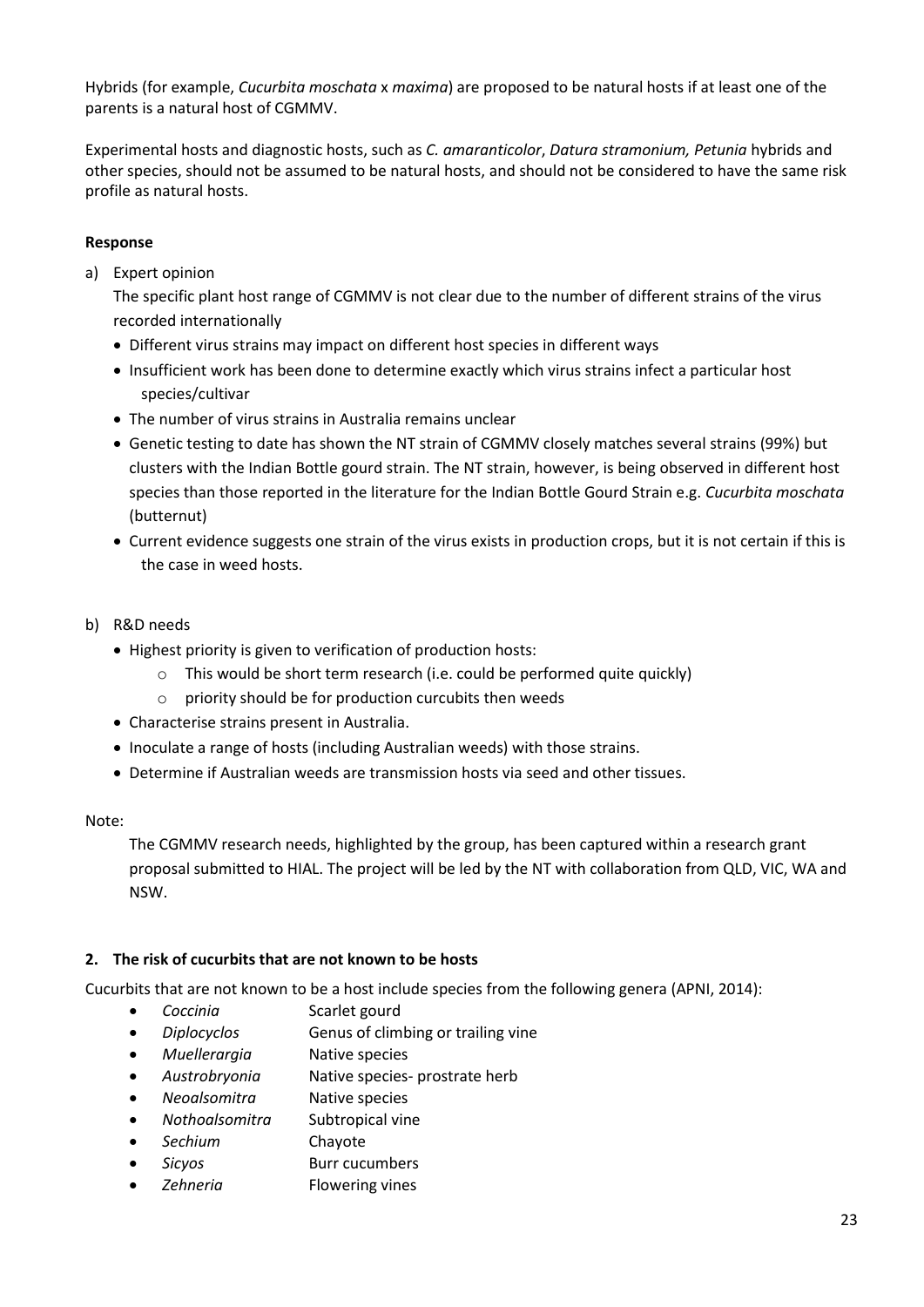#### **Response**

The risk of unknown host cucurbits in the establishment and spread of CGMMV is negligible.

- a) Expert Opinion:
	- The genera above are not known to be a host for CGMMV
	- Our considerations have not included these not known hosts
- b) R&D needs:
	- Verify the status of known (or suspected) non-hosts that occur in Australia, including weeds, in transmission trails.

#### **3. Risk material (pathway) and level of risk associated with each host**

CGMMV is seed-borne in some hosts and infects natural cucurbitaceous host plants systemically (Moreno et al. 2004). Therefore, propagative material (nursery stock, tissue culture and seeds) are potential risk pathways for the introduction and spread of CGMMV within Australia.

Only natural crop hosts have been considered in the response to this question. Experimental, weed and alternative hosts have been assessed as providing a low/negligible risk and may not need to be managed.

The risk material for CGMMV host crops is provided below:

| <b>Host</b>                           | <b>Risk material (pathway)</b>                    |
|---------------------------------------|---------------------------------------------------|
| Benincasa hispida                     | Fruit, Nursery stock, tissue culture              |
| Citrullus lanatus                     | Fruit, Nursery stock, tissue culture and seeds    |
| Cucumis anguria                       | Fruit, Nursery stock, tissue culture              |
| Cucumis melo                          | Fruit, Nursery stock, tissue culture and seeds    |
| Cucumis sativus                       | Fruit, Nursery stock, tissue culture and seeds    |
| Cucurbita maxima                      | Fruit, Nursery stock and tissue culture and seeds |
| Cucurbita moschata                    | Fruit, Nursery stock and tissue culture and seeds |
| Cucurbita maxima x Cucurbita moschata | Fruit, Nursery stock and tissue culture and seeds |
| Cucurbita pepo                        | Fruit, Nursery stock, tissue culture and seeds    |
| Lagenaria siceraria                   | Fruit, Nursery stock, tissue culture and seeds    |
| Luffa acutangula                      | Fruit, Nursery stock and tissue culture           |
| Luffa cylindrica                      | Fruit, Nursery stock and tissue culture           |
| Momordica charantia                   | Fruit, Nursery stock and tissue culture           |
| Trichosanthes cucumerina              | Fruit, Nursery stock, tissue culture and seeds    |

See section 5 for level of risk associated with host.

#### **Response**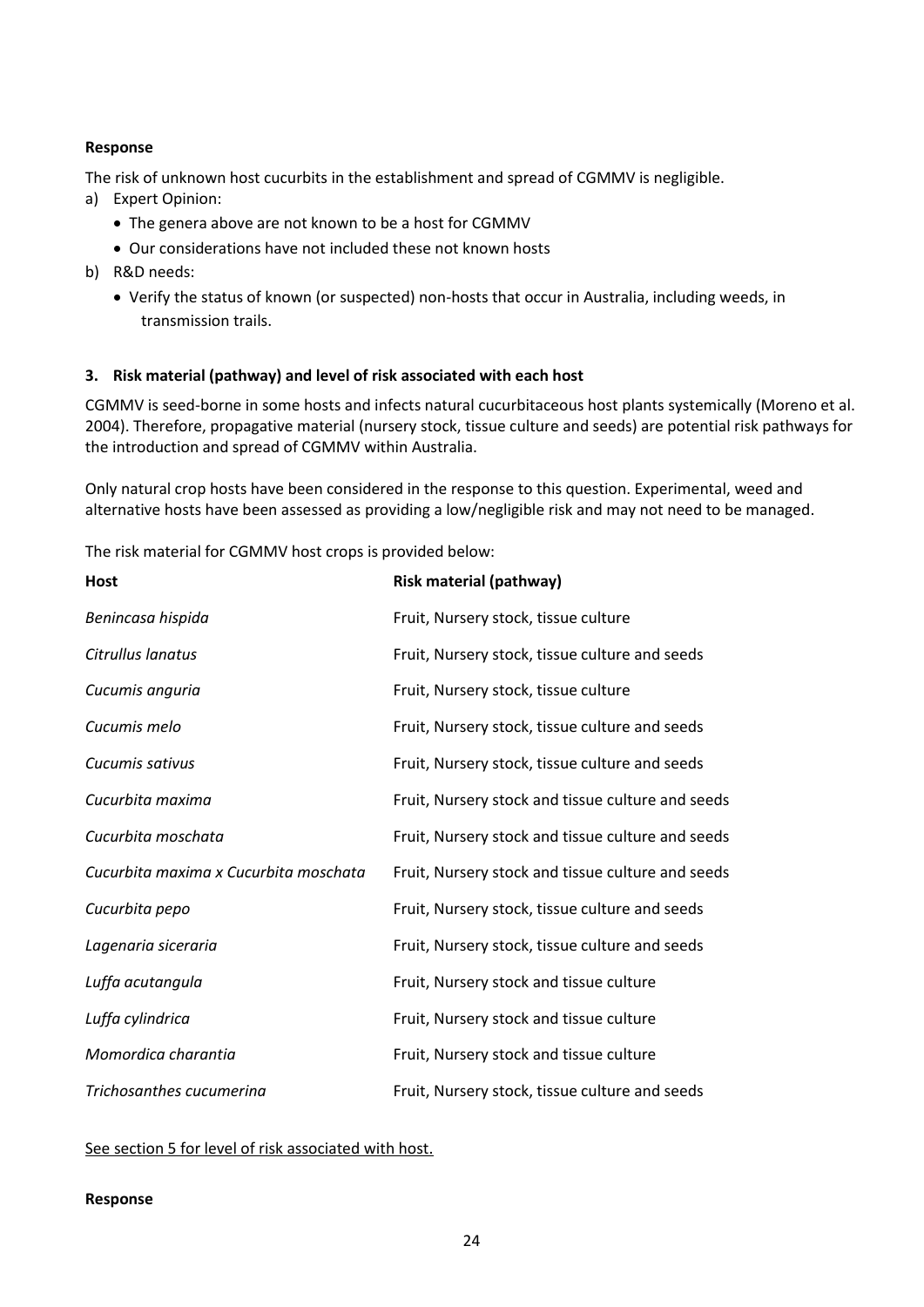- There is evidence that fruit carries the virus. The developmental stage at which the plant was infected will determine whether the fruit is infected (Dombrovsky 2014).
- Fruit that tested positive from the Northern Territory are watermelon and butternut pumpkin. This testing was conducted in both Victoria and South Australia (SA watermelon only).
- Infected fruit is a source of potential infection
- Infected fruit is likely to be symptomatic, and therefore unsaleable. Unsaleable fruit could be removed from the pathway at the farm, wholesale or retail stage.
- Unsaleable fruit that leaves the farm is likely to be returned to the grower (wholesale) or disposed of in municipal waste disposal systems (retail).
- There are multiple pathways, through contact, for CGMMV infection to transmit from an infected fruit to a new host– see sections 4, 5 & 6.
- Seedless fruit has no difference in risk than seeded fruit in terms of the flesh and rind carrying the virus (in plant tissue). The difference is the reduced number of viable seeds.
- Infected asymptomatic fruit is a risk material.
- Seed from an infected host may be a carrier of the virus. Depending upon the stage of development of the plant, a proportion of the seed in an infected fruit, may also be infected.
- Regardless of whether the seed is retail or commercial, it may carry the virus. All of these lines are tested in the same manner. (ISTA 7-026 ELISA test). The minimum sample size tested is dependent on lot size, but does not vary between retail or commercial seed. However there may be other sources of seed not currently captured. For instance, non-commercial seed may be purchased over the internet and mailed to Australia. However, all CGMMV host seed from any source that is imported into Australia with a Phytosanitary Certificate will be tested in the same manner; therefore, there is no difference in risk. CGMMV host seed that is not accompanied by a Phytosanitary Certificate will be screened at the Australian border; the seed would then be either subjected to testing, exported out of Australia or seized and destroyed.
- Seed imported prior to 4 November 2014 remains a possible source of virus; which will diminish as stocks are used. Note: up to 14 July 2015 there have been 283 imported seed sample submissions that have tested negative. Mandatory testing of imported seed came into effect on 4 November 2014. It is noted that to date seed lots with very low levels of infection have been detected on-shore by Australia's emergency measures.
- Seed domestically produced is a potential source of the virus. There is some testing domestically with confirmed testing to be 288 sample submissions with the total number of 6761 seed sub-samples (up to 100 seed each) tested between 1 October 2014 and 14 July 2015.

# a) Expert Opinion

Define resistance, immunity and tolerance (ISPM 5). Please note that these terms are not defined in ISPM 5. The International Seed Federation uses the following definitions (ISF 2012):

 **Resistance:** *"The ability of a plant variety to restrict the growth and development of a specified pest and/or the damage they cause when compared to susceptible plant varieties under similar environmental conditions and pest pressure. Resistant varieties may exhibit some disease symptoms or damage under heavy pest pressure*. *Two levels of resistance are defined. High resistance (HR\*): Plant varieties that highly restrict the growth and development of the specified pest under normal pest pressure when compared to susceptible varieties. These plant varieties may, however, exhibit some symptoms or damage under heavy pest pressure.*

*Intermediate resistance (IR\*): Plant varieties that restrict the growth and development of the specified pest but may exhibit a greater range of symptoms or damage compared to high resistant varieties.*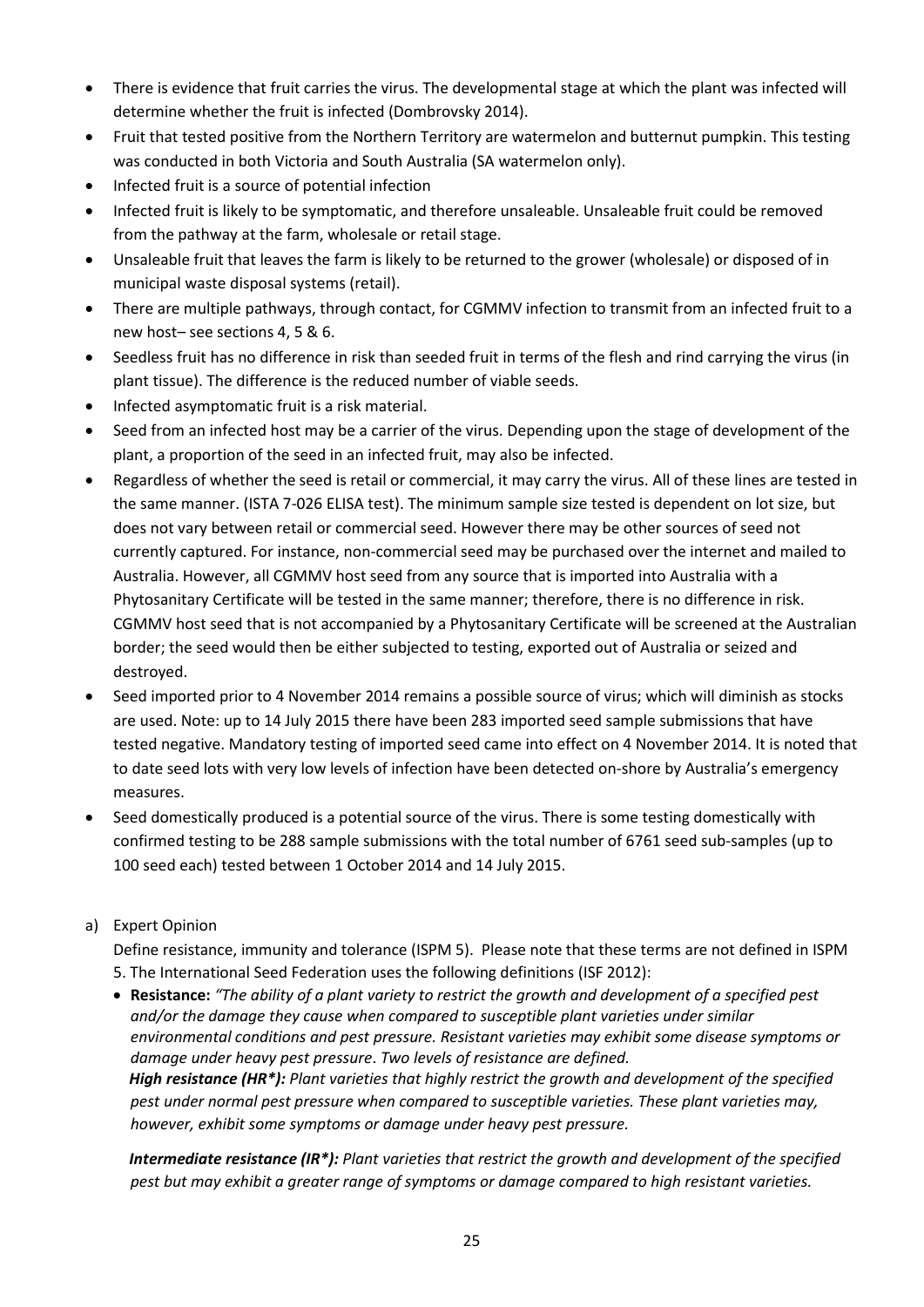*Intermediately resistant plant varieties will still show less severe symptoms or damage than susceptible plant varieties when grown under similar environmental conditions and/or pest pressure."*

- o **Immunity:** *"When a plant is not subject to attack or infection by a specified pest*."
- o **Tolerance:** *"The ability of a plant variety to endure abiotic stresses without serious consequences for growth, appearance and yield.*"

N.B. ISF (Vegetable and Ornamental Crops section) recommends that vegetable seed companies use the terms susceptibility, high or intermediate resistance, and immunity to describe the reaction of plants to pests and should avoid the term tolerance for this purpose.

- **Susceptibility:** *"The inability of a plant variety to restrict the growth and development of a specified pest.*"
- b) R&D needs
	- Need to validate the PCR test on seed (currently funded through Plant Biosecurity CRC)

#### **Approaches undertaken in other countries:**

- Meaningful exchange of information with Israel (Dr Dombrovsky), noting that in-country seed testing occurs in Israel
- No information available from other countries (California –USA , Canada, South Korea, Central America)

#### Note:

- Australia's import conditions require seed testing for all host species for which there is scientific evidence that CGMMV is associated with the seed. There are approximately 960 species of cucurbits; CGMMV is only reported to be associated with the seed of nine of these species. This includes the following taxa, which are all tested for CGMMV under Australia's current import conditions:
	- *Citrullus lanatus*
	- *Cucumis melo*
	- *Cucumis sativus*
	- *Cucurbita maxima*
	- *Cucurbita moschata*
	- *Cucurbita maxima* x *Cucurbita moschata*
	- *Cucurbita pepo*
	- *Lagenaria siceraria*
	- *Trichosanthes cucumerina.*

Please note that Australia is a member of the World Trade Organisation and must follow internationally agreed plant health standards and guidelines when developing import conditions. These standards require that import conditions are justified by scientific evidence, and are applied at the species level, unless there is sound scientific justification to regulate at a higher or lower taxonomic level. If Australia does not follow its international obligations, other countries have the right to bring the case to the WTO for dispute settlement.

- The common name pumpkin applies to multiple species within Australia and can apply to a range of different species worldwide. Australia currently regulates the importation of pumpkin seeds of the taxa *Cucurbita maxima, C. moschata and C. pepo*.
- Hybrids whose parentage includes at least one regulated species are subject to regulation by default.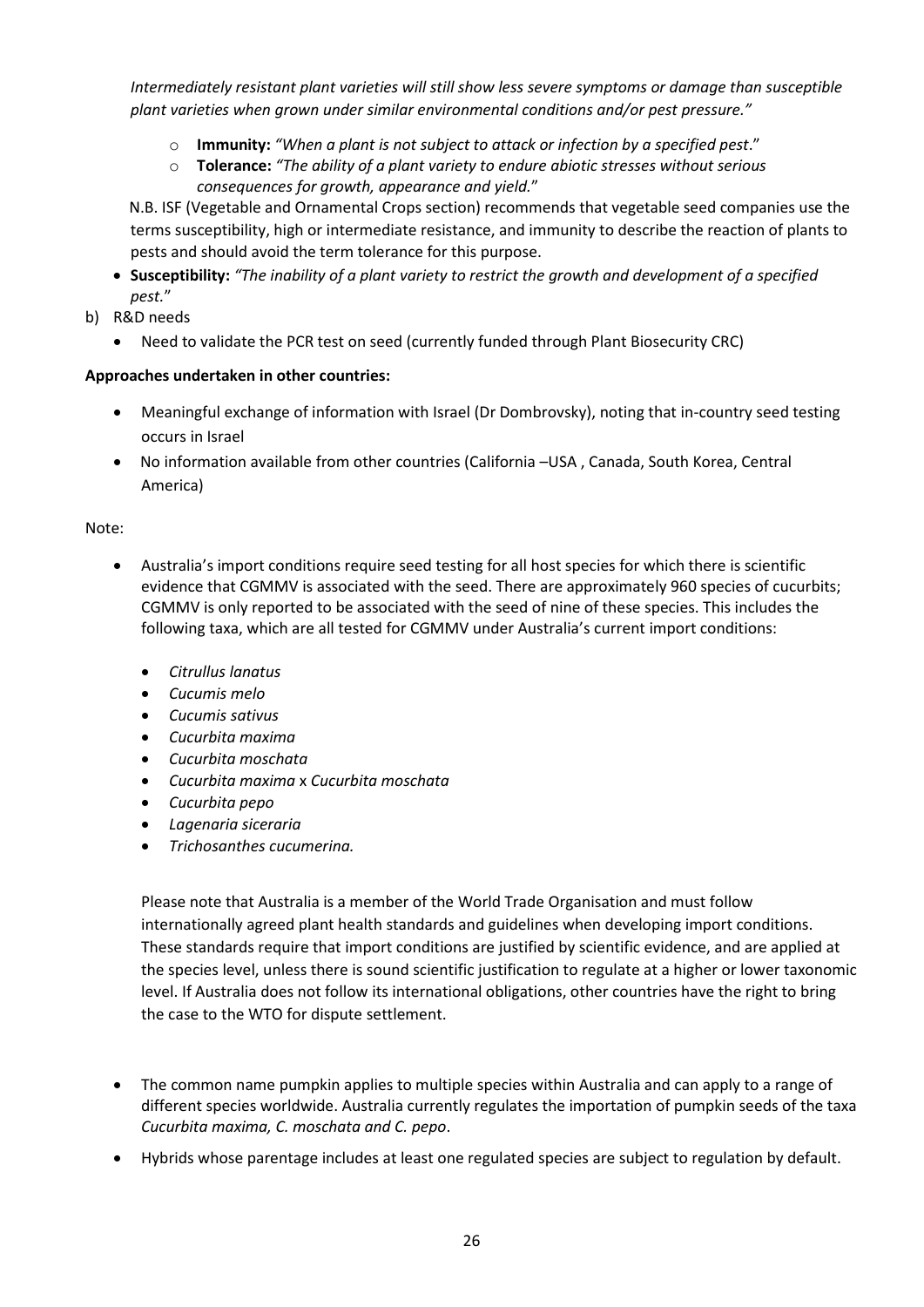### **4. Mechanisms of natural spread (e.g. weeds, wildlife, bees etc.)**

The mechanisms of natural spread are:

- Seed transmission (Liu et al. 2014)
- Debris and waste from infected plants (Hollings et al. 1975)
- Contaminated soil (Hollings et al. 1975)
- Contaminated water (Hollings et al. 1975)
- Mechanical transmission (e.g. tools, equipment, machinery) (Hollings et al. 1975)
- Contaminated hands and clothes of people (Hollings et al. 1975)
- Pollen (Liu et al. 2014) -

### **Response**

Sources of infection for the above mechanisms include crops and weeds (refer to point 1 – Hosts for CGMMV)

- There is no clear evidence to support bees and insects as mechanisms to spread the virus, noting Dr Dombrovsky has no current evidence for bees. However, there is evidence of infected hives and hive material in the Northern Territory & Queensland. Bees are used as cucurbit pollinators and therefore pose a potential risk to the spread of the virus between properties, regions and possibly states.
- The contribution of wildlife to the spread of CGMMV whilst possible, is difficult to determine in the absence of available research.
- A differential outcome is expected for the spread of the virus from an infected area to a non-infected area by natural spread agents.
- a) Expert Opinion:

As above

- b) R&D needs:
- High priority is given to determining the ability of infected hives to act as a source of the virus.
- There has been additional work on this by Dr Dombrovsky. Bees can mechanically transmit the virus within a field. What remains unknown is if the bees from a hive that is infected can spread the virus further. This is the greater risk as the hives are often moved long distances.

# **5. The level of risk associated with backyard and non-commercial plantings (including composting) Response**

- a) Expert Opinion:
	- There is negligible likelihood of transmission of the virus from infected backyards and community gardens into commercial production. See diagram 1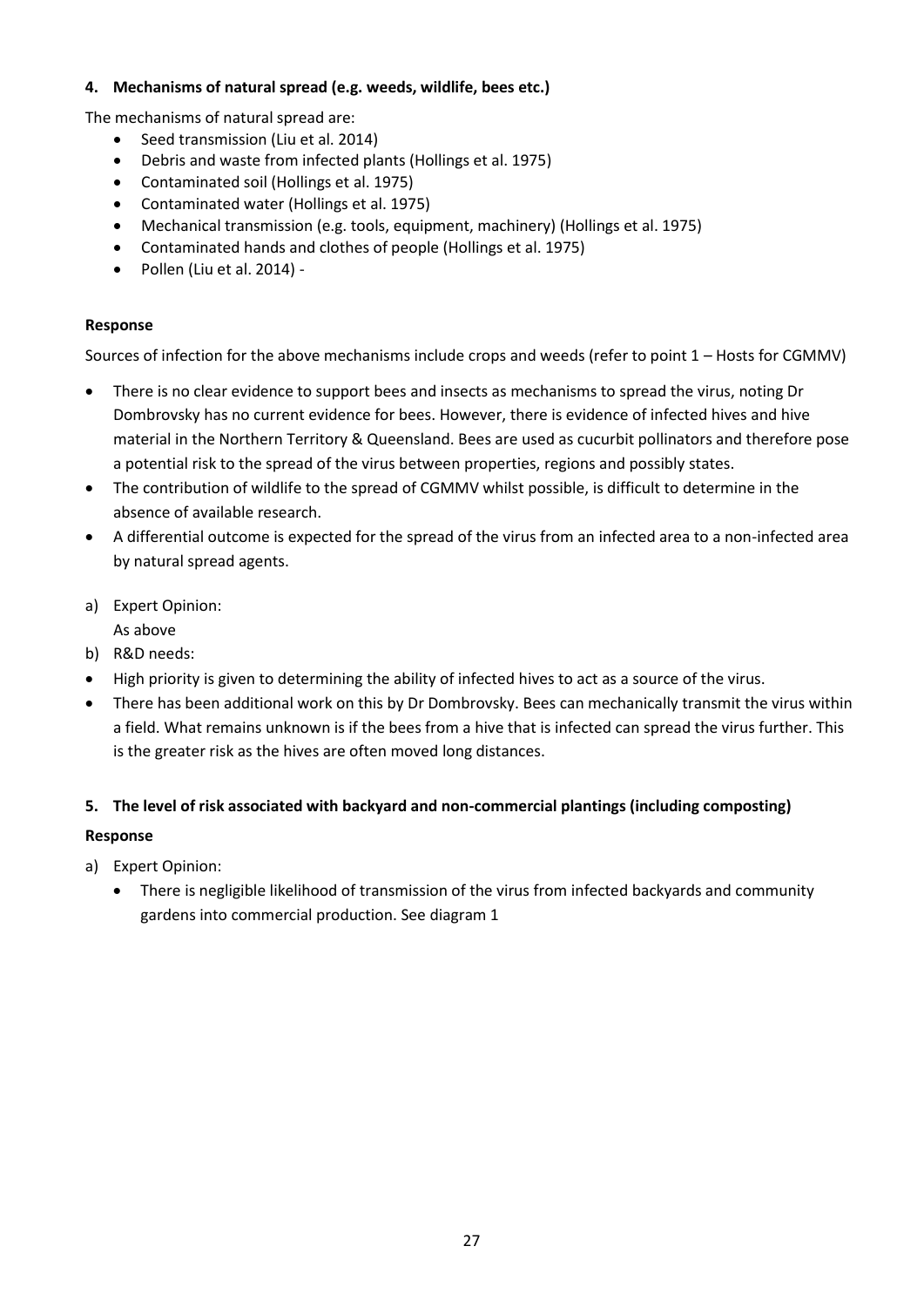# **CGMMV Infection Pathway From Domestic to Commercial Production**



```
Diagram 1
```
- Backyards and community gardens may become infected from seed or from infected fruit from commercial production.
- It is likely that infected fruit, if in retail circulation will end up in a backyard or community garden.
- Mechanical transmission as a result of handling infected fruit, and then handling other host material in the yard is also possible.
- The propagation of retail seed from infected lines is a diminishing likelihood as pre October 2014 stocks are used up.
- The persistence of inoculum in backyards will vary between regions where breakdown time for plant tissues varies, and is also dependent on timing of re-introduction paths. Community gardens are considered to have higher levels of inoculum than backyards, and to have an increased risk of further spread.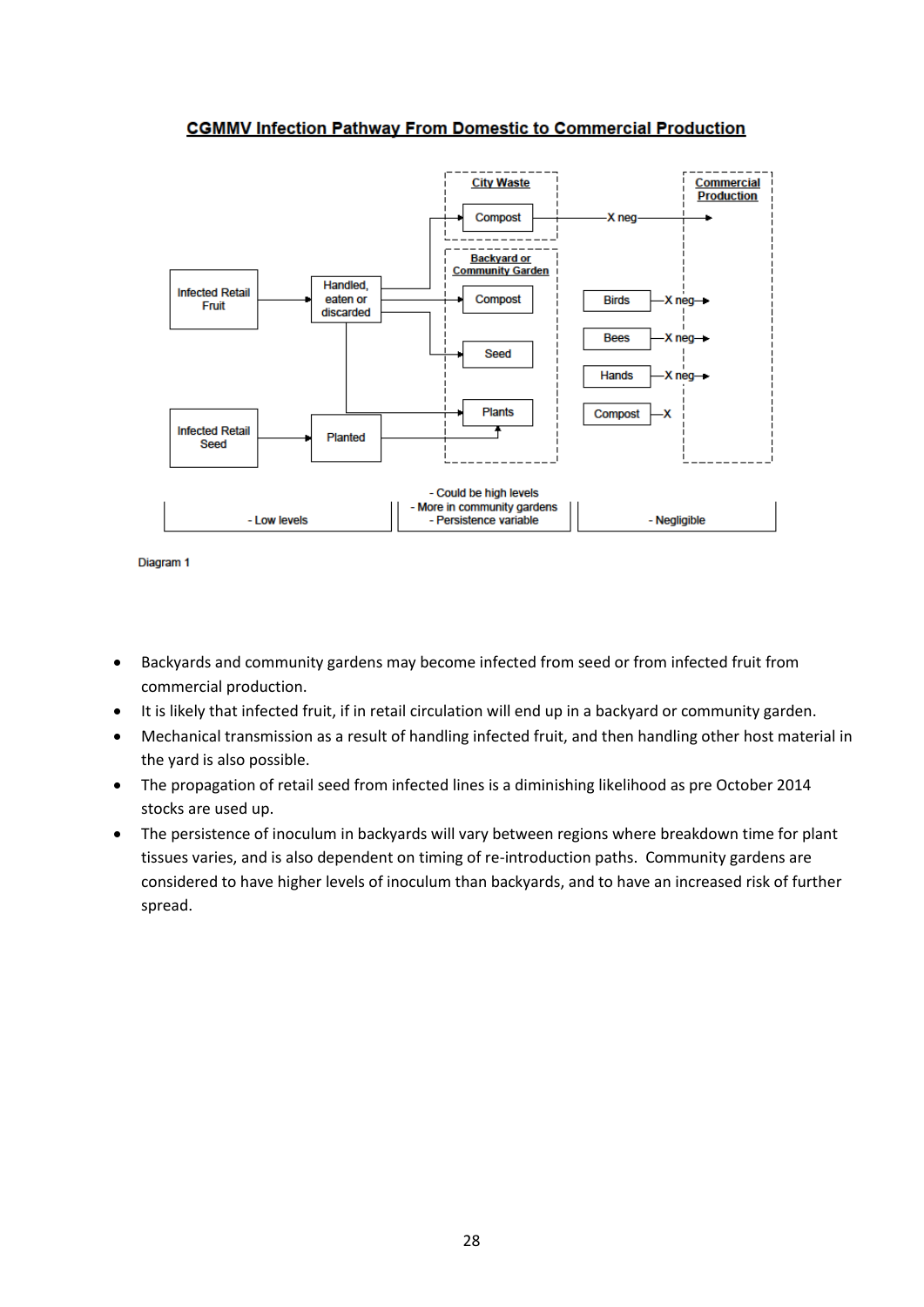### **6. Other significant/important modes of CGMMV transmission need to be managed (e.g. soil, packaging, bins, transport etc)**

For the following modes of transmission, what is the likelihood that the virus will enter a production environment if no mitigation methods are applied.

| <b>Mode of transmission</b>                                  | Likelihood                                        |
|--------------------------------------------------------------|---------------------------------------------------|
| Seed                                                         | High - direct pathway to production system        |
| Seedlings                                                    | High - direct pathway to production system        |
| Plant debris and waste from pervious infected crop           | High - direct pathway to production system        |
| Movement of soil (on equipment, fruit, machinery,<br>people) | High - direct pathway to production system        |
| Water                                                        | Low to high dependant on the production<br>system |
| Tools, equipment, machinery used on farm                     | High - many months persistent                     |

Conveyances (e.g. fruit trays, packaging, bins , See diagram 2 below. pallets etc)

#### Conveyances

|                            | Back to farm | Re-used in<br>supply chain | Likelihood is<br>pathway for<br>infection | <b>Notes</b>                                                                         |
|----------------------------|--------------|----------------------------|-------------------------------------------|--------------------------------------------------------------------------------------|
| Crate*                     |              | $\checkmark$               | High                                      | Property based, may be multiple<br>properties, risk to growers                       |
| Box (from crate to market) | X            | X                          | Neg                                       |                                                                                      |
| Bins (to market)           | X            | $\checkmark$               | Low                                       | Only if returns to Property                                                          |
| Pallet*                    |              | $\checkmark$               | $\overline{\phantom{a}}$                  | Dependent on life cycle of pallet.<br>Does it return to production areas<br>at risk? |

\*management required

| Hands and clothes of farm personnel and<br>visiting agronomists    | High                                                                                                                                                                            |
|--------------------------------------------------------------------|---------------------------------------------------------------------------------------------------------------------------------------------------------------------------------|
| Transport vehicles                                                 | Low - not a direct pathway                                                                                                                                                      |
| Hands and clothes of personnel in the supply chain                 | Low - not a direct pathway                                                                                                                                                      |
| Volunteer plants within infected properties from<br>infected crops | Low - only one known site of infection in the<br>Northern Territory and evidence from Dr Dombrovsky<br>indicates 0.1% transmission from seed derived from<br>inoculated plants. |
| Bees, domestic livestock, pest animals                             | Low                                                                                                                                                                             |

#### **Response**

- a) Expert Opinion
	- Noting that the previous SAP assumed a 2 year fallow quarantine period for infected properties based on limited information at hand.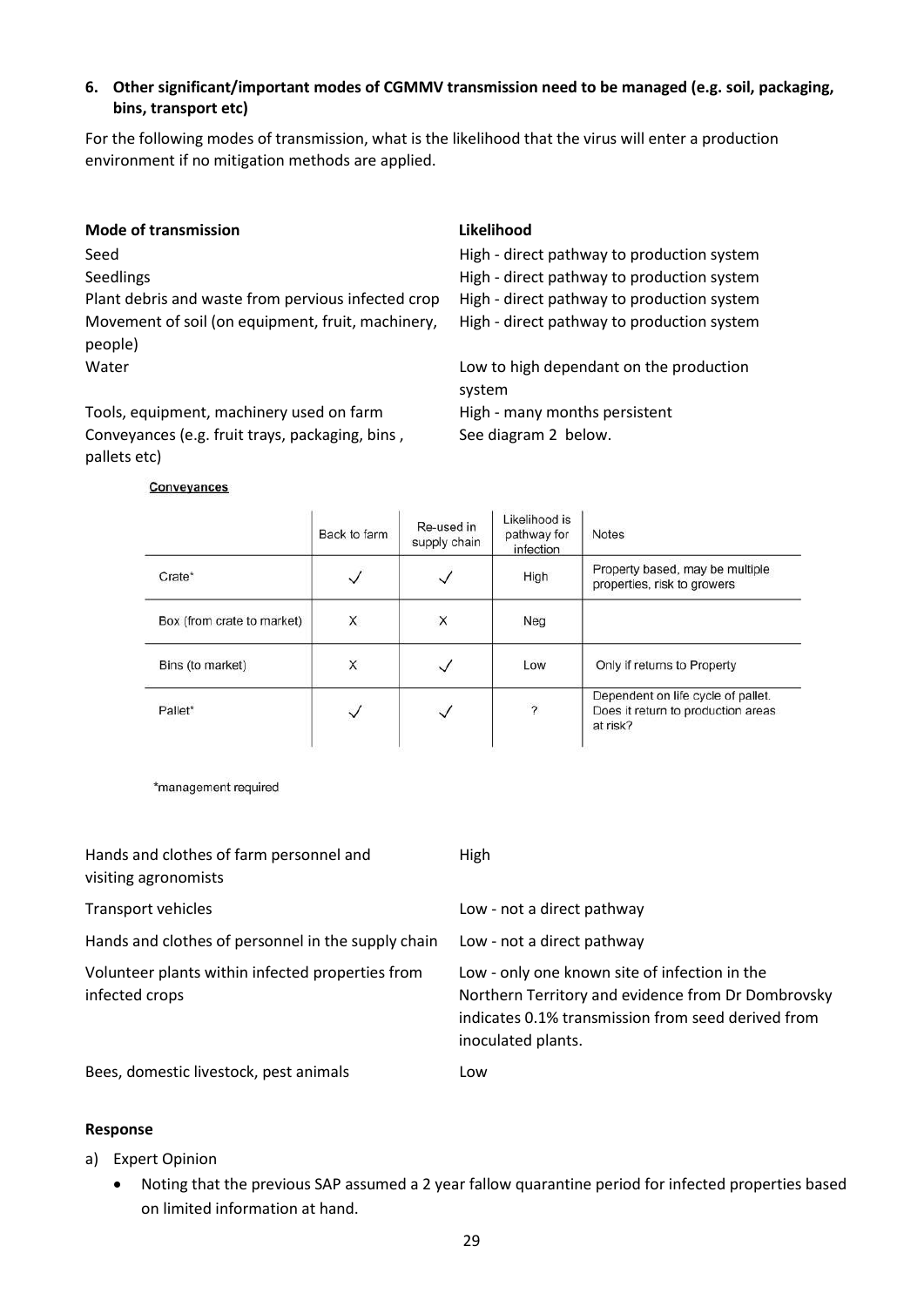- Expert opinion and unpublished experimental evidence from Dr Dombrovsky is that the virus is not detectible after a period in the order of 6-8 months. Dr Dombrovsky's opinion is that due to the Northern Territory's environmental conditions (wet and high microbial activity) that this period would be shorter.
- The Northern Territory is undertaking soil tests to determine the situation under Australian Northern Territory conditions.
- b) R&D needs
	- Optimisation of soil test for the virus and a method for testing soil
	- Implementation of tests to prove production area freedom.
	- $\bullet$  Identification of non host rotations.

# **Approaches undertaken in other countries:**

Dr Dombrovsky's experience is that the virus is endemic in Israel and there are no restrictions in place. Restrictions are in place in California USA, and some inter provence restrictions in Canada.

### **7. Factors that need to be considered for trade (both interstate and international)**

- a) Expert Opinion
	- The factors that need to be considered for trade include:
		- o Maintain a pathogen tested seed supply.
		- o An agreed diagnostic protocol for seed.
		- o Pest free places of production.
- b) R&D needs
	- Agreed diagnostic protocol for seed and plant material.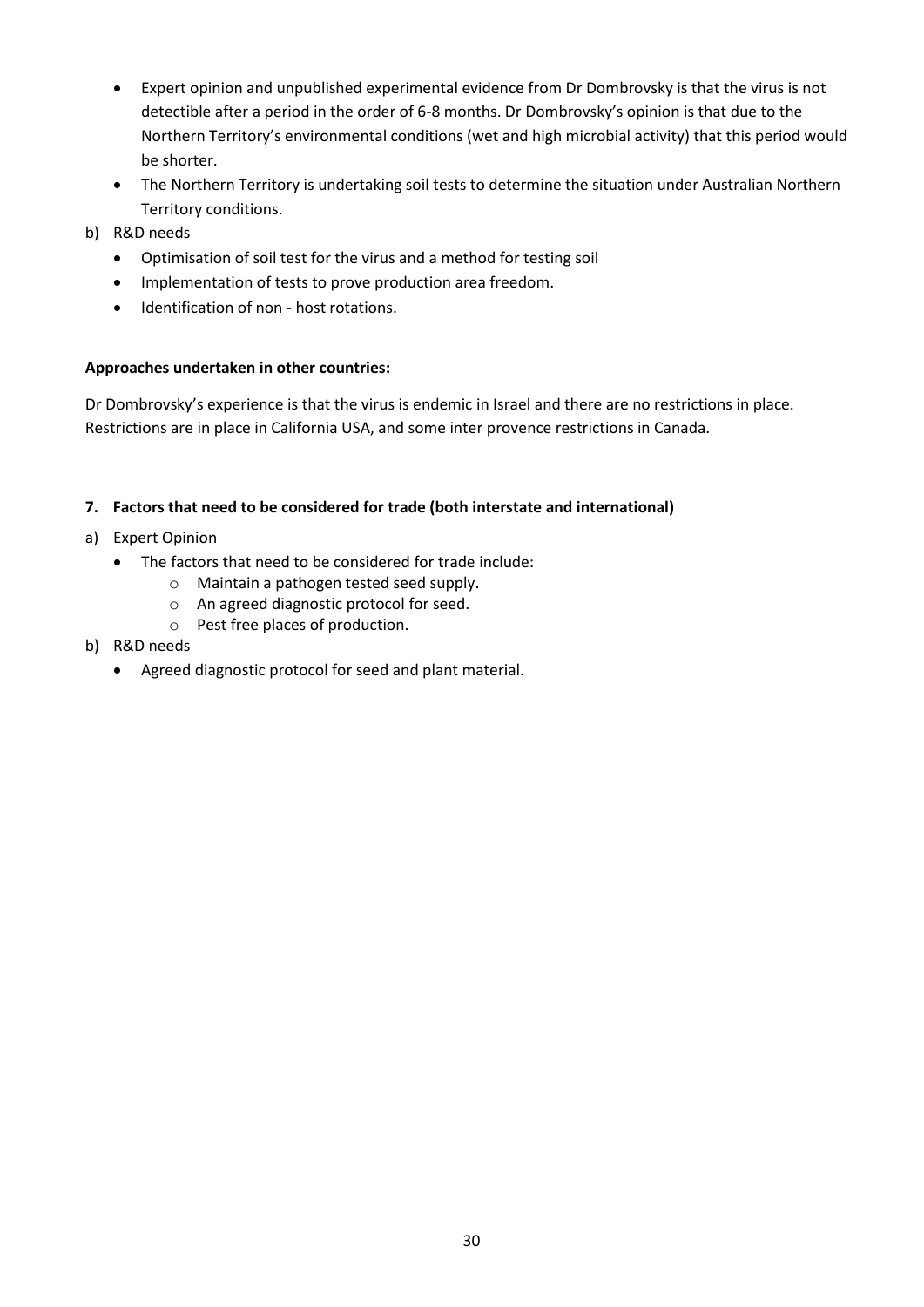#### **References**

Al-Tamimi N, Kawas H, Mansour A (2009) Seed transmission viruses in squash seeds (*Cucurbita pepo*) in Southern Syria and Jordan Valley. *Jordan Journal of Agricultural Sciences* 5(4): 497–506.

Antignus Y, Pearlsman M, Ben-Yoseph R, Cohen S (1990) Occurrence of a variant of *Cucumber green mottle mosaic virus* in Israel. *Phytoparasitica* 18(1): 50–56.

Ariyaratne I, Weeraratne WAPG, Ranatunge RKR (2005) Identification of a new mosaic virus disease of snake gourd in Sri Lanka. *Annals of the Sri Lanka Department of Agriculture* 7: 13–21.

Baderinwa AO (2012) Detection of seed-borne viruses associated with three watermelon (*Citrullus lanatus*) varieties grown in Nigeria. Thesis, Federal University of Agriculture, Abeokuta.

Boubourakas IN, Hatziloukas E, Antignus Y, Katis NI (2004) Etiology of leaf chlorosis and deterioration of the of the fruit interior of watermelon plants. *Journal of Phytopathology* 152: 580–588.

Cho SY, Kim YS, Jeon YH (2015) First report of *Cucumber green mottle mosaic virus* infecting *Heracleum moellendorffii* in Korea. *Plant disease* 99: 897.

Choi GS (2001) Occurrence of two *Tobamovirus* diseases in cucurbits and control measures in Korea. *Plant Pathology Journal* 17(5): 243–248.

Freeman JH, McAvoy EJ, Dittmar PJ, Ozores-Hampton M, Paret M, Wang Q, Miller CF, Webb SE (2015) Cucurbit Production, available at [http://edis.ifas.ufl.edu/pdffiles/CV/CV12300.pdf,](http://edis.ifas.ufl.edu/pdffiles/CV/CV12300.pdf) accessed 21 October 2015.

Hollings M, Komuro Y, Tochihara H (1975) *Cucumber green mottle mosaic virus*, Commonwealth Mycological Institute/Association of Applied Biologists, *Descriptions of Plant Viruses* 154: 4.

Kwon JY, Hong JS, Kim MJ, Choi SH, Min BE, Song EG, Kim HH, Ryu RH (2014) Simultaneous multiplex PCR detection of seven cucurbit-infecting viruses. *Journal of Virological Methods* 206: 133–139.

Lee KW, Lee BC, Park HC, Lee YS (1990) Occurrence of *Cucumber green mottle mosaic virus* disease watermelon in Korea. *Korean Journal of Plant Pathology* 6(2): 250–255.

Liu HW, Luo LX, Li JQ, Liu PF, Chen XY, Hao JJ (2014) Pollen and seed transmission of *Cucumber green mottle mosaic virus* in cucumber. *Plant Pathology* 63: 72–77.

Mabberley DJ (2008) *A portable dictionary of plants, and their classification and uses*. Third edition. Cambridge University Press, Cambridge.

McCormack JH (2005) Cucurbit seed production: an organic seed production manual for seed growers in the Mid-Atlantic and Southern U.S. [http://www.carolinafarmstewards.org/wp](http://www.carolinafarmstewards.org/wp-content/uploads/2012/05/CucurbitSeedProductionver1.4.pdf)[content/uploads/2012/05/CucurbitSeedProductionver1.4.pdf,](http://www.carolinafarmstewards.org/wp-content/uploads/2012/05/CucurbitSeedProductionver1.4.pdf) accessed 22 October 2015.

Moreno, IM, Thompson, JR, Garcıa-Arenal, F 2004, 'Analysis of the systemic colonization of cucumber plants by *Cucumber green mottle mosaic virus*', *Journal of General Virology*, 85, 749–759.

Nagendran K, Aravintharaj R, Mohankumar S, Manoranjitham SK, Naidu RA, Karthikeyan G (2015) First Report of *Cucumber green mottle mosaic virus* in Snake Gourd (*Trichosanthes cucumerina*) in India. *Plant Disease* 99: 701.

Noda C, Kittipakorn K, Inchan P, Wanapee L, Deema N (1993) Distribution of cucurbits viruses and reactions of some cucurbits species to certain viruses. *Proceedings of the 31st Kasetsart University Annual Conference: Plants*. Bangkok, Thailand.

Pandey S, Joshi RD (1989) Effect of *Cucumis virus-3* infection on chlorophyll content, chloroplast number and chlorophyllase activity of bitter gourd. *Indian Phytopathology* 42(4): 549–550.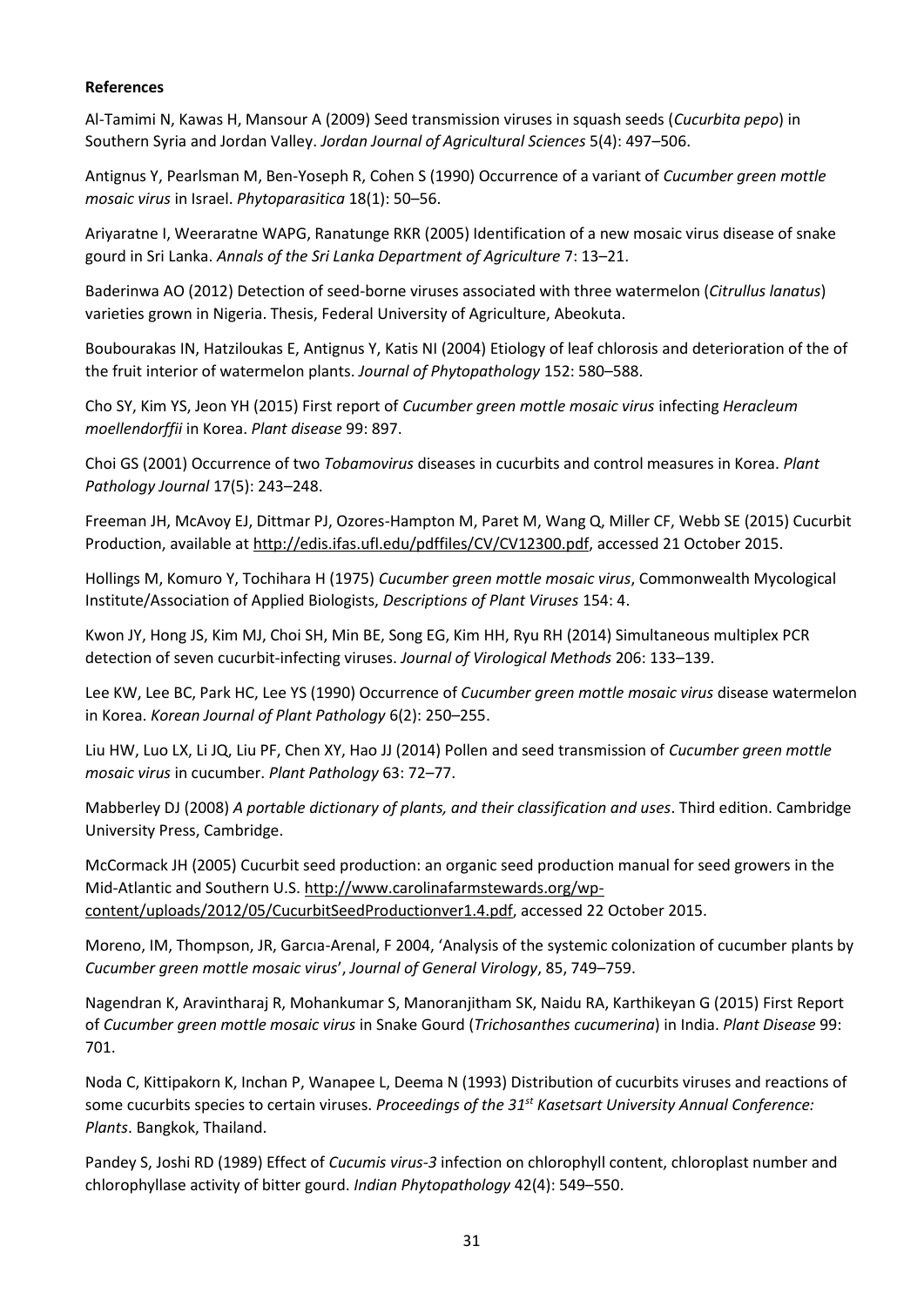Qin BX, Cai JH, Liu ZM, Chen YH, Zhu GN, Huang FX (2005) Preliminary identification of a *Cucumber green mottle mosaic virus* infecting pumpkin. *Plant Quarantine* 4: 198-200.

Rashmi CM, Reddy CNL, Praveen HM, Nagaraju (2005) Natural occurrence of *Cucumber green mottle mosaic virus* on gherkin (*Cucumis anguria* L.). *Environment and Ecology* 23S(4): 781–784.

Reingold V, Lachman O, Blaosov E, Dombrovsky A (2014) Seed disinfestation treatments do not sufficiently eliminate the infectivity of *Cucumber green mottle mosaic virus* (CGMMV) on cucurbit seeds. *Plant Pathology*  (in press).

Sharma P, Verma RK, Mishra R, Sahu AK, Choudhary DK, Gaur RK (2014) First report of cucumber green mottle mosaic virus association with the leaf green mosaic disease of vegetable crop, *Luffa acutangula* L. *Acta virological* 58: 103–104.

Tian T, Posis K, Maroon-Lango CJ, Mavrodieva V, Haymes S, Pitman TL, Falk BW (2014) First report of *Cucumber green mottle mosaic virus* on melon in the United States. *Plant Disease* 98(8): 1163.

Yoon JY, Choi GS, Choi SK, Hong JS, Choi JK, Kim W, Lee GP, Ryu KH (2008) Molecular and biological diversities of *Cucumber green mottle mosaic virus* from cucurbitaceous crops in Korea. *Journal of Phytopathology* 156(7– 8): 408–412.

Zhang YJ, Li GF, Li MF (2009) Occurrence of *Cucumber green mottle mosaic virus* on cucurbitaceous plants in China. *Plant Disease* 93(2): 200.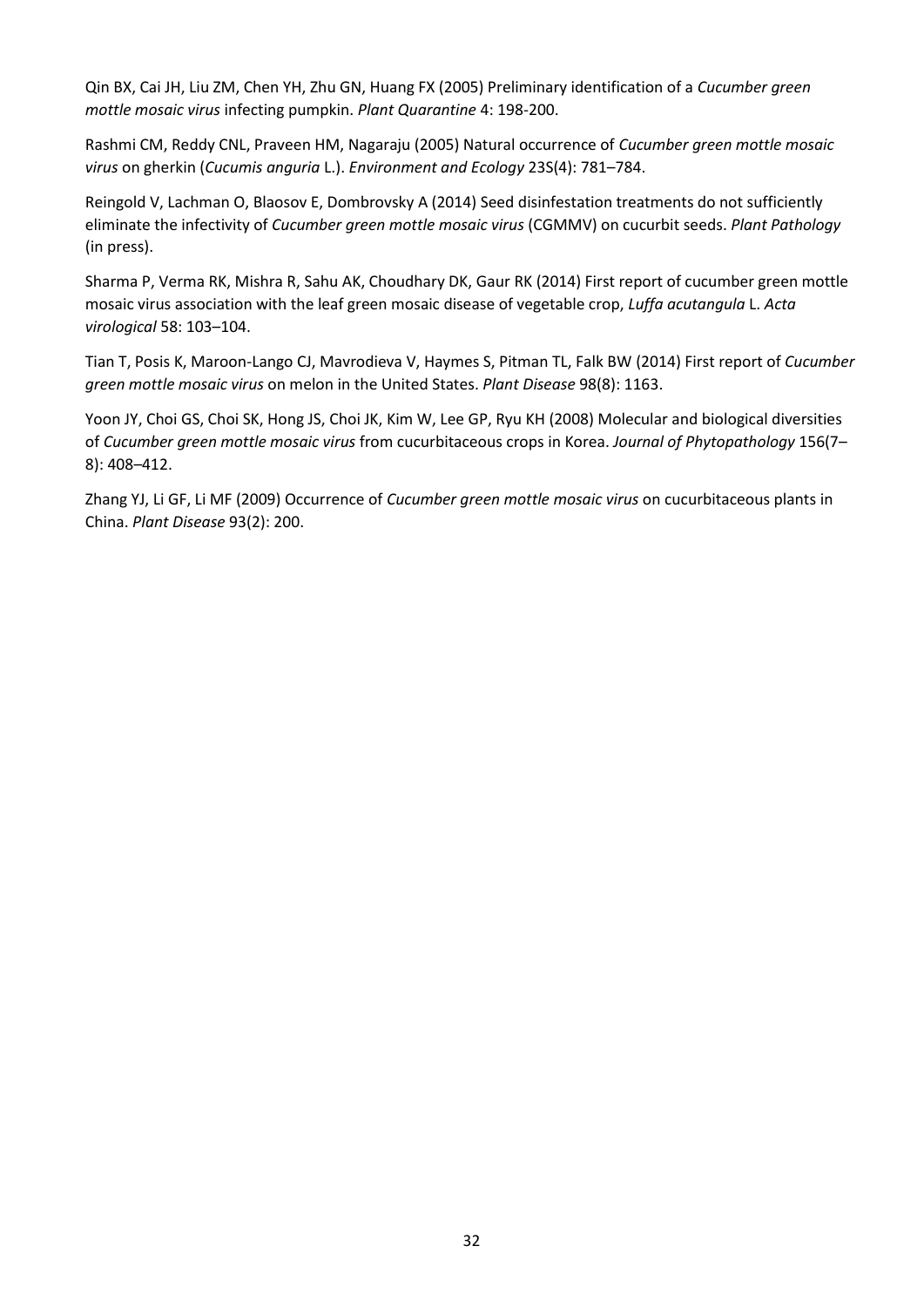# <span id="page-35-0"></span>**Appendix 2 - Symptoms of CGMMV Virus Infection**



Watermelon

Cucumber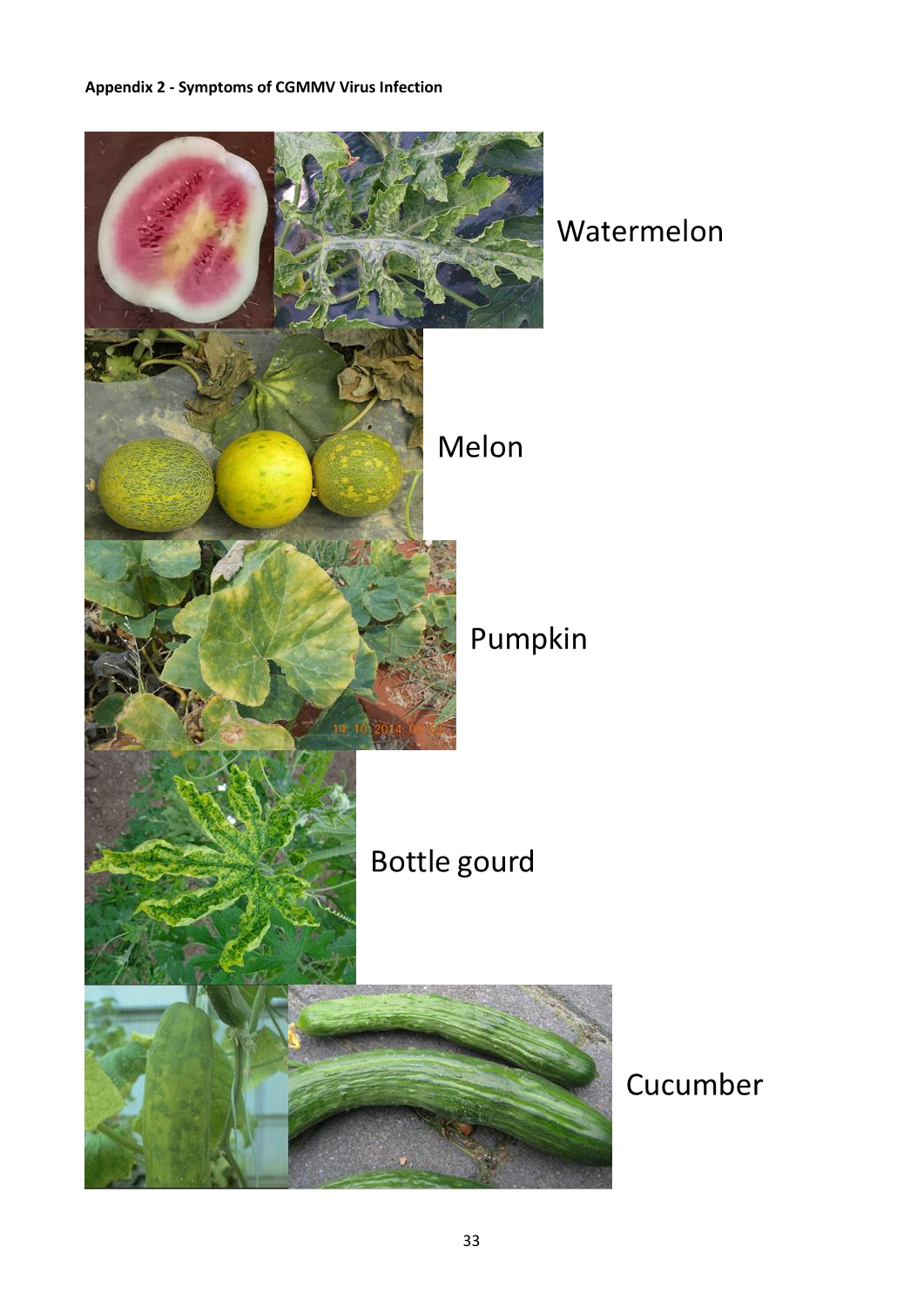# <span id="page-36-0"></span>**Appendix 3 - Decision Tree for Management of CGMMV**

|                | <b>Assessing Risk</b>                                                                                                                                                                                                        | Answer           | Action                                                                                                                                                                                                                                              | Comments                            |
|----------------|------------------------------------------------------------------------------------------------------------------------------------------------------------------------------------------------------------------------------|------------------|-----------------------------------------------------------------------------------------------------------------------------------------------------------------------------------------------------------------------------------------------------|-------------------------------------|
| 1              | Am I in a State with CGMMV?                                                                                                                                                                                                  | Yes              | Go to 3                                                                                                                                                                                                                                             |                                     |
|                |                                                                                                                                                                                                                              | No               | Go to 2                                                                                                                                                                                                                                             |                                     |
|                |                                                                                                                                                                                                                              |                  |                                                                                                                                                                                                                                                     |                                     |
| $\overline{2}$ | Have I received any used                                                                                                                                                                                                     | Yes              | Go to 3                                                                                                                                                                                                                                             |                                     |
|                | packaging on my farm or                                                                                                                                                                                                      | No               | Go to 5                                                                                                                                                                                                                                             | see Note 1 -                        |
|                | received vehicles or people from<br>an infected property or state?                                                                                                                                                           |                  |                                                                                                                                                                                                                                                     | Transmission                        |
|                |                                                                                                                                                                                                                              |                  |                                                                                                                                                                                                                                                     |                                     |
| 3              | Has my property been tested for                                                                                                                                                                                              | Yes              | Go to 4                                                                                                                                                                                                                                             |                                     |
|                | CGMMV?                                                                                                                                                                                                                       | No               | Go to 5                                                                                                                                                                                                                                             | see Note 2 - Testing                |
|                |                                                                                                                                                                                                                              |                  |                                                                                                                                                                                                                                                     | agencies                            |
|                |                                                                                                                                                                                                                              |                  |                                                                                                                                                                                                                                                     |                                     |
| 4              | Was the test negative?                                                                                                                                                                                                       | <b>Yes</b>       | Go to 6                                                                                                                                                                                                                                             |                                     |
|                |                                                                                                                                                                                                                              | No               | Liaise with State Biosecurity or PIB<br>for Quarantine status                                                                                                                                                                                       | see Note 3 - Replanting             |
|                |                                                                                                                                                                                                                              | No result<br>yet | Assume infected until result known                                                                                                                                                                                                                  |                                     |
|                |                                                                                                                                                                                                                              |                  |                                                                                                                                                                                                                                                     |                                     |
| 5              | Did the seed I am using enter<br>Australia prior to November 4,                                                                                                                                                              | Yes              | Do not plant seed unless tested                                                                                                                                                                                                                     | see Note 1 -<br>Transmission        |
|                | 2014?                                                                                                                                                                                                                        | No               | Go to 6                                                                                                                                                                                                                                             |                                     |
|                |                                                                                                                                                                                                                              | Unsure           | Contact supplier                                                                                                                                                                                                                                    |                                     |
|                |                                                                                                                                                                                                                              |                  |                                                                                                                                                                                                                                                     |                                     |
| 6              | Have I planted untested seed of<br>the varieties implicated in<br>CGMMV in the past three years,<br>(eg variety trials), or observed<br>any symptoms in crops in the<br>last three years consistent with<br>CGMMV infection? | Yes              | There is potential for infection to<br>exist. Check susceptible weed<br>species around planted area.<br>Consider testing soil from planted<br>area for testing and also planting<br>indicator species in soil collected<br>from same areas. Go to 8 |                                     |
|                |                                                                                                                                                                                                                              | No               | Go to 7                                                                                                                                                                                                                                             | See Note 4 Indicator                |
|                |                                                                                                                                                                                                                              |                  |                                                                                                                                                                                                                                                     | Species                             |
|                |                                                                                                                                                                                                                              | Unsure           | Go to 8                                                                                                                                                                                                                                             |                                     |
|                |                                                                                                                                                                                                                              |                  |                                                                                                                                                                                                                                                     |                                     |
| $\overline{7}$ | Unlikely to have CGMMV on<br>farm - maintain a good On Farm<br><b>Biosecurity Program</b>                                                                                                                                    | Go to 9          |                                                                                                                                                                                                                                                     | see note 5 Virus lifespan           |
|                |                                                                                                                                                                                                                              |                  |                                                                                                                                                                                                                                                     |                                     |
| 8              | Was CGMMV present in soil?                                                                                                                                                                                                   | Yes              | Liaise with State Biosecurity or PIB<br>for Quarantine status                                                                                                                                                                                       | see Note 3 - Replanting             |
|                |                                                                                                                                                                                                                              | No               | Go to 7                                                                                                                                                                                                                                             |                                     |
|                |                                                                                                                                                                                                                              |                  |                                                                                                                                                                                                                                                     |                                     |
| 9              | Do I have an on-farm Biosecurity<br>Program?                                                                                                                                                                                 | Yes              | Go to 10                                                                                                                                                                                                                                            |                                     |
|                |                                                                                                                                                                                                                              | No               | Go to 11                                                                                                                                                                                                                                            | See Note 6 On Farm<br>Biosecurity   |
|                |                                                                                                                                                                                                                              |                  |                                                                                                                                                                                                                                                     |                                     |
| 10             | Is it up to date for CGMMV?                                                                                                                                                                                                  | Yes              | Ensure it is being implemented                                                                                                                                                                                                                      |                                     |
|                |                                                                                                                                                                                                                              | No               | Go to 11                                                                                                                                                                                                                                            |                                     |
|                |                                                                                                                                                                                                                              |                  |                                                                                                                                                                                                                                                     |                                     |
| 11             | Develop an on-farm Biosecurity<br>Program based upon CGMMV<br>management template                                                                                                                                            |                  |                                                                                                                                                                                                                                                     | See Note 6 - On Farm<br>Biosecurity |
|                |                                                                                                                                                                                                                              |                  |                                                                                                                                                                                                                                                     |                                     |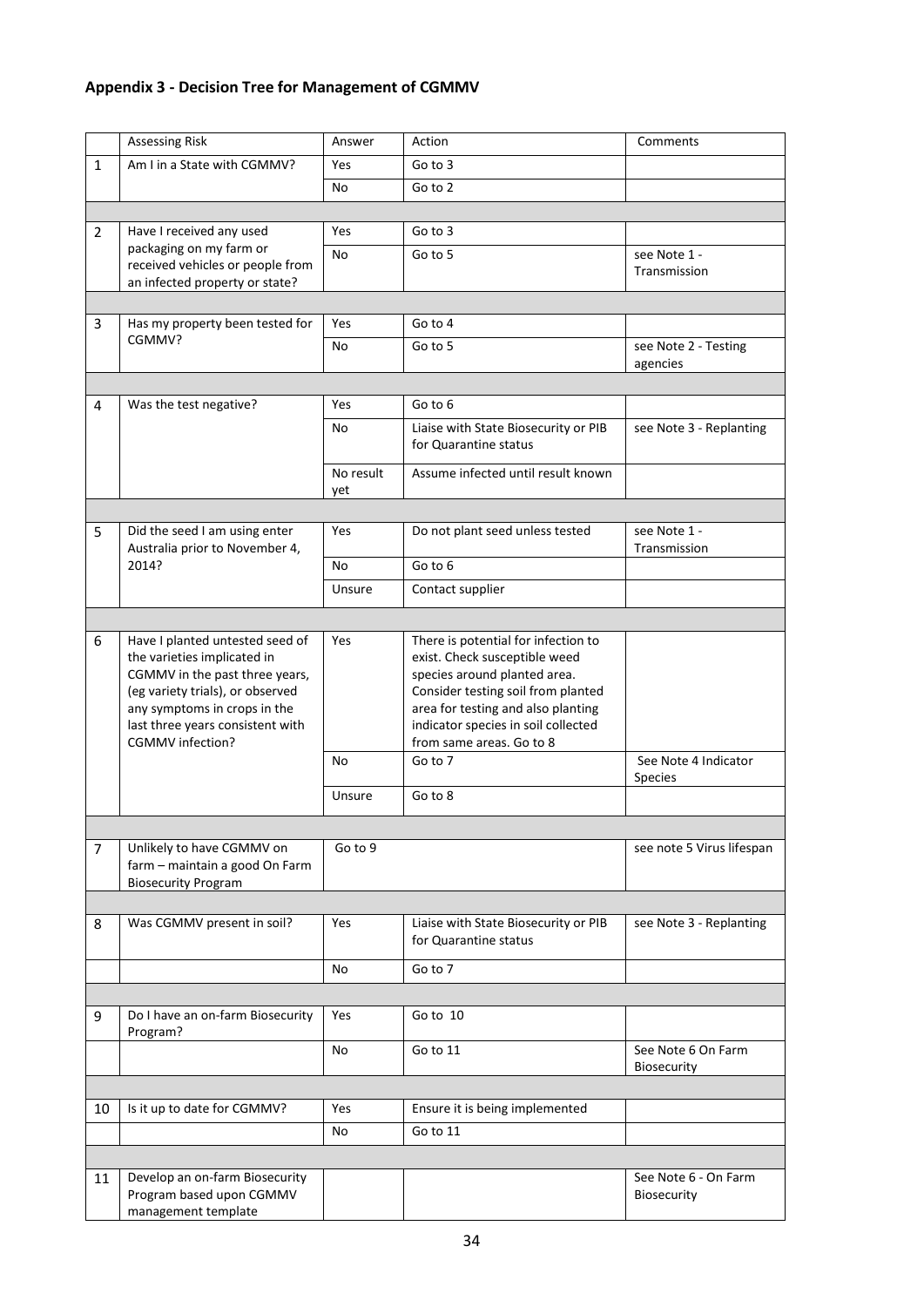|              | <b>Decision Tree Notes</b>                                                                                                                                                                                                                                                                                                                                                                                                                                                                                                                                                                                                                                                                                                                                                                                                               |  |  |  |  |
|--------------|------------------------------------------------------------------------------------------------------------------------------------------------------------------------------------------------------------------------------------------------------------------------------------------------------------------------------------------------------------------------------------------------------------------------------------------------------------------------------------------------------------------------------------------------------------------------------------------------------------------------------------------------------------------------------------------------------------------------------------------------------------------------------------------------------------------------------------------|--|--|--|--|
| $\mathbf{1}$ | <b>Transmission Methods</b>                                                                                                                                                                                                                                                                                                                                                                                                                                                                                                                                                                                                                                                                                                                                                                                                              |  |  |  |  |
|              | CGMMV can be introduced into a crop in many ways, but use of infected seed and the movement of infected soil<br>are the most common. CGMMV particles are very robust and they can readily infect plants, survive on surfaces and<br>be spread by several means, including:                                                                                                                                                                                                                                                                                                                                                                                                                                                                                                                                                               |  |  |  |  |
|              | infection of new plants through the contact of their roots in soil that contains plant debris from previously<br>$\bullet$<br>infected crops.                                                                                                                                                                                                                                                                                                                                                                                                                                                                                                                                                                                                                                                                                            |  |  |  |  |
|              | direct infection by root-to-root contact of an infected plant, with an uninfected plant.<br>$\bullet$                                                                                                                                                                                                                                                                                                                                                                                                                                                                                                                                                                                                                                                                                                                                    |  |  |  |  |
|              | in water or in nutrient solutions in soilless culture<br>$\bullet$                                                                                                                                                                                                                                                                                                                                                                                                                                                                                                                                                                                                                                                                                                                                                                       |  |  |  |  |
|              | by mechanical transfer of infected plant sap (only microscopic amounts are needed) into wounds on healthy<br>$\bullet$<br>plants (just brushing leaves or stems and breaking plant hairs is sufficient to create wounds suitable for<br>CGMMV transmission). This is especially important in protected or high-input culture systems where plants<br>are frequently pruned, staked, handled or touched.                                                                                                                                                                                                                                                                                                                                                                                                                                  |  |  |  |  |
|              | mechanical transfer can occur via contaminated machinery, equipment, clothing, or even the hands of persons<br>who have come in contact with infected plants.                                                                                                                                                                                                                                                                                                                                                                                                                                                                                                                                                                                                                                                                            |  |  |  |  |
|              | CGMMV particles can survive for long periods of time on surfaces such as packaging materials, and bins used<br>$\bullet$<br>for harvesting, storage or marketing fruit. Recycling of packaging materials should be avoided, unless bins etc<br>can be thoroughly cleaned and decontaminated.                                                                                                                                                                                                                                                                                                                                                                                                                                                                                                                                             |  |  |  |  |
|              | spread in field grown crops can occur on machinery, equipment, pickers, and possibly by birds and other<br>$\bullet$<br>wildlife in the crop.                                                                                                                                                                                                                                                                                                                                                                                                                                                                                                                                                                                                                                                                                            |  |  |  |  |
|              | infected rootstock plants and grafts.<br>$\bullet$                                                                                                                                                                                                                                                                                                                                                                                                                                                                                                                                                                                                                                                                                                                                                                                       |  |  |  |  |
|              | using seed harvested from infected host plants.<br>$\bullet$                                                                                                                                                                                                                                                                                                                                                                                                                                                                                                                                                                                                                                                                                                                                                                             |  |  |  |  |
|              | There are no published reports of CGMMV being transmitted by bees but there has been an indication of spread by<br>artificial pollination under greenhouse conditions. It has yet to be established whether spread can occur via pollen<br>naturally in the field. There are no published reports of transmission by bees under natural conditions.<br>Any vehicles involved in the transport of hives should be subject to the same restrictions in relation to cleaning and<br>decontamination of other vehicles. If the hives themselves have been in physical contact with soil or cucurbits they will<br>require disinfecting.                                                                                                                                                                                                      |  |  |  |  |
| 2            | <b>Testing Agencies</b><br>Crop Health Services<br>(03) 9032 7515<br>Send samples to:<br>AgriBio Specimen Reception<br>Main Loading Dock, 5 Ring Road,<br>La Trobe University, Bundoora VIC 3083<br>NSW Plant Health Diagnostic Service<br>$(02)$ 4640 6327<br>Send samples to:<br>Sample Submissions<br>Elizabeth Macarthur Agricultural Institute<br>Woodbridge Rd<br><b>MENANGLE NSW 2568</b><br>Australia's import conditions require seed testing for all host species for which there is scientific evidence that CGMMV is<br>associated with the seed. There are approximately 960 species of cucurbits; CGMMV is only reported to be associated with the<br>seed of nine of these species. This includes the following taxa, which are all tested for CGMMV under Australia's current import<br>conditions:<br>Citrullus lanatus |  |  |  |  |
|              | Cucumis melo<br>Cucumis sativus<br>Cucurbita maxima<br>Cucurbita moschata<br>Cucurbita maxima x Cucurbita moschata<br>Cucurbita pepo<br>Lagenaria siceraria                                                                                                                                                                                                                                                                                                                                                                                                                                                                                                                                                                                                                                                                              |  |  |  |  |
|              | Trichosanthes cucumerina.                                                                                                                                                                                                                                                                                                                                                                                                                                                                                                                                                                                                                                                                                                                                                                                                                |  |  |  |  |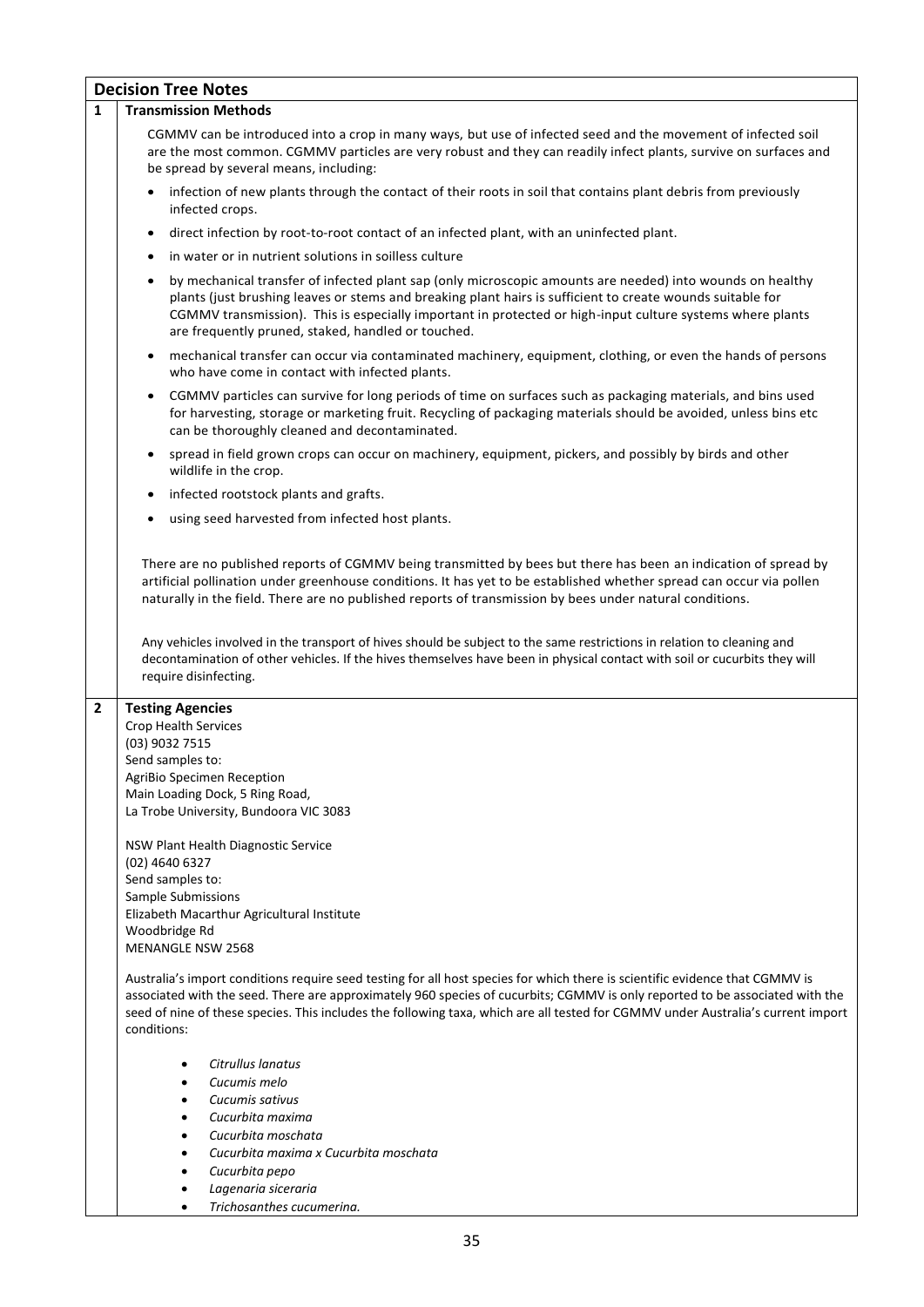| $\overline{\mathbf{3}}$ |                                                                                                                                                                                                 |  |  |  |  |  |
|-------------------------|-------------------------------------------------------------------------------------------------------------------------------------------------------------------------------------------------|--|--|--|--|--|
|                         | <b>Replanting</b>                                                                                                                                                                               |  |  |  |  |  |
|                         | There is nothing to stop growers from re-planting in previously infected areas. However proving absence is very difficult.                                                                      |  |  |  |  |  |
|                         | Points which growers need to consider.                                                                                                                                                          |  |  |  |  |  |
|                         | (1) Current scientific information from overseas suggests that the virus can persist in the soil for up to 2 years. Whilst                                                                      |  |  |  |  |  |
|                         | research is being performed in Australia to test this under Australian conditions, especially under tropical conditions                                                                         |  |  |  |  |  |
|                         | some caution is needed. Growers are encouraged to collect soil from infected areas and plant some indicator species                                                                             |  |  |  |  |  |
|                         | to test for infection (bioassay). Whilst this may provide an indication of the soils status it is not foolproof. Similarly                                                                      |  |  |  |  |  |
|                         | testing of the soil using molecular methods may also not provide a guarantee. The best advice at this stage is that                                                                             |  |  |  |  |  |
|                         | should testing using bioassay and molecular methods show no evidence then this is a strong indication of virus                                                                                  |  |  |  |  |  |
|                         | absence but not a guarantee.                                                                                                                                                                    |  |  |  |  |  |
|                         | (2) Should virus be present at very low levels (below detection) then planting a host crop will only prolong the virus's<br>existence.                                                          |  |  |  |  |  |
|                         | (3) Should the virus re-appear there will be ramifications for sale of infected fruit.                                                                                                          |  |  |  |  |  |
|                         | Planting is a business decision and is done at one's own risk.                                                                                                                                  |  |  |  |  |  |
| 4                       | <b>Indicator Species*</b>                                                                                                                                                                       |  |  |  |  |  |
|                         |                                                                                                                                                                                                 |  |  |  |  |  |
| 5                       | Virus Lifespan*                                                                                                                                                                                 |  |  |  |  |  |
| 6                       | <b>On Farm Biosecurity</b>                                                                                                                                                                      |  |  |  |  |  |
|                         | Refer to the Farm Biosecurity Action Planner and Checklist for Management of CGMMV. This document can be found in the                                                                           |  |  |  |  |  |
|                         | National CGMMV Management Plan.                                                                                                                                                                 |  |  |  |  |  |
|                         |                                                                                                                                                                                                 |  |  |  |  |  |
|                         | *Represent gaps in our current knowledge of CGMMV. As this is a live document the relevant information will be inserted as it<br>is received by the Working Group.                              |  |  |  |  |  |
|                         |                                                                                                                                                                                                 |  |  |  |  |  |
|                         | <b>Considerations</b>                                                                                                                                                                           |  |  |  |  |  |
|                         | <b>What Do I Need to Know?</b>                                                                                                                                                                  |  |  |  |  |  |
|                         |                                                                                                                                                                                                 |  |  |  |  |  |
|                         | Spread by infected seed, and contact with many materials including human skin and clothing.<br>$\circ$                                                                                          |  |  |  |  |  |
|                         | All seed that entered Australia prior to November 4 2014 must be tested for virus, contact your State Biosecurity personnel<br>$\circ$                                                          |  |  |  |  |  |
|                         | for lab details.                                                                                                                                                                                |  |  |  |  |  |
|                         | Will persist for long periods of time.<br>$\circ$                                                                                                                                               |  |  |  |  |  |
|                         | Currently no Resistant Cultivars.<br>$\circ$                                                                                                                                                    |  |  |  |  |  |
|                         | It cannot be cured.<br>$\circ$                                                                                                                                                                  |  |  |  |  |  |
|                         | Not all varieties or species show symptoms.<br>$\circ$                                                                                                                                          |  |  |  |  |  |
|                         | Many weeds and native species can harbour the virus.<br>$\circ$                                                                                                                                 |  |  |  |  |  |
|                         | Infected plants and all materials that come into contact with the virus need to be either destroyed or disinfected.<br>$\circ$                                                                  |  |  |  |  |  |
|                         | Vehicle and people movements need to be controlled in infected areas and between properties.<br>$\circ$                                                                                         |  |  |  |  |  |
|                         | Do a thorough check to see if there are any potential linkages between your property and those that are or maybe<br>$\circ$<br>infected, include all potential forms of movement and materials. |  |  |  |  |  |

\*Accompanying notes will be updated in line with advances in R&D.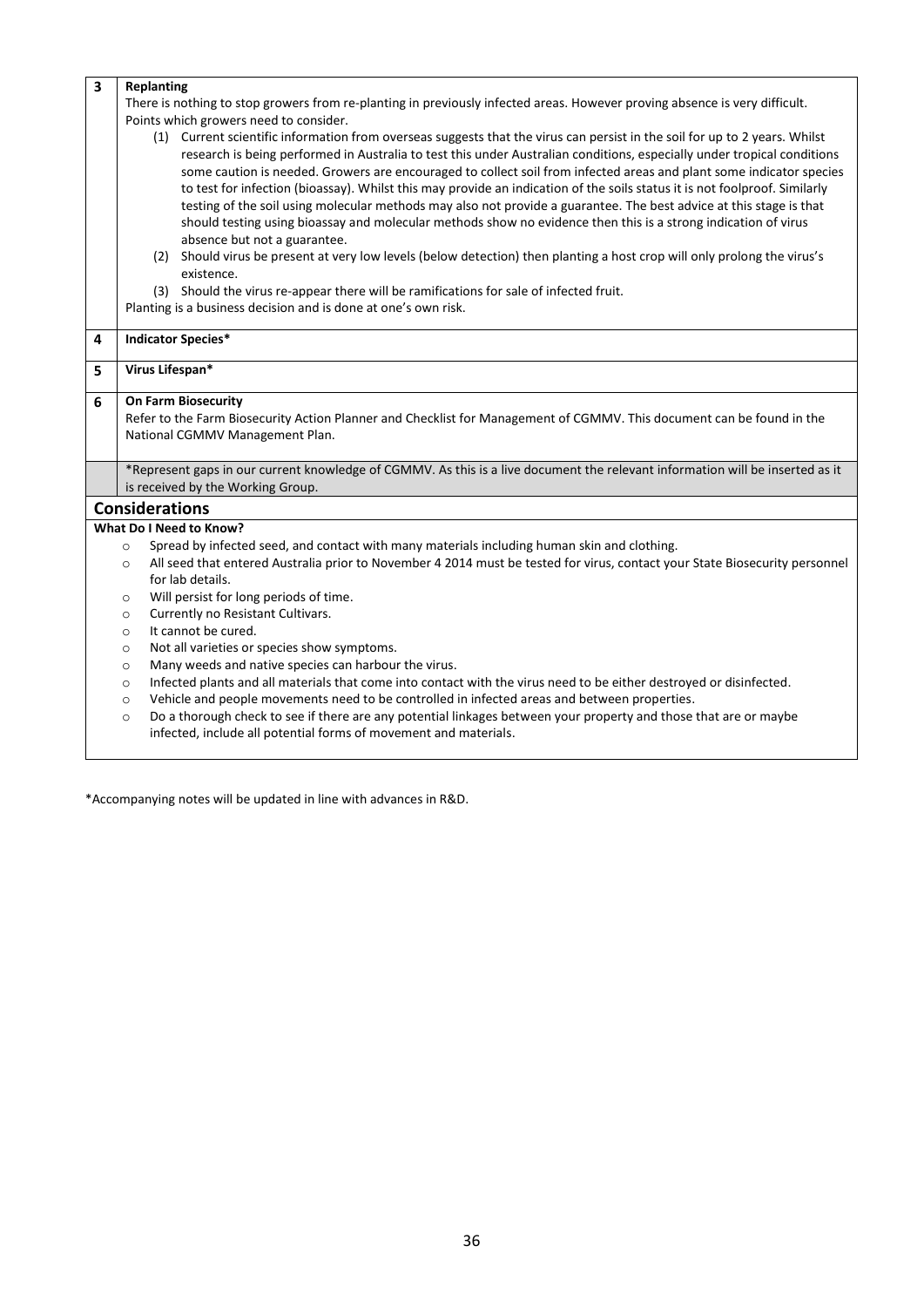# <span id="page-39-0"></span>**Appendix 4 - Major Risk Pathways for Transmission**

| <b>Risk</b>                                                                                                                                                                                     | <b>Action</b>                                                                                                                                                                                                                                                                                                                                                                                                                                                                                                                                                                                                                                                                                          |  |
|-------------------------------------------------------------------------------------------------------------------------------------------------------------------------------------------------|--------------------------------------------------------------------------------------------------------------------------------------------------------------------------------------------------------------------------------------------------------------------------------------------------------------------------------------------------------------------------------------------------------------------------------------------------------------------------------------------------------------------------------------------------------------------------------------------------------------------------------------------------------------------------------------------------------|--|
| <b>Vehicles and equipment</b><br>Virus can remain viable on<br>Organic material<br>Vehicle surfaces                                                                                             | Clean vehicles and machinery are stored at dedicated facilities on site away<br>from growing areas.<br>Equipment and dedicated farm vehicles do not move off the property and are                                                                                                                                                                                                                                                                                                                                                                                                                                                                                                                      |  |
|                                                                                                                                                                                                 | cleaned and disinfected between use in different growing areas.<br>Visitor vehicles park at designated areas and on site vehicles travel on<br>designated pathways between growing areas to minimise interaction with<br>farm equipment.<br>Gate signs direct traffic and inform visitors about property access points, and<br>who to contact for queries.                                                                                                                                                                                                                                                                                                                                             |  |
| <b>Packaging and pallets</b><br>Virus can remain viable on<br>Organic material<br>Conveyance surfaces                                                                                           | Packaging materials are new and never recycled. Unused boxes and bins are<br>stored on clean hard floors in a covered area.<br>Pallets are clean of organic material and soil. Dirty pallets are cleaned in the<br>wash down area.                                                                                                                                                                                                                                                                                                                                                                                                                                                                     |  |
| <b>Staff and Farm Visitors</b><br>Virus can remain viable on<br>Hands<br>$\bullet$<br>Clothes, especially footwear<br>Vehicles including tyres                                                  | Visitor clothing, footwear and tools are checked for organic matter and soil,<br>and cleaned down before entering the farm.<br>Cleaning facilities including footbaths and brushes are maintained and<br>accessible for visitors and staff.<br>Staff are trained about on-farm biosecurity practices and visitors inducted in<br>biosecurity expectations prior to moving past the farm office.<br>All visitors report to management, sign a visitor register and report previous<br>movements in other growing regions upon entering the property.<br>Gate signs direct traffic and inform visitors about property access points,<br>designated visitor parking and restricted areas (growing areas). |  |
| <b>Waste and weeds</b><br>Virus can remain viable for long periods<br>within/on<br>Plant based waste<br>Weeds                                                                                   | Waste is disposed of as soon as possible and stored away from growing areas<br>and water. Growing areas are surrounded by weed-free buffer zones.                                                                                                                                                                                                                                                                                                                                                                                                                                                                                                                                                      |  |
| <b>Planting materials</b><br>Virus can remain viable within/on<br>Seed/seedlings<br>Fertiliser/ organic amendments<br>$\bullet$<br>where no there has been no<br>heating involved in production | Planting material is sourced from reputable suppliers.<br>Follow seed testing requirements for imported cucurbit seed as listed in<br>BICON - Australian Biosecurity Import Conditions Database.<br>Arrange testing of seed if imported into the country before November 2014.                                                                                                                                                                                                                                                                                                                                                                                                                         |  |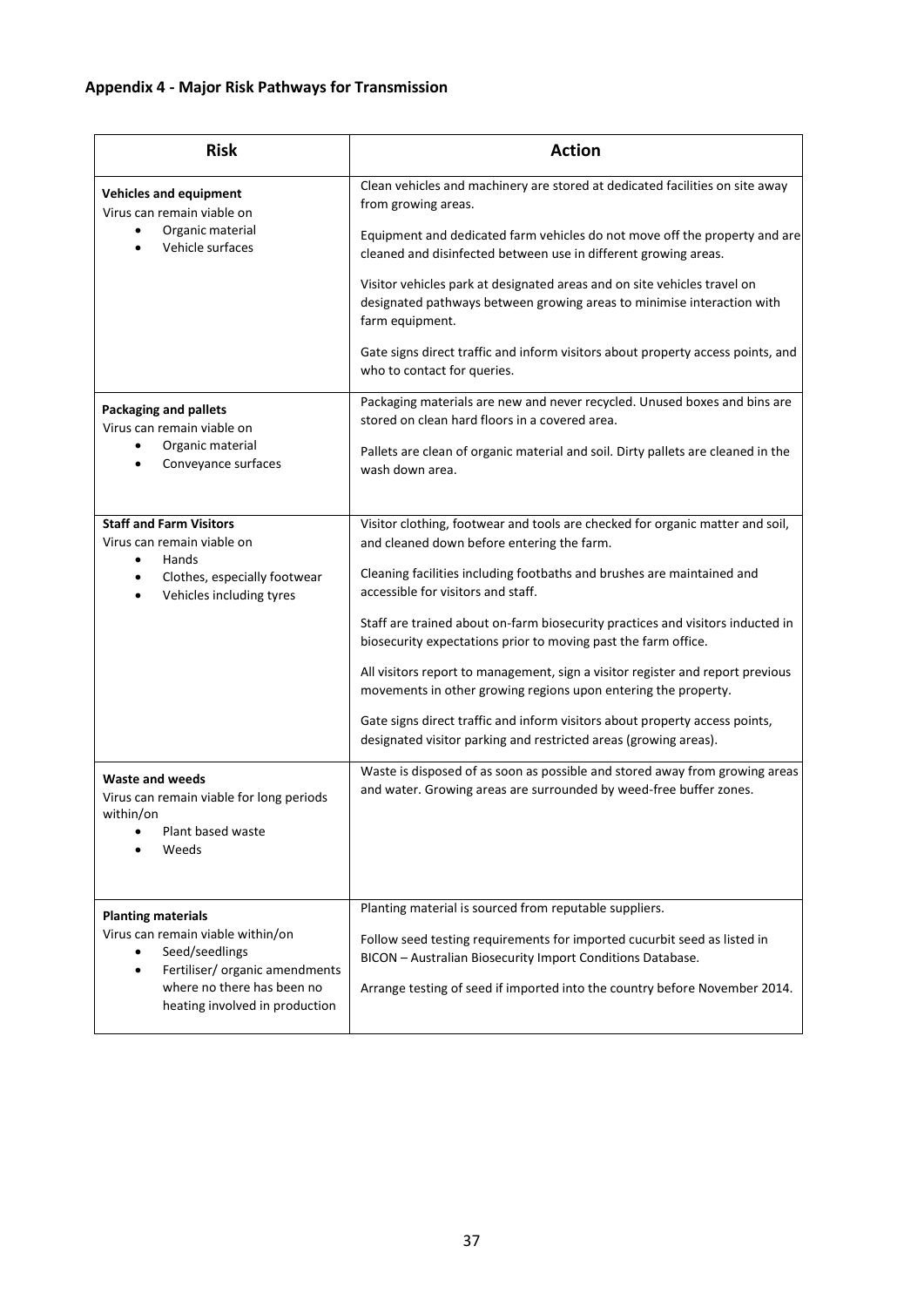**Appendix 5 - Farm Biosecurity Action Planner**

#### <span id="page-40-0"></span>**Farm Biosecurity Action Planner This Action Planner is a template with which you can address the risk factors in Appendix 10.4. It is designed such that you can put in your individual management action in the blank column. Risk Estimated risk rating\* (0 = no risk, 10 = high risk) Mitigation practices Action Vehicle movement** With multiple entry sites, vehicle access cannot be controlled, making it difficult to stop visitors moving into growing regions. These risks are increased when the vehicles have been exposed to different growing areas. Visitor vehicles are restricted to parking only at designated areas and on site vehicles travel on designated pathways between growing areas. Gate signs direct traffic and inform visitors about property access points, and who to contact for queries. **Vehicle hygiene** Areas where organic matter can become lodged, such as tyre treads and grilles, can incubate CGMMV. Runoff from clean down areas can carry CGMMV. Clean vehicles and equipment at dedicated on site facilities that are well maintained and away from growing areas. Keep dedicated equipment and vehicles for on farm use. **Staff and Farm Visitors on farm** Visitors and staff can carry CGMMV from other areas on the farm or other growing regions. Staff that are untrained in good biosecurity practices can spread diseases, pests and degrade biosecurity systems in place. Visitor clothing, footwear and tools are checked for organic matter and soil, and are cleaned down before entering the farm. Cleaning facilities including footbaths and brushes are maintained and accessible for visitors and staff. Staff are inducted in on farm biosecurity practices and visitors are made aware of biosecurity expectations prior to moving around the farm. All visitors report to the farm office and sign a visitor register upon entering the property.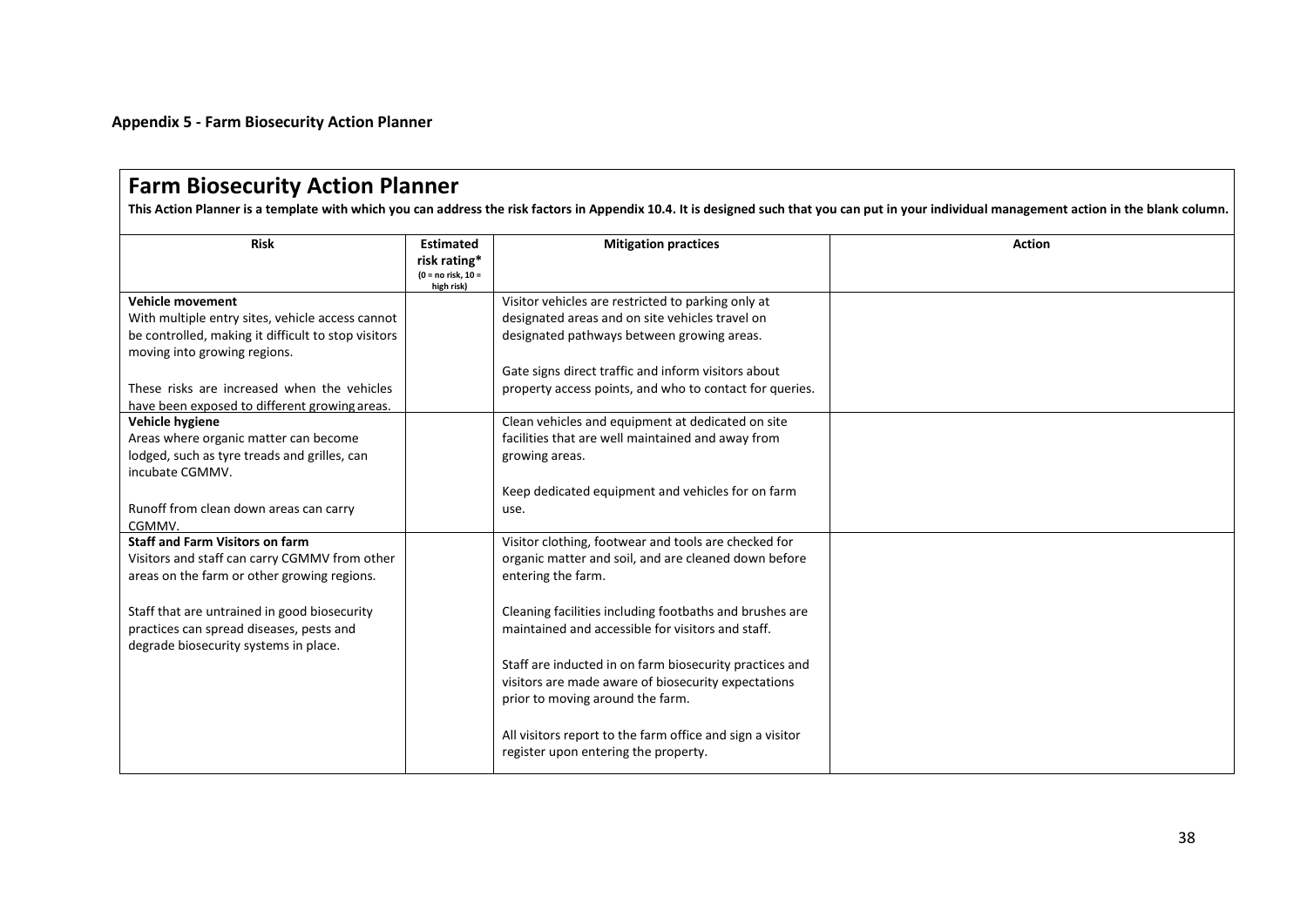| <b>Risk</b>                                                                                                                                                                                                                                                                                                                               | <b>Estimated</b><br>risk rating*<br>$(0 = no risk, 10 =$<br>high risk) | <b>Mitigation practices</b>                                                                                                                                                                                                                                                                                                                                                                                   | <b>Action</b> |
|-------------------------------------------------------------------------------------------------------------------------------------------------------------------------------------------------------------------------------------------------------------------------------------------------------------------------------------------|------------------------------------------------------------------------|---------------------------------------------------------------------------------------------------------------------------------------------------------------------------------------------------------------------------------------------------------------------------------------------------------------------------------------------------------------------------------------------------------------|---------------|
| Waste<br>Farm waste can become a breeding ground<br>and incubation source for CGMMV.                                                                                                                                                                                                                                                      |                                                                        | Waste is disposed of as soon as possible, stored<br>away from growing areas and water sources.                                                                                                                                                                                                                                                                                                                |               |
| Planting and packaging materials<br>Seed, seedlings, packing materials, soil,<br>compost and fertilizer can be a source of<br>CGMMV.                                                                                                                                                                                                      |                                                                        | Planting material is sourced from reputable suppliers<br>and treated for pests as required.<br>Any tests for the virus, eg. seed diagnostics, are kept<br>on record.<br>Packaging materials are new and never recycled.<br>Unused boxes and bins are stored on clean hard<br>floors in a covered area.<br>Pallets are clean of organic material and soil. Dirty<br>pallets are cleaned in the wash down area. |               |
| <b>Monitoring</b><br>Lack of monitoring can lead to virus<br>symptoms going unnoticed, allowing the<br>virus to go unmanaged, during which time<br>they may establish in growing regions and<br>spread to other properties.<br>Recording a lack of observation during<br>regular monitoring is essential for proving<br>property freedom. |                                                                        | Regular monitoring is carried out in crops and<br>surrounding vegetation.<br>Staff are trained to be aware of CGMMV<br>infection symptoms.<br>Posters, information pages and fact sheets are<br>available on property to help staff identify<br>symptoms.<br>Monitoring results are documented.                                                                                                               |               |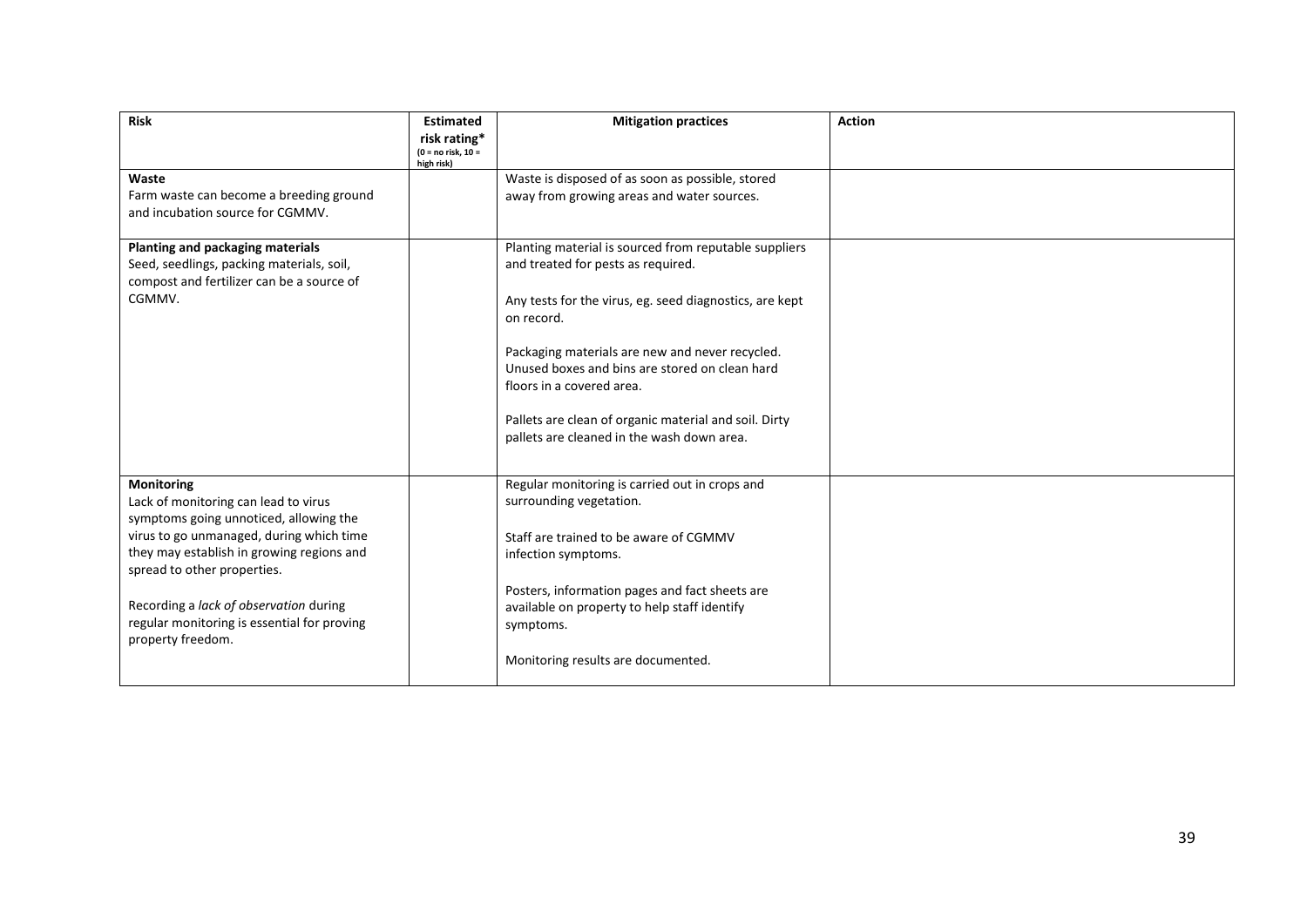| <b>Growing Area regulation</b>                | Gate signs direct traffic and inform visitors about |  |
|-----------------------------------------------|-----------------------------------------------------|--|
| Unnecessary movement in growing areas can     | property access points. There is a designated       |  |
| increase the risk of CGMMV transmission.      | visitor parking area.                               |  |
|                                               |                                                     |  |
| Neighbouring properties could harbour         | Regular communication is maintained with            |  |
| CGMMV.                                        | neighbours regarding biosecurity procedures.        |  |
|                                               |                                                     |  |
| Weeds can be an incubation source for the     | Feral animal and weed populations are controlled.   |  |
|                                               |                                                     |  |
| virus. Animals have the potential to spread   |                                                     |  |
| the virus.<br><b>Biosecurity planning</b>     | A biosecurity plan with prioritised actions is      |  |
| Not implementing biosecurity strategies can   | maintained for each growing area on your property.  |  |
| increase the risk of CGMMV infection, lead to |                                                     |  |
| higher long-term costs for managing CGMMV,    |                                                     |  |
|                                               | This plan is updated as goals are achieved and is   |  |
| and place market access at risk.              | integrated into the overall Farm Management         |  |
|                                               | Plan.                                               |  |
|                                               |                                                     |  |
|                                               |                                                     |  |
| Extra risk:                                   |                                                     |  |
|                                               |                                                     |  |
|                                               |                                                     |  |
|                                               |                                                     |  |
|                                               |                                                     |  |
|                                               |                                                     |  |
|                                               |                                                     |  |
|                                               |                                                     |  |
| Extra risk:                                   |                                                     |  |
|                                               |                                                     |  |
|                                               |                                                     |  |
|                                               |                                                     |  |
|                                               |                                                     |  |
|                                               |                                                     |  |
|                                               |                                                     |  |
|                                               |                                                     |  |
|                                               |                                                     |  |

#### **\*Estimated risk rating**

The risk rating is a qualitative estimate that aims to indicate high priority areas of farm biosecurity for CGMMV. It is important to note that individual properties may face different levels of risk for each aspect of biosecurity. For this reason farm biosecurity plans should be tailored accordingly to be most effective. Attributing a value to the risk rating should be based on current knowledge of farm traffic, farm management practices, and professional advice.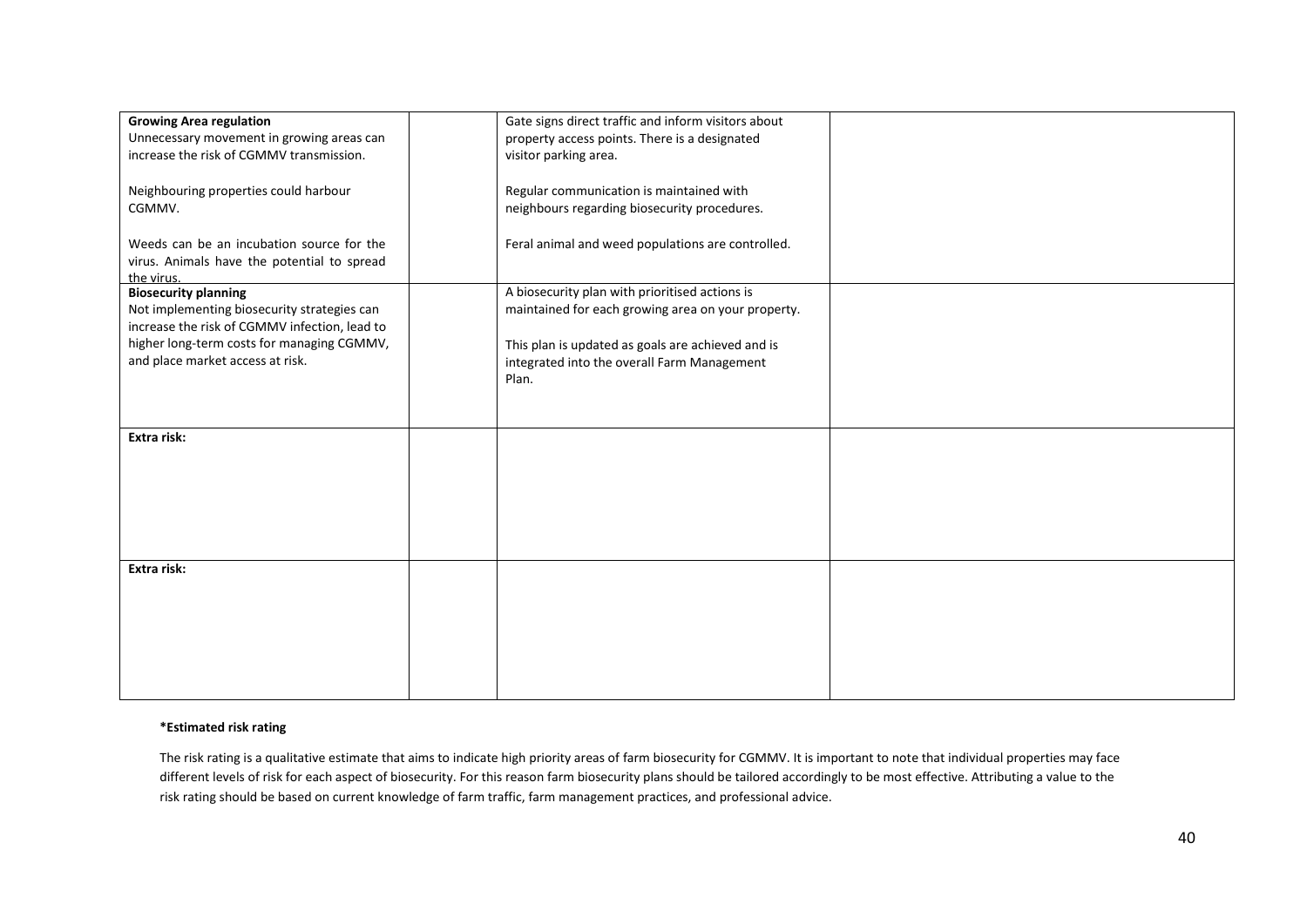### **Appendix 6 - Farm Biosecurity Checklist**

<span id="page-43-0"></span>

| <b>Farm Biosecurity Checklist</b>                                                                                                       |          |             |    |     |  |  |  |
|-----------------------------------------------------------------------------------------------------------------------------------------|----------|-------------|----|-----|--|--|--|
| <b>Biosecurity Practice</b>                                                                                                             | In place | In progress | No | N/A |  |  |  |
| <b>Vehicle Cleaning</b>                                                                                                                 |          |             |    |     |  |  |  |
| Wash down facilities are provided on site for machinery, equipment and vehicles                                                         |          |             |    |     |  |  |  |
| Run-off water from wash down facilities is collected for disposal                                                                       |          |             |    |     |  |  |  |
| Clean down facilities are located near farm entrances and away from growing areas                                                       |          |             |    |     |  |  |  |
| A hard pad is provided in vehicle wash down area                                                                                        |          |             |    |     |  |  |  |
| High pressure water and air hoses are available for removal of plant and soil from machinery,<br>equipment and vehicles                 |          |             |    |     |  |  |  |
| Wash-down facility and surrounds are inspected frequently for potential sources of contamination (eg.<br>organic matter and host weeds) |          |             |    |     |  |  |  |
| Records of wash down facility inspections are logged                                                                                    |          |             |    |     |  |  |  |
| Machinery is inspected and disinfected before entering growing areas                                                                    |          |             |    |     |  |  |  |
| <b>Vehicle Movement</b>                                                                                                                 |          |             |    |     |  |  |  |
| Visitor vehicle access is restricted to designated parking areas                                                                        |          |             |    |     |  |  |  |
| Only on-site vehicles are used to transport equipment and visitors around the farm                                                      |          |             |    |     |  |  |  |
| Vehicle movement is kept to a minimum in growing areas                                                                                  |          |             |    |     |  |  |  |
| Designated tracks are used to limit vehicle movement on growing areas                                                                   |          |             |    |     |  |  |  |
| Machinery and vehicles are cleaned before moving off property                                                                           |          |             |    |     |  |  |  |
| <b>Staff and Farm Visitors</b>                                                                                                          |          |             |    |     |  |  |  |
| Footbaths and brushes are easily accessible and used                                                                                    |          |             |    |     |  |  |  |
| Visitor clothing, footwear and tools are checked for soil and organic matter before entering the farm                                   |          |             |    |     |  |  |  |
| Staff are trained in biosecurity and farm hygiene practices                                                                             |          |             |    |     |  |  |  |
| Visitors are inducted in biosecurity expectations prior to moving around the farm                                                       |          |             |    |     |  |  |  |
| Visitors sign a register to monitor movements between farms                                                                             |          |             |    |     |  |  |  |
| Appropriate hygiene supplies are available to staff and visitors (hand sanitiser, gloves, foot baths)                                   |          |             |    |     |  |  |  |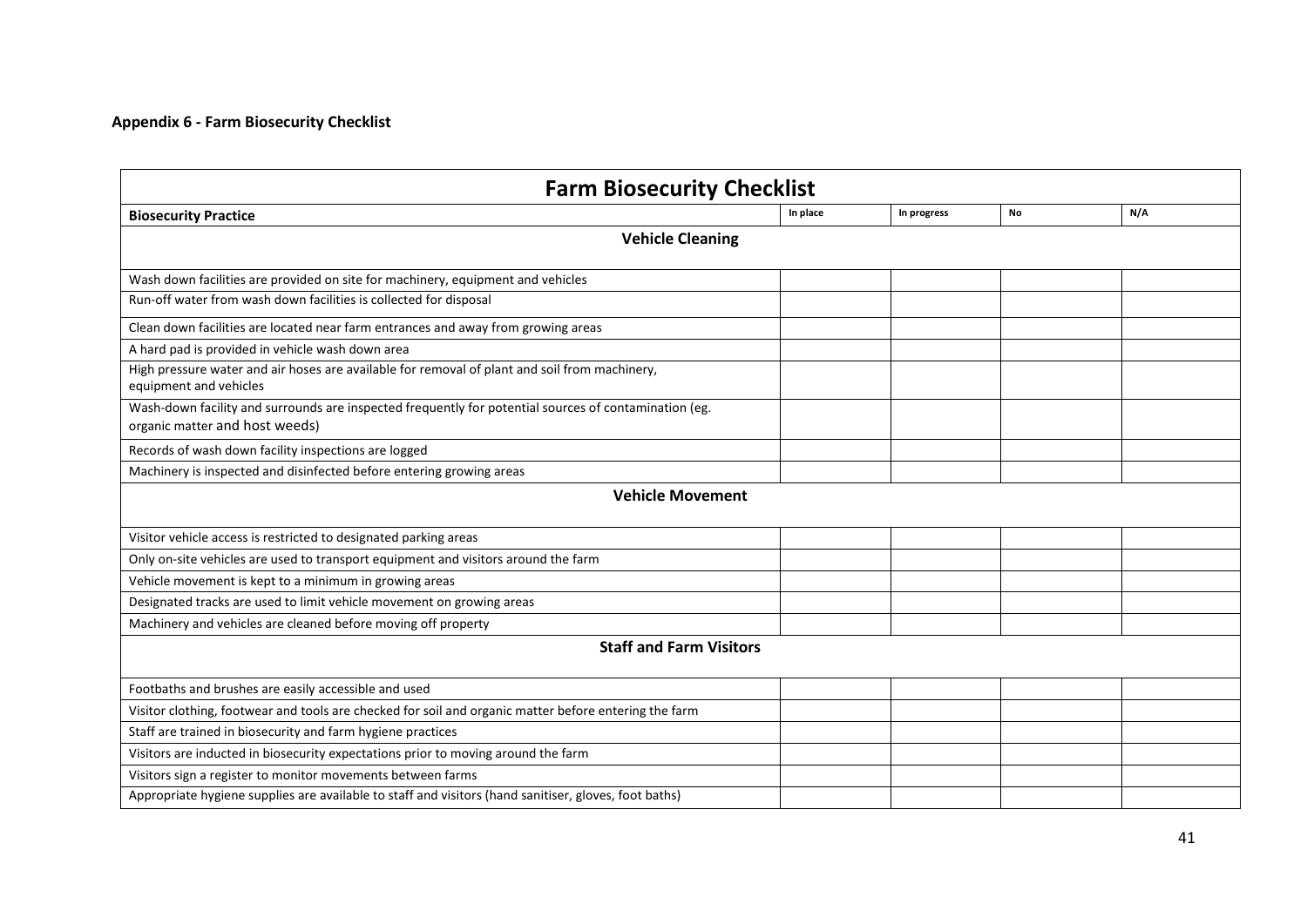| Contractor entry is conditional to a biosecurity induction and hygiene protocols                                      |  |  |  |  |  |  |  |
|-----------------------------------------------------------------------------------------------------------------------|--|--|--|--|--|--|--|
| <b>Growing Areas and Controlled Access</b>                                                                            |  |  |  |  |  |  |  |
| Signs requesting phone check in and providing farm contacts are visible at main entrances                             |  |  |  |  |  |  |  |
| Farm is divided into 'zones' with restricted/ minimised people, machinery and equipment movement<br>between zones     |  |  |  |  |  |  |  |
| A sanitation procedure is in place where there is regular movement of people, machinery or<br>equipment between zones |  |  |  |  |  |  |  |
| There is regular communication with neighbours regarding minimising CGMMV transmission                                |  |  |  |  |  |  |  |
| Boundary fences are regularly inspected and maintained                                                                |  |  |  |  |  |  |  |
| Vermin, feral animal, weed and wildlife populations are managed in line with regulations                              |  |  |  |  |  |  |  |
| <b>Plants and Materials</b>                                                                                           |  |  |  |  |  |  |  |
| Records of planting material are maintained                                                                           |  |  |  |  |  |  |  |
| Planting material are sourced from reputable suppliers                                                                |  |  |  |  |  |  |  |
| Imported seed has been tested as per BICON conditions                                                                 |  |  |  |  |  |  |  |
| Seed imported before November 2014 is tested as per BICON conditions for CGMMV prior to planting                      |  |  |  |  |  |  |  |
| Records of seed or seedling tests are logged                                                                          |  |  |  |  |  |  |  |
| <b>Monitoring</b>                                                                                                     |  |  |  |  |  |  |  |
| Symptom monitoring is regularly conducted in crops                                                                    |  |  |  |  |  |  |  |
| Symptom monitoring is regularly conducted in neighbouring vegetation                                                  |  |  |  |  |  |  |  |
| Staff are trained to recognise symptoms of CGMMV infection                                                            |  |  |  |  |  |  |  |
| Staff know how and where to report suspect plant disease symptoms                                                     |  |  |  |  |  |  |  |
| Activities and results of CGMMV monitoring are recorded, including lack of observations                               |  |  |  |  |  |  |  |
| Monitoring records are well organised and maintained                                                                  |  |  |  |  |  |  |  |
| A farm management plan is maintained for CGMMV                                                                        |  |  |  |  |  |  |  |
| <b>Packaging and pallets</b>                                                                                          |  |  |  |  |  |  |  |
| Packaging materials are new and never recycled.                                                                       |  |  |  |  |  |  |  |
| Unused boxes and bins are stored on clean hard floors in a covered area.                                              |  |  |  |  |  |  |  |
| Pallets are clean of organic material and soil.                                                                       |  |  |  |  |  |  |  |
| Dirty pallets are cleaned in the wash down area.                                                                      |  |  |  |  |  |  |  |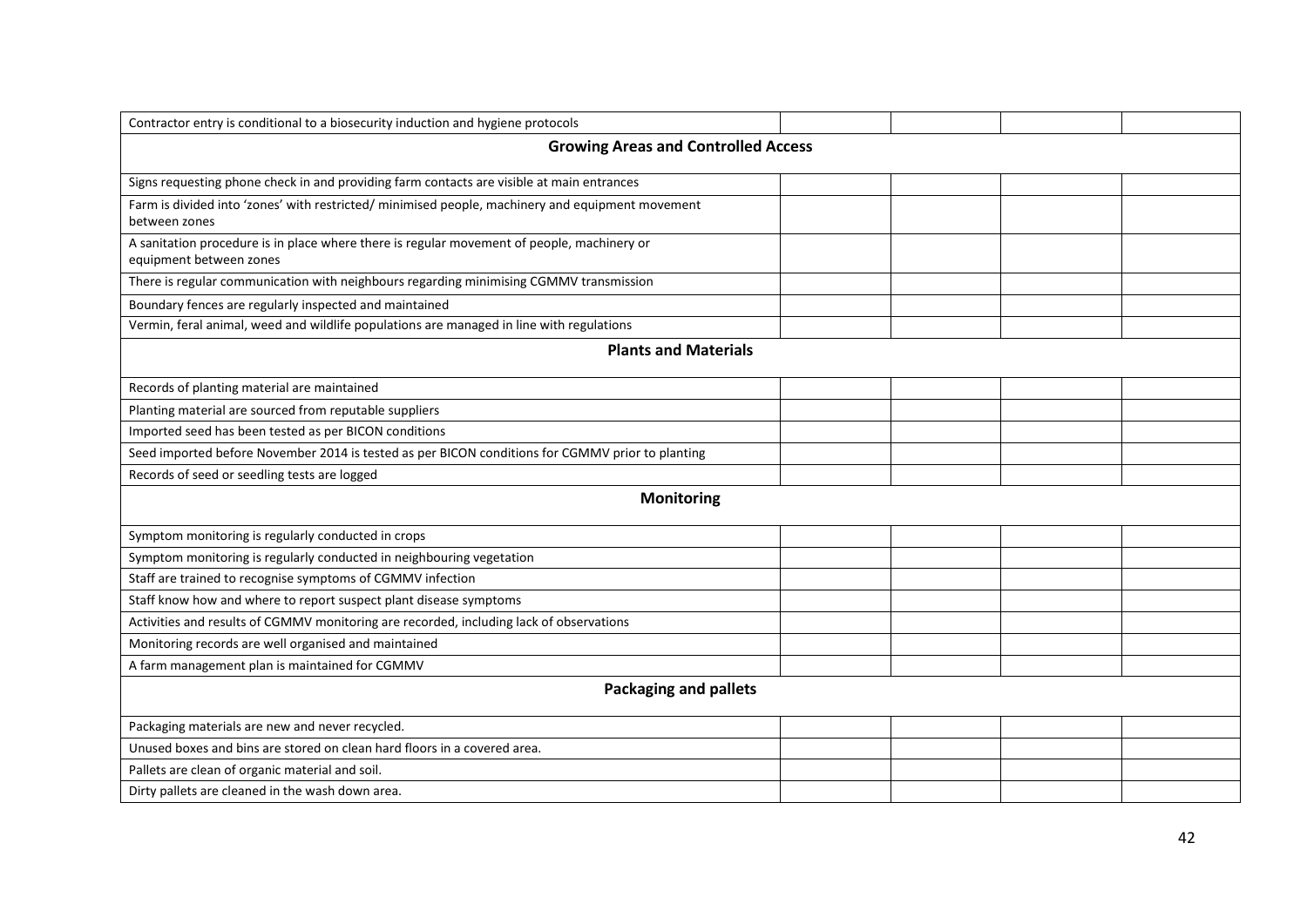#### <span id="page-45-0"></span>**Appendix 7 - On-Farm Risk Mitigation Summary Guide**

#### **General Information**

Do not use untested seed. Be aware of what CGMMV looks like in crops that you grow. Conduct visual surveillance for these symptoms. If you see suspect symptoms get the affected plant tested. If you have CGMMV you may be able to manage your property to eradicate it.

#### **General Surveillance**

- Be aware of what the symptoms of CGMMV are on crops that you are growing
- Visually inspect your crops throughout the growing period for these symptoms
- $\bullet$  If you observe symptoms take a sample for diagnostic testing  $-$  you can test by
	- a. Diagnostic strip (if you get a positive it is advised that you send a sample to a lab for confirmation)
	- b. Send a sample to a lab for confirmation check with your agronomist or government on the process for submitting samples. See the section below on sample preparation.
- If you suspect you have CGMMV isolate the infected area of the crop until diagnostic results are known because CGMMV can be easily moved mechanically

#### **Sampling Preparation**

- Submit samples that have a range of symptoms, from light to severe, representative of the field symptoms. Do not send dead plants.
- Submit whole plants with roots and soil, where practical.
- Where it is not practical to submit the entire plant, send damaged/infected parts of plants.
- Wrap plant samples in slightly damp newspaper to help maintain freshness. Do not package plant material in plastic bags over the summer months.

#### Testing Agencies

| <b>Crop Health Services</b>     |
|---------------------------------|
| (03) 9032 7515                  |
| Send samples to:                |
| AgriBio Specimen Reception      |
| Main Loading Dock, 5 Ring Road, |
| La Trobe University             |
| Bundoora VIC 3083               |

NSW Plant Health Diagnostic Service (02) 4640 6327 Send samples to: Sample Submissions Elizabeth Macarthur Agricultural Institute Woodbridge Rd MENANGLE NSW 2568

#### **Actions Following Detection**

It is encouraged that detections are reported to aid in delimiting the pest and effective management of CGMMV. Following a positive detection the presence of the virus must be reported to the appropriate state or territory Department of Primary Industry. Call the Exotic Plant Pest Hotline (1800 084 881) to be directed to your relevant agency. Do not send plant samples or soil interstate without checking state or territory regulations.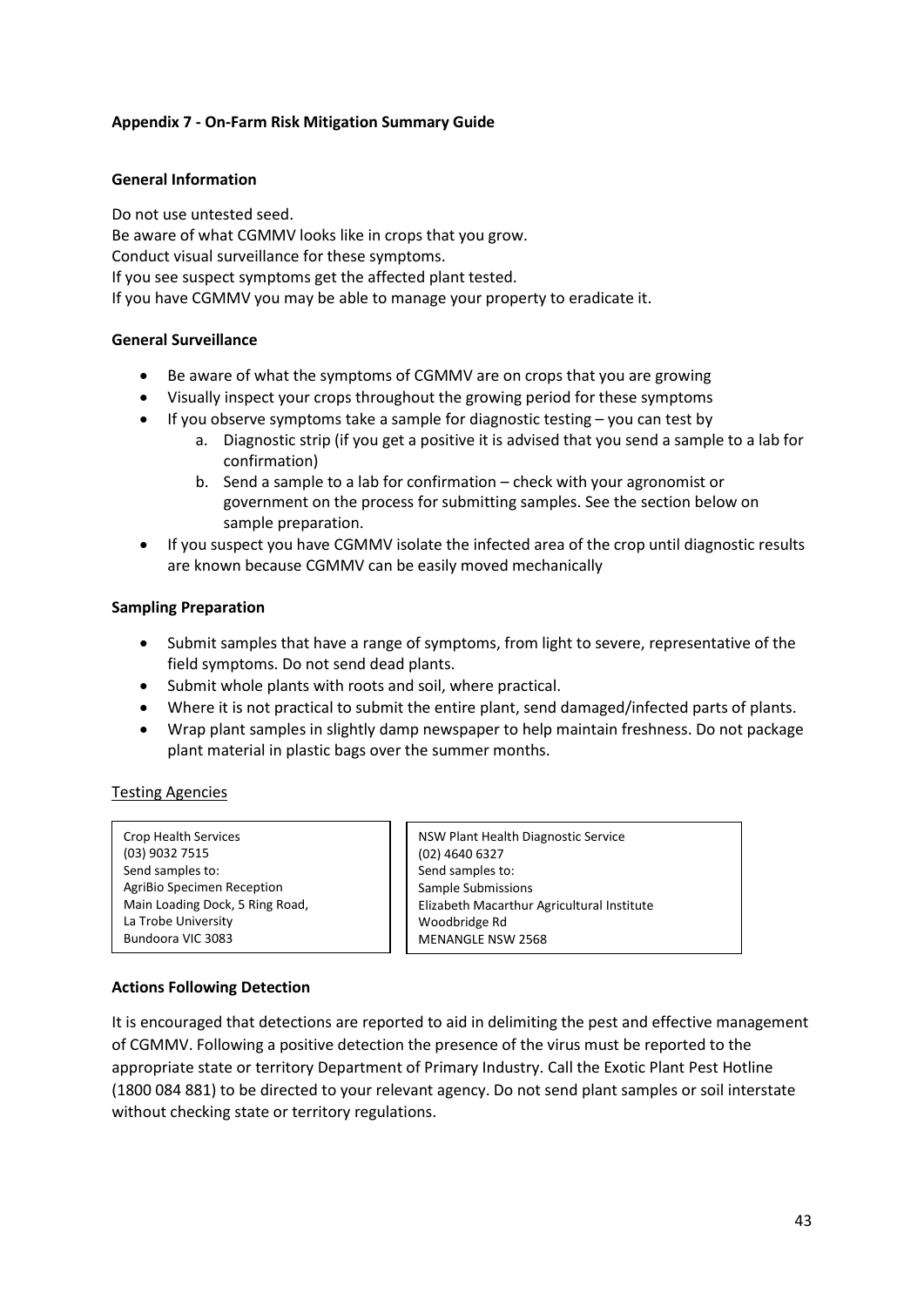### **Re-planting**

Whilst there is no regulation to prevent re-planting it must be remembered that if virus is present then planting of new host crops will aid continued survival of the virus.as the virus can persist in the soil for up to 2 years.

Reappearance of the virus may lead to impacts on productivity and marketability of produce due to virus symptoms. It is recommended that the affected site is left fallow for at least two years following detection or planted with non-host species. A non-host planting will assist in restricting soil movement provide care is taken to prevent movement of infected soil.

Restrict movement of people and farm vehicles on the site.

Destroy and remove any infected plants and neighbouring plants. If harvesting proceeds care should be taken to not spread the virus. Remember the virus can be spread by contact.

Once harvesting is complete destroy the crop – re-check before destruction and remove any additional plants and neighbouring plants that are showing symptoms.

Continue to monitor other host plants on your property, and on linked properties.

Maintain farm zoning and biosecurity best practices. Complete the biosecurity checklist and action planner provided in this Plan to aid in developing appropriate protocols for managing the virus.

#### **Sample Shipping Guidelines**

Quality of diagnosis is dependent on the quality of the submitted sample.

The plant tissues containing the highest concentrations of Melon necrotic spot virus particles are the symptomatic fruit, the roots and the growing tips of runners. Samples of this material can be sent to the PHDS Laboratory for testing.

1. SAMPLE COLLECTION- Vines with suspect symptoms are the best candidates for confirmation of Melon necrotic spot virus. A sample should consist of: a minimum of 3-4 runners about a metre long, with growing tip and leaves attached; the root systems including fine roots, and any symptomatic fruit from the same symptomatic plant. Wrap, in newspaper, vine pieces and root systems separately. Place in sealed plastic bag– DO NOT add water to sample. Following collection of the sample in the field, they should be stored in a cooler with ice brick until placed into the container for shipping. Please ensure that specimen does not get crushed.

2. SAMPLE LABELING - If submitting more than one sample, please LABEL the outside each bag clearly with a permanent marker. Please state the variety (and rootstock if grafted).

3. COMPLETE FORM – Complete the submission form. Please state the variety (and rootstock if grafted). Make sure that sample labels are consistent with information describe on form. Place submission form in a plastic bag/envelope and keep separate from samples.

4. SHIPPING SAMPLES – Postal Service or our Preferred Courier (cost of courier is included in our testing fee), but same day or next day service is recommended (Don't send samples on a Friday). Store the sample in a refrigerator until being shipped. Place samples and submission sheet in the same container (a freezer brick may also be included) for collection by a courier or post.